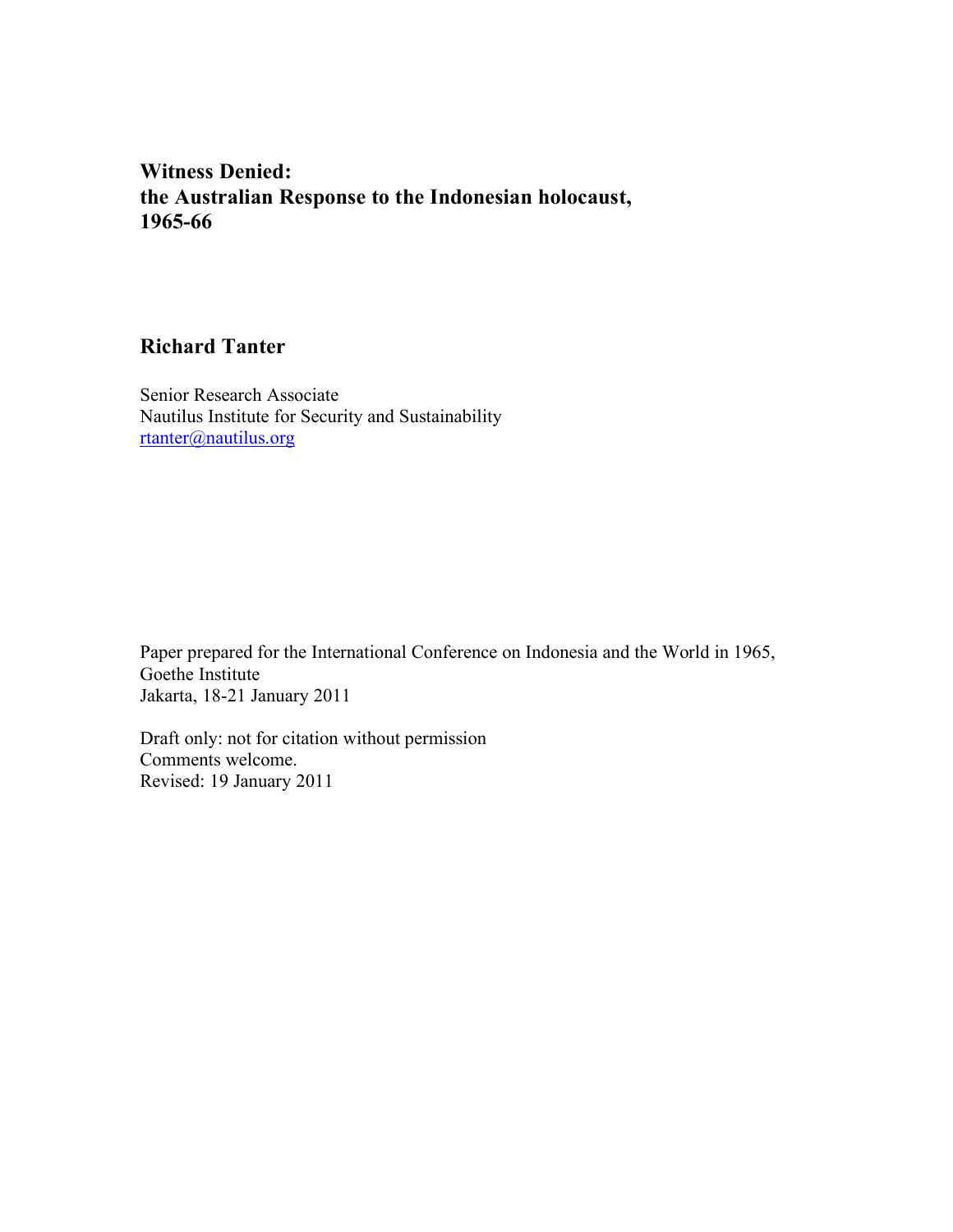#### **1. Introduction 2**

*Biography of a paper 3*

#### **2. Australian newspaper coverage of the Indonesian killings 5**

The Sun News-Pictorial: *many stories, minimal coverage of the killings 6 Wilkie: "It's children's hour in Jakarta", March 9, 1966* 8 *Palmos: "So Indonesia counts its dead", 5 August 1966* 9

The Age*: seeing and not seeing 10* Spiking Robert Macklin: "The killings go on ….", January 20, 1966 10 Sulzberger: "A Nation Amok", April 14, 1966 12 Seymour Topping: "the mass killings still go on", 24 August 1966 14

#### **3. Australian radio coverage 15**

#### **4. Intellectuals and the "Little Magazines" 17**

*The academics: the regretful sigh of liberal anti-communism 18 Black hole anti-communism: James McAuley and Quadrant 19 Glezer's response to "a superior almost racialist air coupled with unstated ideological satisfaction" 20 Rex Mortimer and the Australian Communist Party press:* The Guardian *21 The torments of liberalism: the case of Herb Feith 23*

#### **4. Politicians 29**

*Jim Cairns and the ALP 31 Prime Minister Harold Holt: Remarks offstage 31*

#### **5. Influences on media behaviour: the systematic, the crude and the subtle 32**

*The systematic: Herman and Chomsky on the Propaganda Model 32*

*The crude 33* The spike 33 "A quiet word in your ear" 34 "A cultivated sensitivity to the Army …" 34

*The subtle 34* Irrational Indonesians kill with kris and club 34 Tropes of genocide: murder in the passive voice 34 Faces in the crowd 35

#### **6. Negotiating subject positions, transference and resistance. 35**

*A last resistance 39*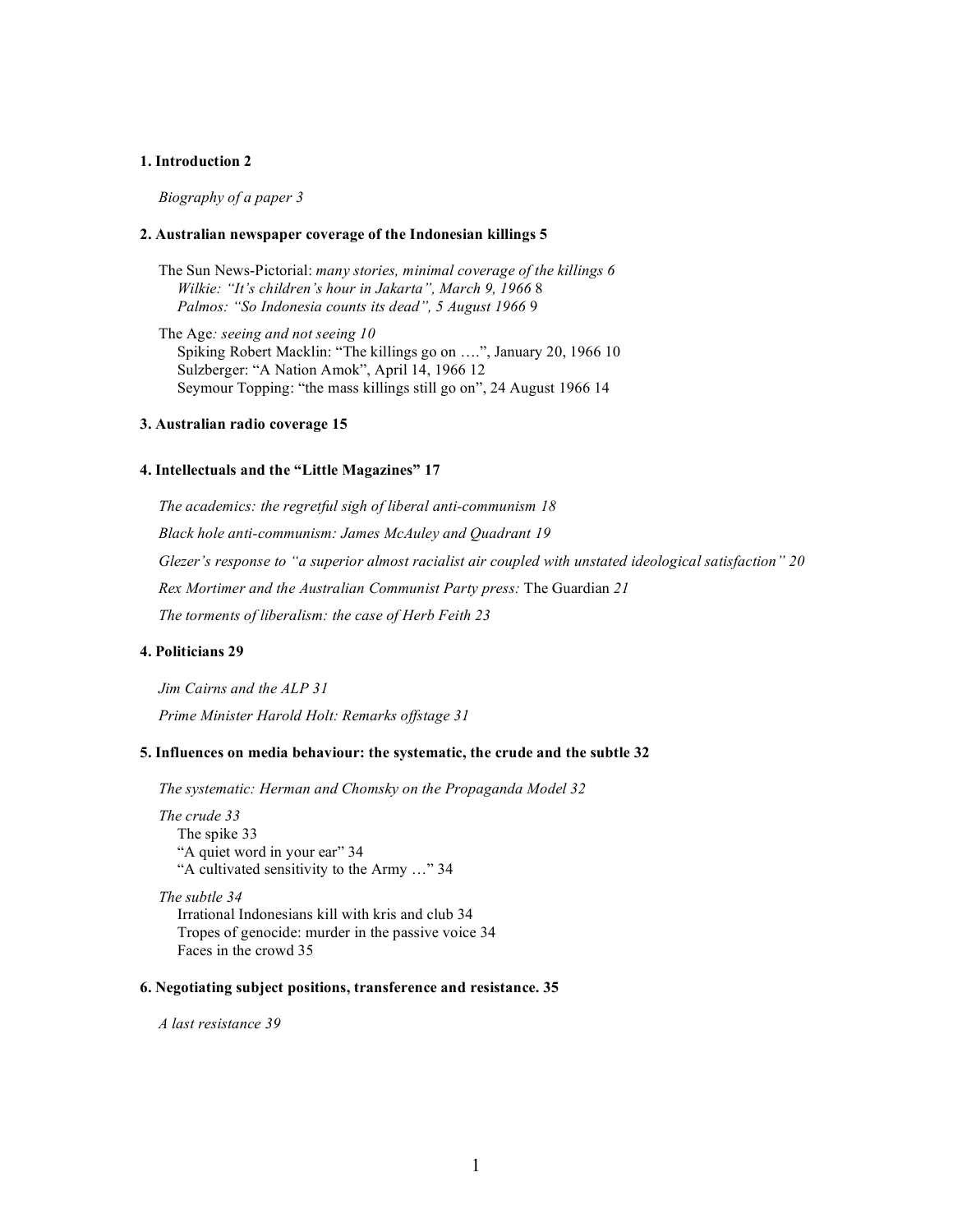*"It is too much to hope that the new Indonesian regime will be logical; our best hope is that it will be practical."*

> Editorial, "Testing the winds", *The Age*, April 14, 1966

*The media are the vigilant guardians protecting privilege from the threat of public understanding.* Noam Chomsky and Edward Herman, 1989

### **1. Introduction**

The burden of my argument begins from the observation that there is a curious gap in Australia's understanding of contemporary Indonesia. While there is widespread awareness in Australia of the Nazi genocide against the Jews, of the murder of millions of Soviet citizens by Stalin's regime, of the Khmer Rouge genocide in Cambodia, of the widespread atrocities that accompanied the American invasion of Vietnam and of the Russian invasion of Afghanistan, there is remarkably little public knowledge<sup>1</sup> in Australia of a comparable genocide: the murder of upwards of 500,000 Indonesian citizens by their own army and by civilians at the instigation and with the blessing of the army in late 1965 and early 1966.

The killings in the months after October 1965 were the foundation of Suharto's ensuing three decades of power, and in a sense, the foundation of "post-Vietnam" Southeast Asia. They were certainly the pre-condition for subsequent Australian (and US, and Japanese) support for the New Order. The killings can be regarded as the *constitutive terror* of the New Order state  $2$ 

Throughout the three decades of Suharto's New Order, these events were literally unspeakable: as if, in Germany, the Nazi crimes could not have been publicly discussed even in 1980. With the passing of Suharto there was some small shift, but essentially the mass trauma remains repressed. Until that trauma is directly and openly addressed, then much in the subjective life of Indonesian politics will remain literally explosive.

However, my topic is not the killings themselves, but rather the smaller and less central issue of one aspect of the foreign response and understandings of the killings: contemporary Australian representations of the killings. This paper does not discuss, except for occasional references, the most important topic, namely the place of the killings themselves within Indonesian history. Nor does it seriously examine the question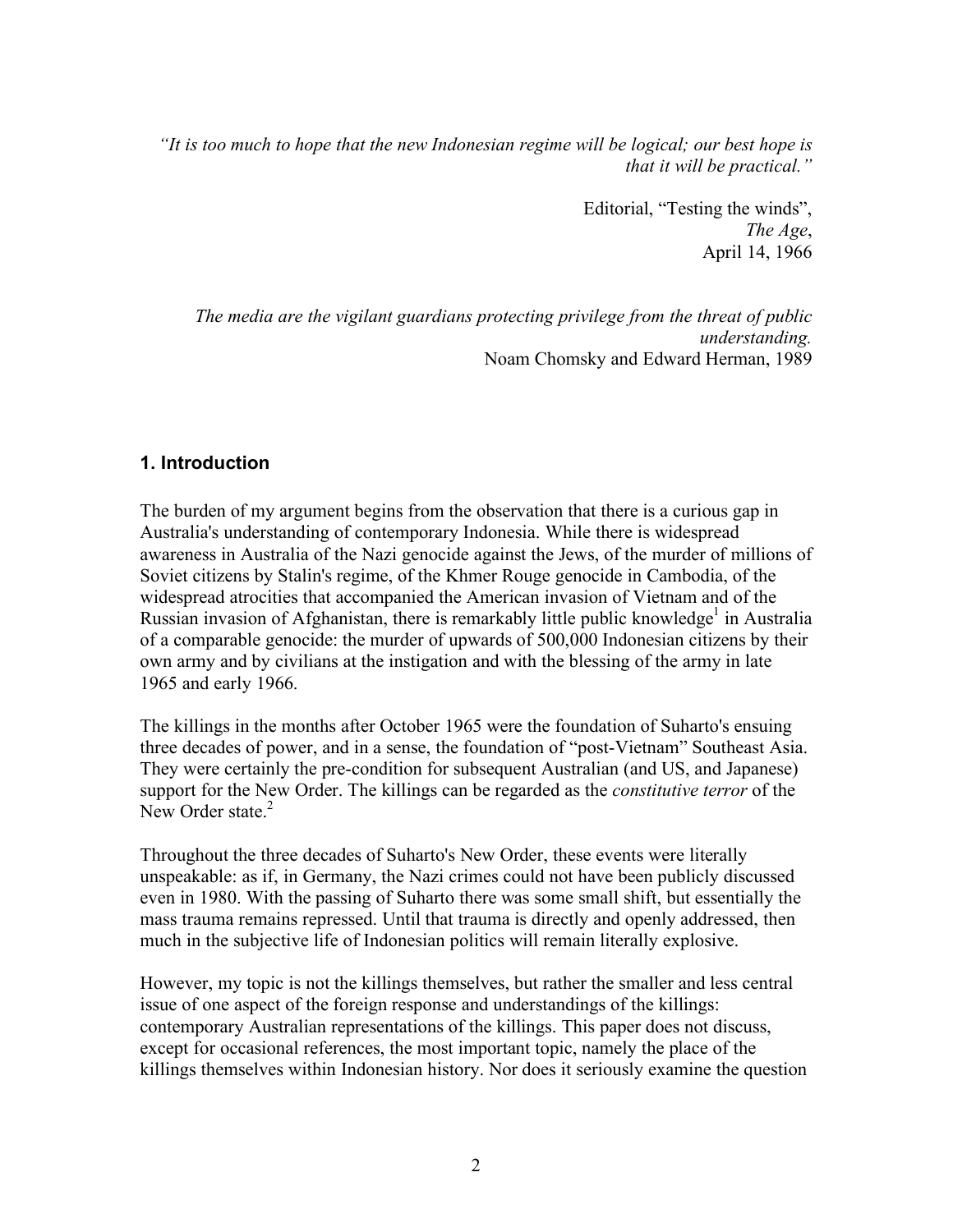of the still unclear but apparent role of the Australian government of the day in the events that lead to the killings. $3$ 

My starting point is the fact that in Australia - the country next door to Indonesia - there is very little awareness of these killings. Anecdotal evidence suggests that very few people other than those with a close interest in Indonesian affairs have any knowledge of these killings. While public opinion polls in Australia often show a widespread negative images of Indonesia, this is largely derived from perceptions of the Indonesian invasion of East Timor and subsequent events.

It is clear that this general Australian ignorance of the Indonesian holocaust half a century later is not a matter of forgetting something once known. My anecdotal sense of widespread ignorance in Australia amongst people of roughly my own age was confirmed by an excellent contemporary assessment of just what ordinary Australians thought about the early days of New Order Indonesia. The political sociologist Rod Tiffen carried out a well designed public opinion survey in the early 1970s in Melbourne. Almost 60% of the sample did knew who Suharto was, and most approved of him and Indonesia under his rule. In their account of Suharto's rise to power, most of these knowledgables referred to the coup - as Tiffen remarks, "the best remembered aspect of contemporary Indonesia". Yet, as Tiffen noted, "*not one person referred to the post-coup massacres."*<sup>4</sup>

To my surprise, this work on the Australian response to the killings has grown into a long and complex work, in its own small way as shocking and morally challenging to me as the still almost unbelievable killings themselves, which to this day remain a matter of traumatic silence in Indonesia itself.

How can this apparent amnesia of genocide<sup>5</sup> in one of the countries nearest Australia be explained? My title, "Witness Denied" is intentionally ambiguous. I want to argue that Australian journalists, academics, politicians and community leaders in fact knew very well what was happening in Indonesia, but did nothing, and said nothing, about it. They saw, but denied what they saw. Moreover, they failed signally in the elementary moral duty of any of us after Auschwitz: to bear witness to truth. Documenting and explaining this historical blindness is the objective of this paper

## *Biography of a paper*

I fear I need to ask the reader's indulgence to explain why a project that began in the late 1980s, and was largely complete by 2000, is only properly seeing the light of day now. This involved more than the usual academic sins of tardiness and avoidance of completing a project due to the ever-diminishing returns of searching for "just one more piece of information and then I'll be done".

This project began, in my mind, in the mid-1980s. The real impetus to this study was anecdotal, and distressing. At that time it became clear to me that however high their general level of political awareness, very few Australians with whom I spoke (Indonesian specialists apart) had more than the haziest knowledge of the killings of 1965-66, and most simply knew nothing at all.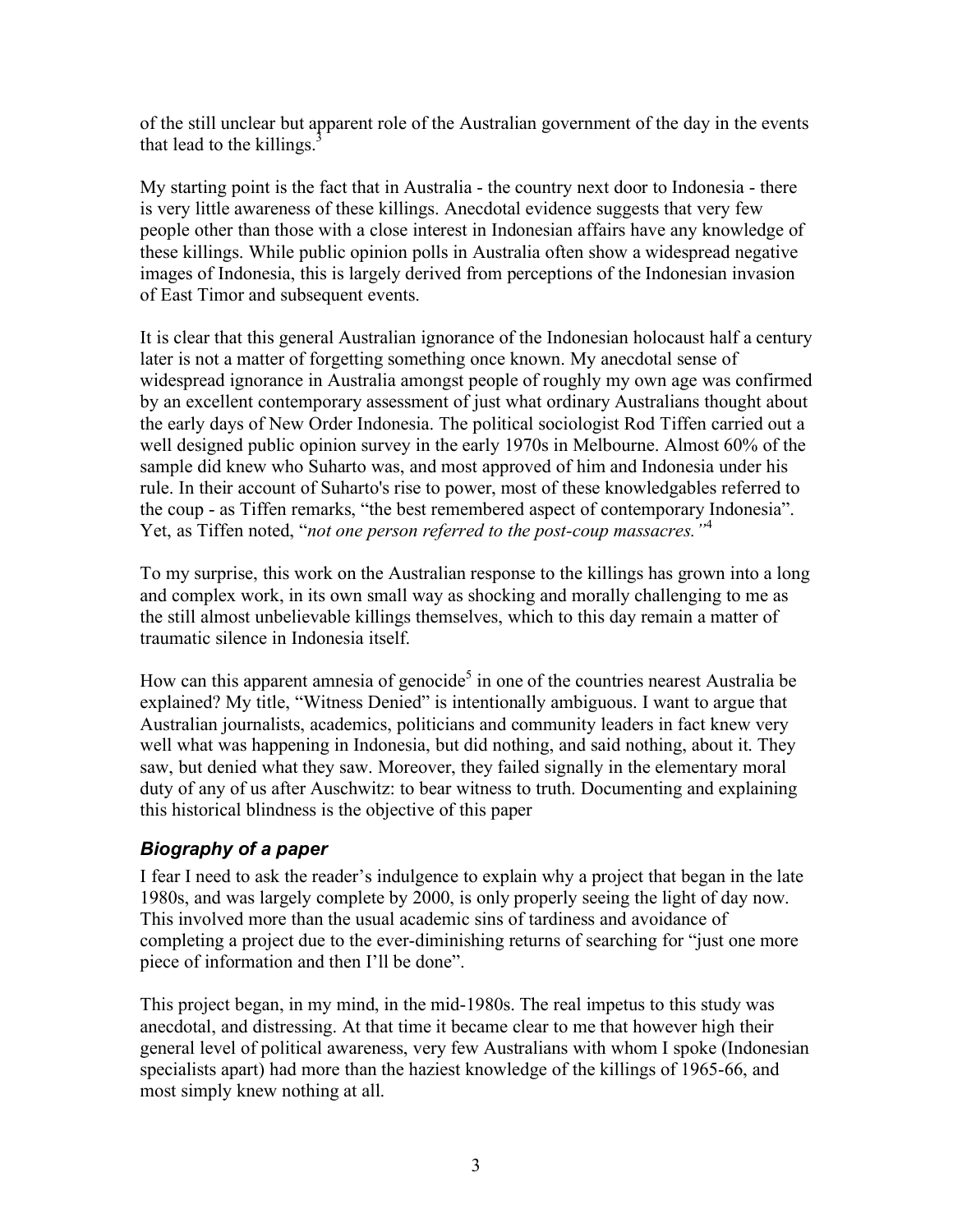Approached to comment on aspects of Australian-Indonesian relations in early 1990s, I said I found it shaming to see the prime minister of my country warmly admiring a mass murderer.<sup>6</sup> At this point, while some disagreed with this harsh assessment of President Suharto's record, the most common response was, "Oh, do you mean East Timor?" When I then explained that this was not what I meant, the response was very often a confession of complete ignorance - amongst people from whom you would expect something else or else reluctant acknowledgement that indeed, they did remember something about some killings of communists, but it was all rather unclear.

I heard this pattern of apparent amnesia so often that I started to ask the question to myself: where would people have gained their information about the killings of hundreds of thousands of Indonesians in the half year or so following the coup of October 1st, 1965? What information was available in the Australian media at the time? What kind of public response was there to whatever information that was available?

The work began following the lead of Noam Chomsky and Edward Herman in their groundbreaking comparison of the western media treatment of the Khmer Rouge killings in Cambodia and the first years of the Indonesian colonization of East Timor.<sup>7</sup> To my surprise, this work on the Australian response to the killings has grown into a long and complex work, in its own small way as shocking and morally challenging to me as the still almost unbelievable killings themselves, which to this day remain a matter of traumatic silence in Indonesia itself.

However, the work became still more complex. At first, this involved extending beyond the initial study of the Australia media coverage of the 1965-66 killings to a series of interviews with former journalists in Australia and the United States, the better to understand the conditions under which they wrote at that time. Then it made sense to compare the media coverage in Australia at that time with contemporary coverage in the United States and Japan. This resulted in another systematic content analysis, and another set of interviews.

While all the time resisting the temptation to plunge into the more important field of the involvement of Australia's government and intelligence agencies in the events of September 1965, it was clear that making sense of the media coverage required a wider survey of representations of the killings in the smaller but influential Australian "little magazines" of the right and the left at the time, and public comment in the parliament and other places by politicians and well-known commentators. This lead to another round of media surveying and interviews with writers and key political figures in Australia at the time.

That last round of study of the little magazines resulted in the discovery in late 1995 of a long forgotten short article in the Australian magazine *The Nation* written by Herbert Feith in March 1966. Since I will be spending considerable time talking about this article in due course, I will just say now that discovering the article was a great shock, since it presented a side of Herb Feith unknown to me and most people – a side much closer to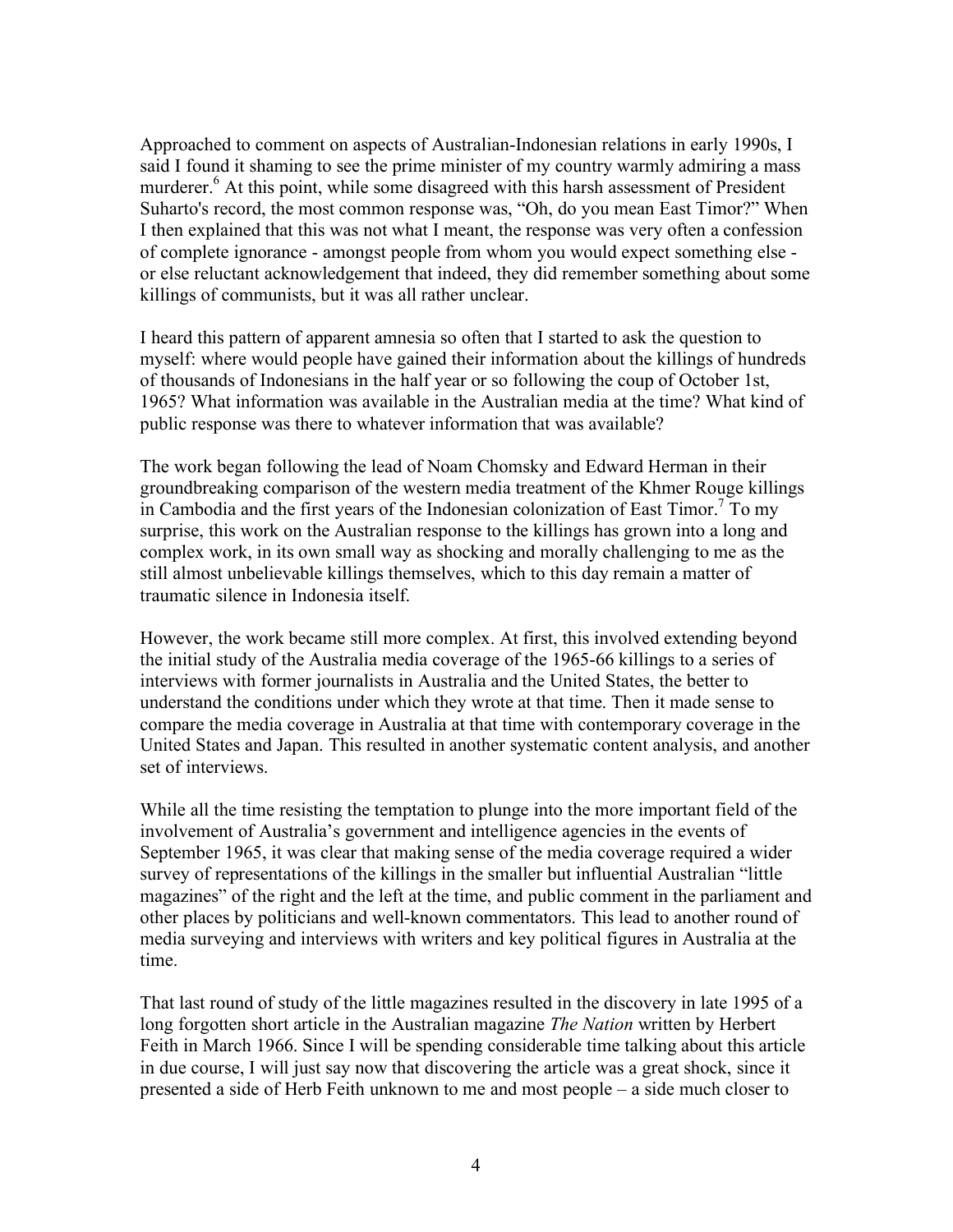liberal anti-communism than could sit comfortably with the warm friend of Indonesian dissidents, the courageous defender of East Timorese right to self-determination, the spirited advocate of peace research, and the explorer of cultural critique with Ivan Illich. As a former student of Herb's, and a close friend for almost all my adult life, the discovery was a profound shock. Over the next two years Herb and I had a series of difficult but rewarding long talks about *The Nation* article, and about what it meant in his life. He read what I was writing, and we came, I believe, to a position where both of us were satisfied that it was accurate, if not comfortable. Over the next few years we occasionally talked about these matters, but my life had been overtaken once again by political and academic work on East Timor, and that was the subject of many of our conversations.

Herb's sudden death in November 2001 hit me, as well as many others, very hard.<sup>8</sup> More to the point here, it meant that was then no question of publishing a work that included on a sharp criticism of his actions in 1966, however he may have approved of my representation of them. I simply put the matter aside, with my life not lacking in other demands.

In the meantime, different versions of the large manuscript from which this paper is drawn have been in circulation in the small world of Indonesian studies in Australia, and amongst journalists and media studies academics. A very short version appeared in *Inside Indonesia* in 2002<sup>9</sup>, and several colleagues have published references to the longer study, itself unpublished. Indeed, more than one academic article has been based on unacknowledged access to this unpublished work. And in the meantime other researchers have picked up some of my questions and pursued their own approaches.<sup>10</sup>

At several points along this crabwise path I gave public talks and university seminars on aspects of it. Two such events at Monash University in Melbourne gave rise to responses that were highly emotional and varied from the deeply grateful – and relieved that these matters were being discussed - to deeply hostile and critical both of the work and of me personally.11 A Kyoto University presentation in 1998 introduced me to the work of Saskia Wieringa on the politicization of gender under the New Order, and her work on the domestic Indonesian media portrayal of Gerwani.<sup>12</sup>

At a small but intense seminar at Sydney University, what was to become a familiar pattern became clear: the paper, whatever its faults, lead to an intensely autobiographical introspection from Australian participants who had known Indonesia at that time.<sup>13</sup> As a result, this paper gives rise to what must seem like an inordinately long list of people I want to acknowledge – including some who were angered by it but still responded thoughtfully. I am grateful for all the varied but heartfelt and considered responses. I am also grateful to the organisers of this conference for the opportunity to at least begin to bring the material into a more proper ordering, as well as for the chance to participate in the reflections on the topic of the conference.<sup>14</sup>

## **2. Australian newspaper coverage of the Indonesian killings**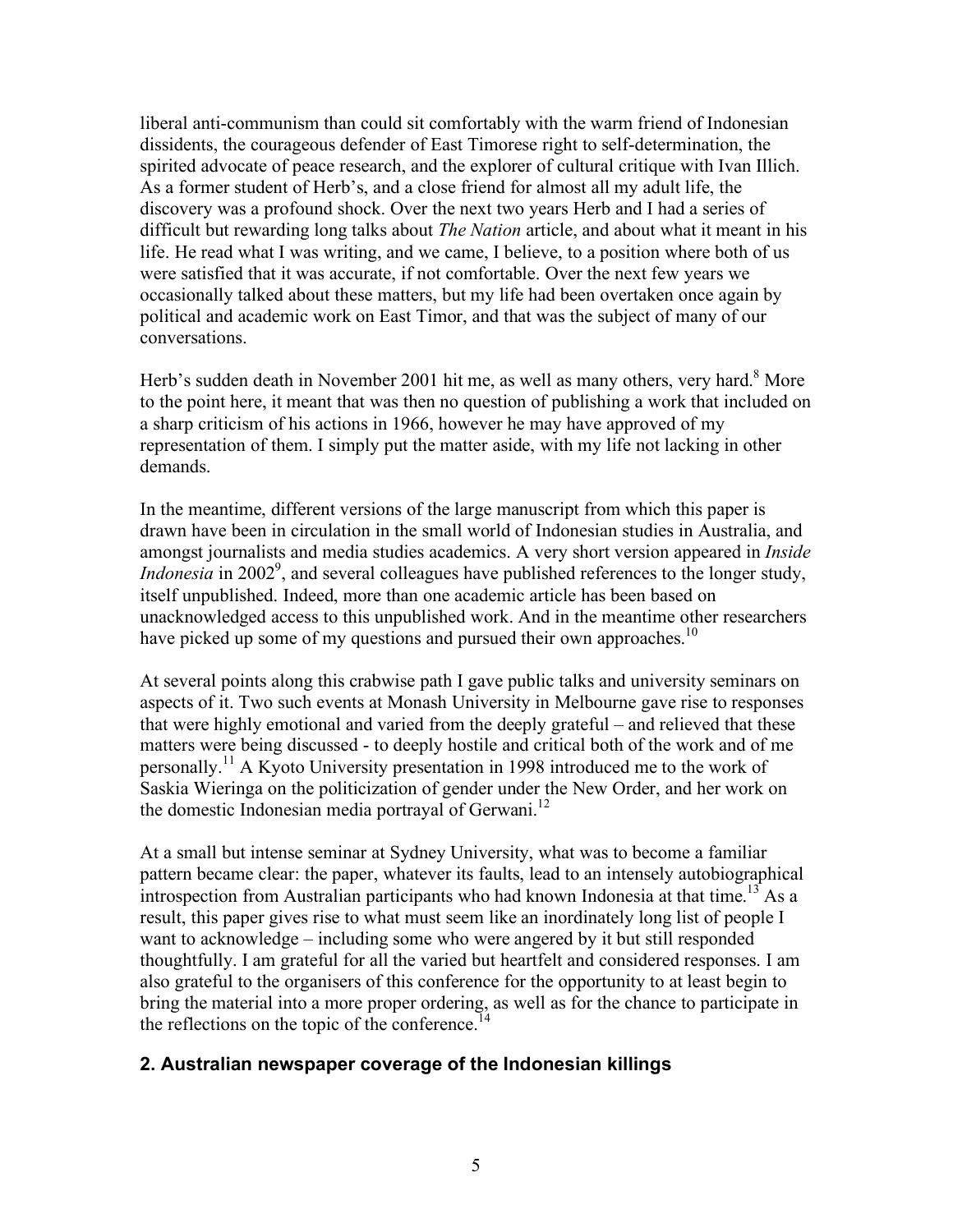Consequently, my first research question became a simple empirical one: if most Australian citizens in the mid-1960s formed their opinion of Indonesia on the basis of information in the mass media, exactly what information about the killings in Indonesia was provided by the mainstream media of the time? In 1960s Australia, radio was important (see below, section 4), but newspapers were the most important source of information on foreign politics, and newspapers at that time were for the most part regional rather than national in character. Accordingly, readers in one part of Australia would normally only have access to information provided by two or three daily papers published in the capital city of their state.

Taking the case of Melbourne, the second largest and at the time wealthiest Australian city, I examined all issues of the daily morning newspapers, the tabloid *Sun News-Pictorial* and the "quality broadsheet" *The Age*, which together dominated the Melbourne market.<sup>15</sup> Both newspapers were searched for the period October 1, 1965 – August  $30<sup>th</sup>$ , 1966, looking for articles about Indonesian politics, and then, amongst that set, articles that in any way mentioned the killings of suspected communists<sup>16</sup>.

Indonesia was big news in 1965 and 1966; as big a story in terms of coverage as the Vietnam War which was developing side by side on the front pages. At no other time in the following forty five years, with the brief exceptions of the invasion of East Timor and the events of 1999 in that country, would Australian newspapers pay so much attention to Indonesian affairs. In the eight months from November 1965, *The Sun*, a tabloid known condescendingly by those who did not read it as "the people's paper", published 175 stories on Indonesian affairs: an average of 21 per month, or almost one for every day the paper published. Moreover, one-quarter of these stories were either on the front page of the paper, or on pages two or three. The great bulk of the stories appeared in the first six pages, which, in *The Sun's* tabloid form, made for a great impact. *The Age* had an even greater Indonesian coverage: in the same period there were 282 articles dealing with Indonesian politics alone: an average of 35 articles a month.

Not only was Indonesian politics reported on frequently, both papers invested heavily in talent and resources for their coverage. *The Age* and *The Sun* drew many of their reports from the Australian Associated Press wire service reports from Jakarta, or, as appropriate, Singapore or Bangkok. In the period in question *The Age* had a full-time senior Southeast Asia correspondent based in Singapore, Creighton Burns, whose reports from either Singapore or Jakarta frequently dealt with Indonesian politics.<sup>17</sup> *The Sun* was using Frank Palmos as a staff writer in Jakarta from late 1964, giving him bylines by November 1965, and upgrading him to "Our Man in Jakarta" in early  $1966$ <sup>18</sup> Both Burns and Palmos were heavily featured and their stories promoted by their editors, with the Indonesian-speaking Palmos repeatedly filing heavily publicized interviews with Sukarno, Subandrio and Malik.<sup>19</sup> The Singapore-based Burns, while visiting Jakarta regularly, did not speak Indonesian, and relied much more on embassy sources.

## **The Sun News-Pictorial:** *many stories, minimal coverage of the killings*

In the first month after the coup, *The Sun* concentrated on the Army assault on the PKI: articles in October 1965 regularly reported a "purge", or a "war on Reds" or an "anti-Red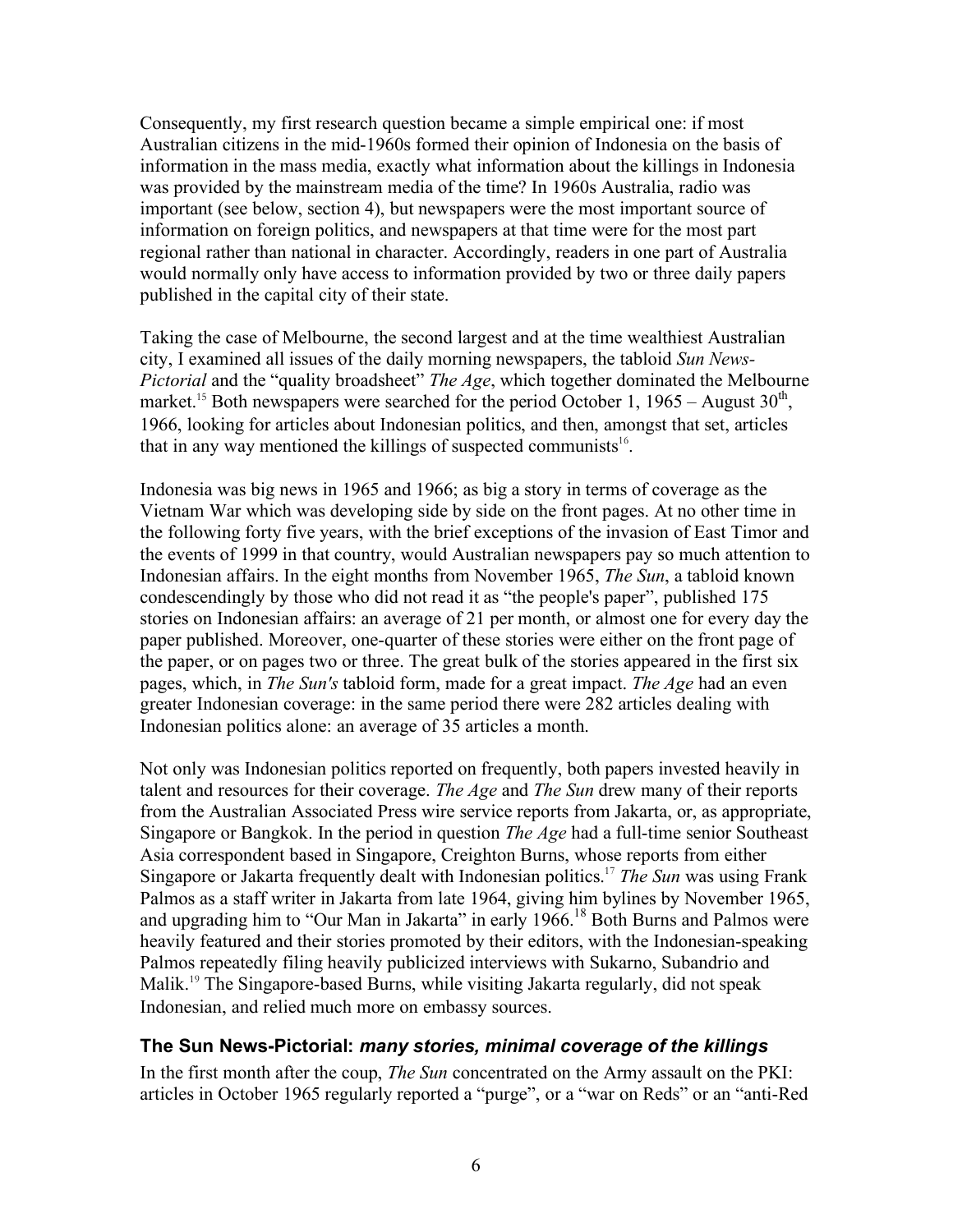call". In late October and early November Central Java was reported to be in a "state of civil war" according to Army sources, and on October 30 "the Communist reign of terror" in central Java was reported to have spread to Indonesian Borneo".<sup>20</sup>

In the following month there were a number of reports of clashes between the Army and the PKI in the context of "Reds control big area in Java".<sup>21</sup> The deaths of a number of people at the hands of Communist combat units were reported in the same period.

Over the period of the killings from October 1965 to June 1966, *The Sun News-Pictorial* published 175 articles on Indonesian politics. Yet despite these almost daily major reports on Indonesia, *The Sun* published only five articles that even mentioned the killings in the year following the coup. Not until August of 1966 would *The Sun* publish a report containing more than three sentences mentioning the killings.

The first report of killings of communists appeared in *The Sun* on November 1st, when AAP reported that 8 Communists were killed "when they tried to ambush an Army patrol at Teras". 22

A week later Australian Associated Press (AAP) reported that 40 paratroopers died after eating food poisoned by communists in "Tjilatjar" [sic]. In reprisal "Communist laborers were taken from a fertilizer plant in the city and machine-gunned on the beach at the Tjilatjar Gulf". The brief story went on to report that in Surabarta [sic], Central Java, "a suicide squad of nine women from the Communist women's organization (Gerwani) were killed when they blocked army tanks in the street." The story of the Gerwani suicide squad, apparently unarmed, continued: "Paratroops cut them down when they jeered and refused to leave after warning shots were fired."<sup>23</sup>

From November 1965 until the end of June the following year (the end of the survey period), *The Sun* published more than a hundred articles on the Indonesian crisis, only four of which included reports of killings of Indonesian Communists. Yet the characteristics of these few reports were highly significant.

November 30: At the end of November, the death of the PKI Secretary-General,  $D.N.$ Aidit, was reported.<sup>24</sup>

January 17: President Sukarno was reported as "claiming" that a fact-finding mission had reported to him that some  $87,000$  Indonesians had been killed following the coup.<sup>25</sup> While this was a front-page report, the vocabulary and context made it clear that it was not thought necessary to pursue the truth of the matter - it was another "claim" from an unreliable source.

January 24: A week after this broadcast, Sukarno was reported as referring to "many reports of Communists and others being killed in the big Javanese resettlement camps in South Sumatra".<sup>26</sup>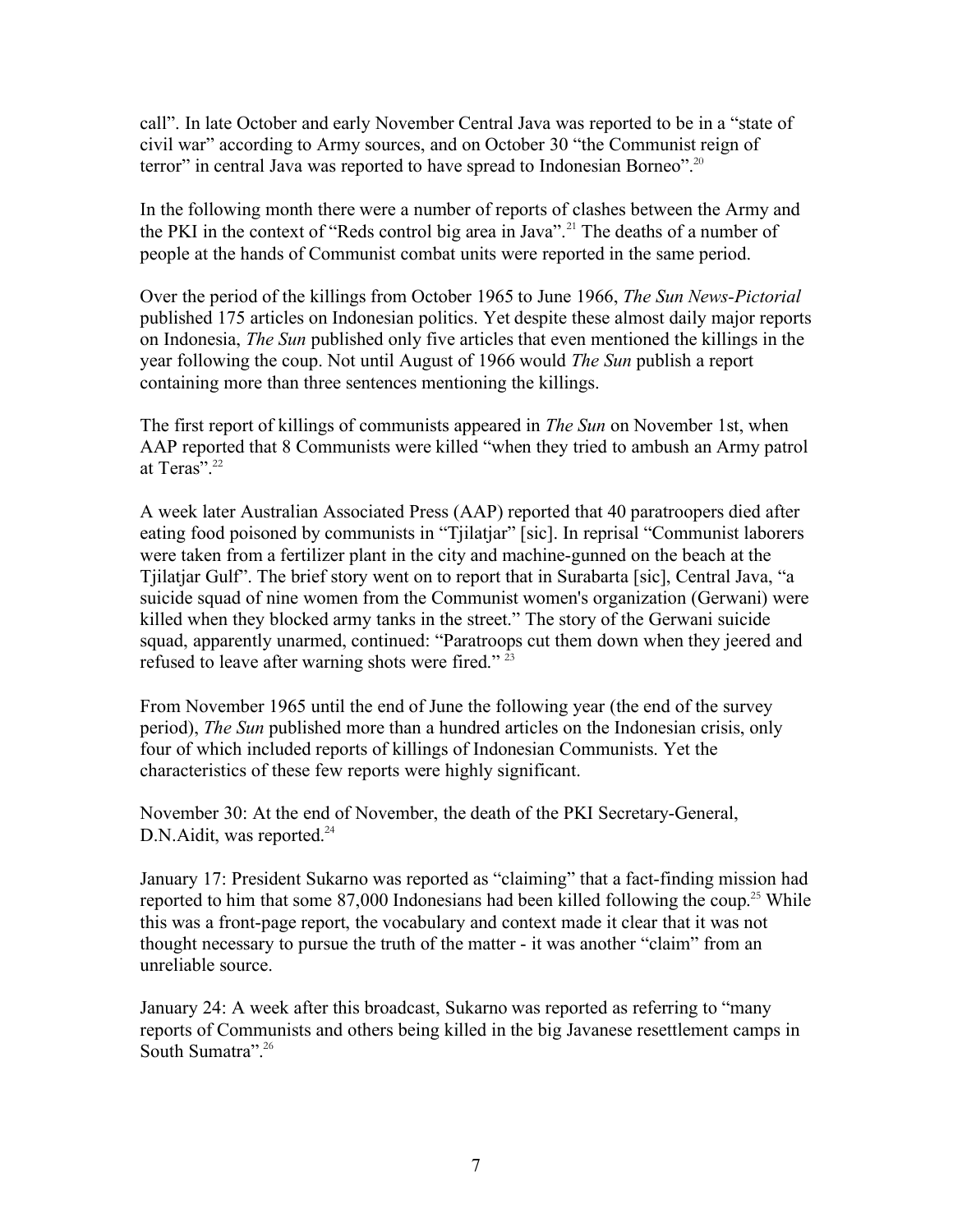Once again, there was no assessment of the President's claim or follow-up. It was not even deemed necessary to demonstrate the falsity of Sukarno's claim: the prevailing discourse allowed *The Sun* to successfully imply that the radical nationalist leader of an Asian country was a source of unreliable veracity.

### *Wilkie: "It's children's hour in Jakarta", March 9, 1966*

March 9: In an article titled "Now it's children's hour in Jakarta", *The Sun's* veteran political commentator Douglas Wilkie took up the activities of the anti-Sukarnoist students who had just stormed Foreign Minister Subandrio's office. "There's something to be said", wrote Wilkie," for university students who are ready to riot in a good cause, but "the more responsible Army leaders aren't happy about the way the students are taking control". Towards the end of the column Wilkie then confided

"Many of the students are tools of the Moslem extremists who butchered some 300,000 of their Communist countrymen with kris and club after the September 30 revolt."

Wilkie hurried on to explain, "this was in contrast to the Army's relatively humane mopping-up operations".<sup>27</sup>

The tone and placement of Wilkie's remark are telling, conveying a sense that this is old news, a matter that readers already know about, not something worthy of comment, other than to make the link to the present concern with rioting students. There are neither moral concerns worth comment, nor further matters of fact that may need stating or investigation. In March 1966, the columnist is referring to the mass killings in a way that suggests they are common knowledge already. He does not need to explain them to his readers. But the information certainly did not come from his own newspaper.

Moreover, the reference to killings by "kris and club" and "Moslem extremists" is characteristic of contemporary Australian (and US) references to the killings and to Indonesian politics as a whole. "Indonesia" is very much "the Other", characterized by immaturity ("It's children's hour in Jakarta"), unknowable and irrational causation ("Moslem extremists"), with connotations of racially informed separateness (Indonesians kill with "kris and club", unlike rational westerners).

In sum: amidst the almost daily reports from Jakarta in *The Sun* in the survey period, the only information that came to readers of *The Sun* about the killings of Communists by the Army and Islamic groups for ten months following the coup totaled just a few sentences in five articles: two small reports of very small numbers of PKI killed in November; two passing and dismissively phrased reports of Sukarno's discounted claim of 87,000 in January; and Wilkie's authoritative two sentences of what is presented as old news: 300,000 Communists killed by Islamic groups, and an unknown number more "moppedup humanely" by the Army. None of this is at any time thought worthy of further investigation or even comment.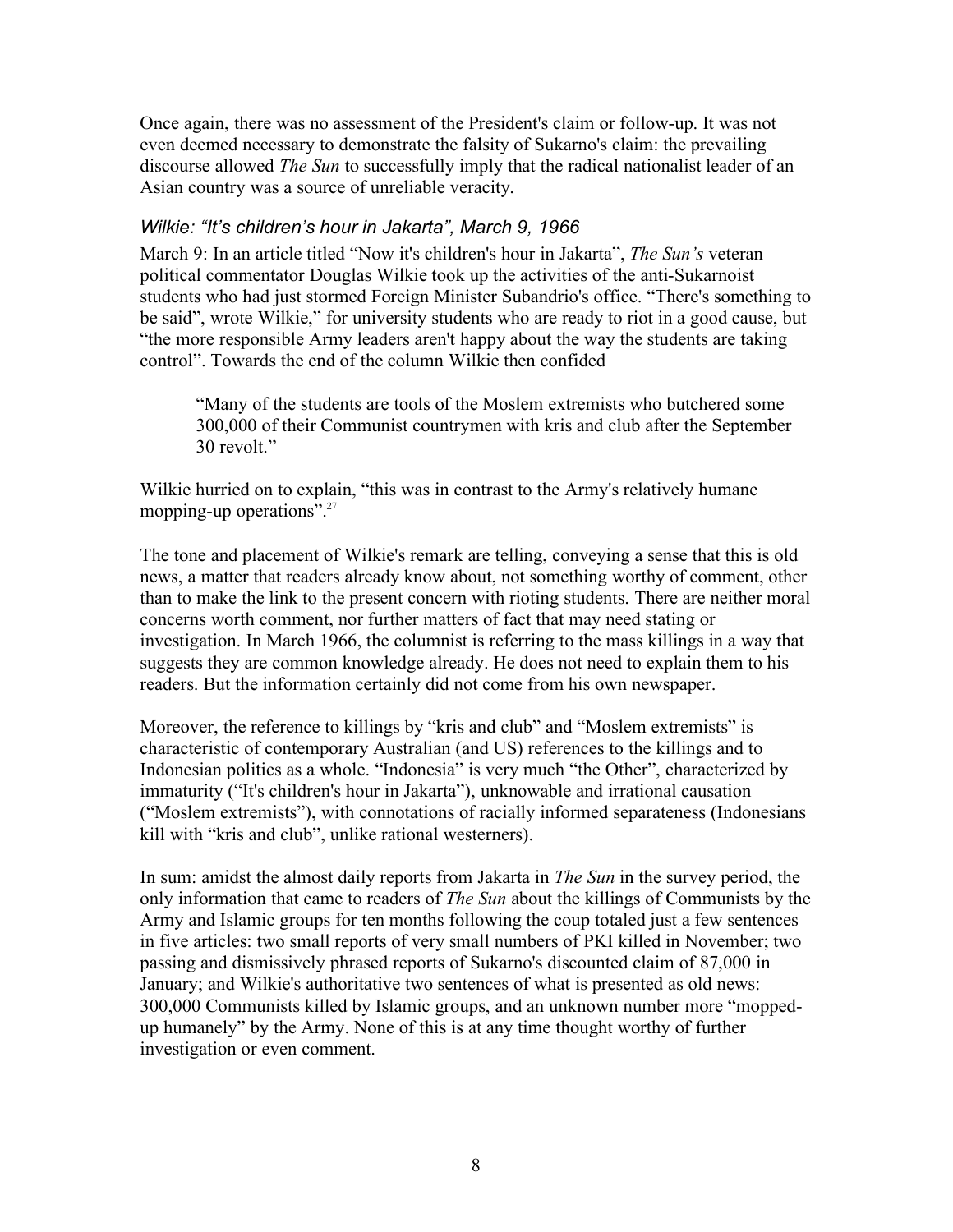#### *Palmos: "So Indonesia counts its dead", 5 August 1966*

Finally, in early August 1966, with Sukarno tamed and when the flow of daily news from Jakarta was beginning to run down to a trickle, *The Sun* did turn to the massacres. It published a powerful and detailed report from Frank Palmos in Jakarta, which put the number who died at "more than one million".<sup>28</sup>

Palmos based his article on "a composite report from more than 100 trained researchers, put into the field last November", with the individual results collated by military staff in Jakarta. Graduates from "the Bandoeng and Jakarta Universities" carried out the research, completing their work in Central and East Java in July 1966. "At least 800,000" were killed in these provinces alone, where the killing was in continuing. Palmos summarized the main points of the report as:

"At least 800,000 were killed in the area investigated. In the PKI "triangle stronghold" of Bojolali, Klaten and Solo, nearly ONE-THIRD of the population is dead or missing. Farther east, in the 12-mile radius of Kediri, killing was 'abnormally high'. 'Startling tolls' took place in the residency of Banjumas, geographical centre of Java."

Palmos continued:

"Researchers added these points, believed to be contained in the various detailed but uncollated reports:

'Most of the killing was by militant youth groups, often appointed by military or village authorities. Youths were armed and encouraged by these "authorities", and in the "triangle" area, were given drill and weapons training. Once the killing started, the youths were uncontrollable. Scores of champion killers were found. One boy interviewed killed 135, then "lost count". Beheading was the most common form of killing, but for large scale executions shooting was normal. Killing was invariably late at night, far away from villages where the victims lived. Although thousands of women were killed, "almost none" were raped or abused before being put to death.'"

Palmos' article was accompanied by "a report on the killings from a young army officer, who was stationed in the Banjumas residency, Central Java", which spoke in horrifying detail of the nightly beheadings of truckloads of communists by gangs of Moslem young men in a state of "semi-amok".

The actual source on which Palmos based his report is now lost, together with virtually all of Palmos' Indonesian papers, which burned in a warehouse fire following his return to Australia.<sup>29</sup>

Despite the power and gravity of Palmos' August 1966 report, there were no follow-ups, no commentaries, and no editorials. Daily news reports in the following months made no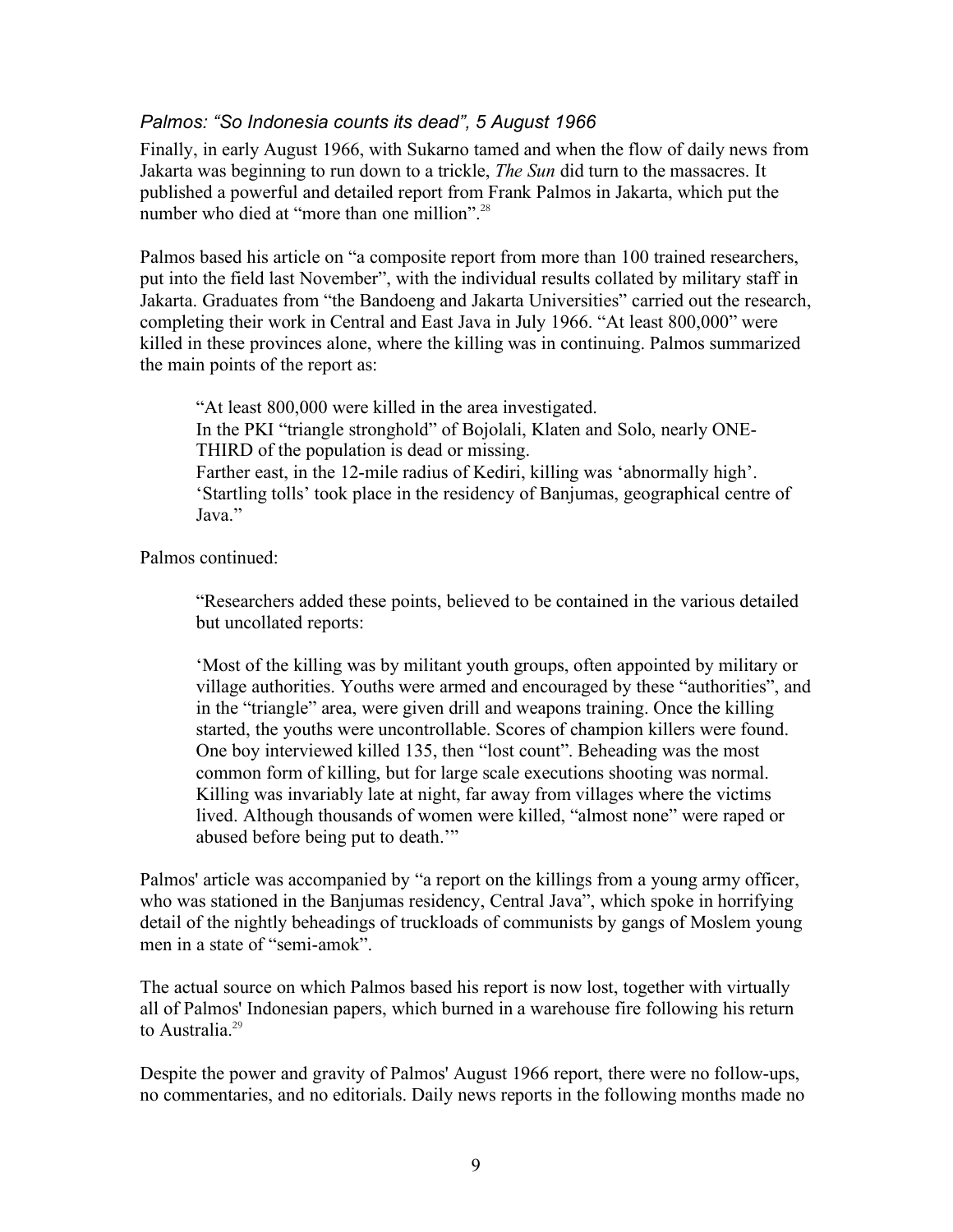reference to the killings. Had you not read the paper the day of Palmos' single detailed report in August, or the day of Wilkie's remark in passing in March, it is very likely that even a diligent reader of *The Sun* would have known nothing of the Indonesian genocide taking place as he or she read.<sup>30</sup>

In sum then, the largest newspaper in Melbourne barely mentioned the killings in the ten months while the killings were in full sway, and then allowed a single detailed report to be published. The limited information that did appear represented Indonesians as irrational and unknowable racial others. There were no follow-up articles after Palmos' August report<sup>31</sup>. Thereafter, *The Sun News-Pictorial* was silent on the holocaust next door.

# **The Age***: seeing and not seeing*

*The Age*, was at the time, Melbourne's "quality paper", an establishment broadsheet with a smaller circulation than the tabloid mass circulation *Sun*. As might be expected, *The Age* published even more articles on Indonesian affairs than did *The Sun*: 282 articles dealing with Indonesian politics alone in the eight months from October 1965, and many more on other Indonesian-related topics.<sup>32</sup>

In late October and November, *The Age*, like *The Sun*, which shared the same AAP wire service, carried a number of reports mentioning the killing of small numbers of communists by the army or by rioting mobs in the uncertain days after the coup. On November 1st, as in *The Sun*, 8 communists were reported killed when they attempted to ambush a Government patrol.<sup>33</sup> A week earlier, President Sukarno was reported as calling for an end to "racialism, slander and vengeance", an "obvious reference not only to the anti-Communist campaign but to mob activities against Chinese".<sup>34</sup> Seven Communists were reported in fighting with Army troops in central Java on November 20th.<sup>35</sup> Just before Christmas, *The Age* ran a front page story on "100,000 Communists held since coup", but reporting no deaths of prisoners or others.<sup>36</sup> Where "terror" was mentioned around this time, it was attributed to "Communist terrorists" who "had mounted a reign of murder, arson, kidnapping and robbery" in central Java. $37$ 

Until the end of December 1965, the pattern of reporting in *The Age* was similar to that of *The Sun*. From that point, however, a difference emerged. President Sukarno's speech reporting 87,000 killed since October 1 was the leading story in the paper in an AAP report of the monitoring of Sukarno's Bogor broadcast from Singapore. The paper reported that Sukarno said the information had been collated by "a Government mission that had completed surveys of Central and west Java, Bali and Sumatra". "Monitors said he lowered his voice and spoke almost in a whisper as he gave the figures - the first announcement of the death toll".<sup>38</sup> In contrast to *The Sun, The Age* reported Sukarno in an uncompromised way, without textual connotations of falsity.

## Spiking Robert Macklin: "The killings go on ….", January 20, 1966

In January 1966 (in other words relatively early in the period of the killings) *The Age* published the first of its three major articles on the killings: a detailed eye-witness account of the killings by one of its own reporters, Robert Macklin.<sup>39</sup> In 500 words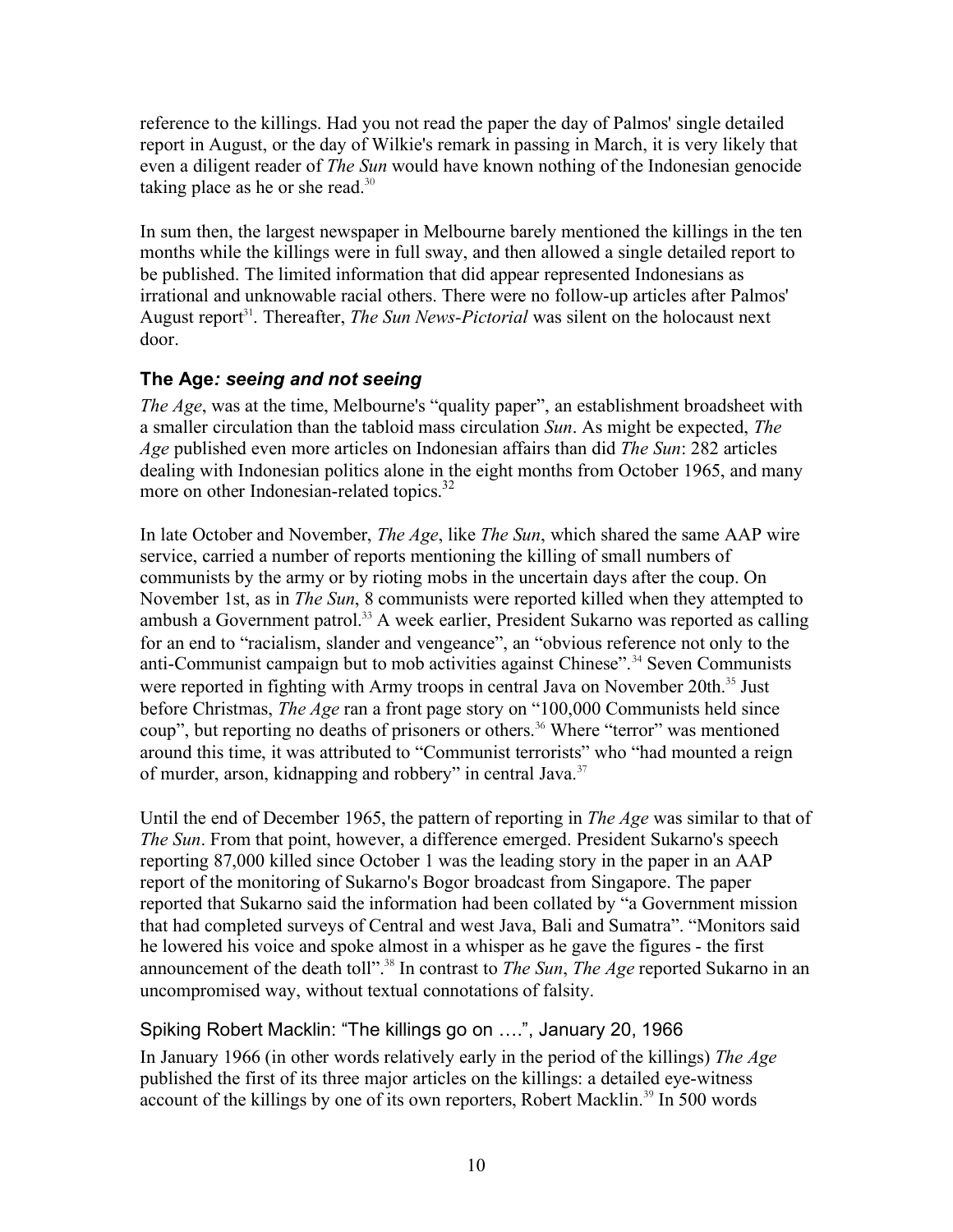Macklin provided a graphic and convincing account of mass murder that could have left no reader in doubt of the seriousness of what was happening in Indonesia.

"The Killings Go On....Troubled Times in Indonesia" opened with an anguished account of Macklin and his wife witnessing a public killing in Denpasar:

"The man's screaming and the gathering of a large crowd of school children from a nearby playing field attracted us to the army headquarters post. A Communist was being interrogated in Denpasar, the capital of Bali, Indonesia, on the ground floor verandah. We stood silently with the children as the man was bashed and dragged away. The children returned to their soccer and volley-ball and the passers-by resumed their normal routine. The man was one of many thousands of Communists who have been killed in Indonesia since the attempted coup on October 1, last year."

After discussing varying estimates of the numbers killed, ranging from 10,000 (an Australian journalist in Jakarta) to 300,000 (an American missionary travelling extensively), Macklin gave a vivid picture of the reality behind much-used journalists' phrases like "the crunching of the PKI":

"We do not know how many Communists were killed but it is plain that Communism as a political force in Indonesia is at least temporarily finished. The way of its going was a brutal one. We saw four villages where every adult male had been killed. We saw trucks of villagers returning to the hills after making trips to the compound where they were given a ration of Communists to kill. We saw mass graves in each of which up to 10 Communist men and women had been packed after being stabbed to death. We saw literally hundreds of houses which had been burned to the ground."

Anyone who read Macklin's searing 500-word account of his personal witness would have had no doubt as to what was occurring in Indonesia, and would have been unable to avoid the moral implications of the gathering holocaust. Yet it is doubtful that many people read Macklin's piece, since it was buried in the later parts of the paper's finance section, next to the prices from the cattle yards.

There was no reference to his eyewitness report in other parts of that edition of *The Age*, nor was it ever, to Macklin's knowledge, referred to by any other writer in any of the hundreds of articles the paper published on Indonesia in *The Age* that year. As far as I am aware no other Australian journalist published a contemporary eyewitness account of the killings, nor wrote an account with anything like Macklin's direct experience.

In journalistic terms, this is an apparent paradox. Macklin - and *The Age* – had a world scoop. Yet the article was published deep in the newspaper. There was no follow-up by either by Macklin, or the paper's Southeast Asian correspondent. For Macklin, the lack of follow-up and the paper's lack of interest in the story was, he told me,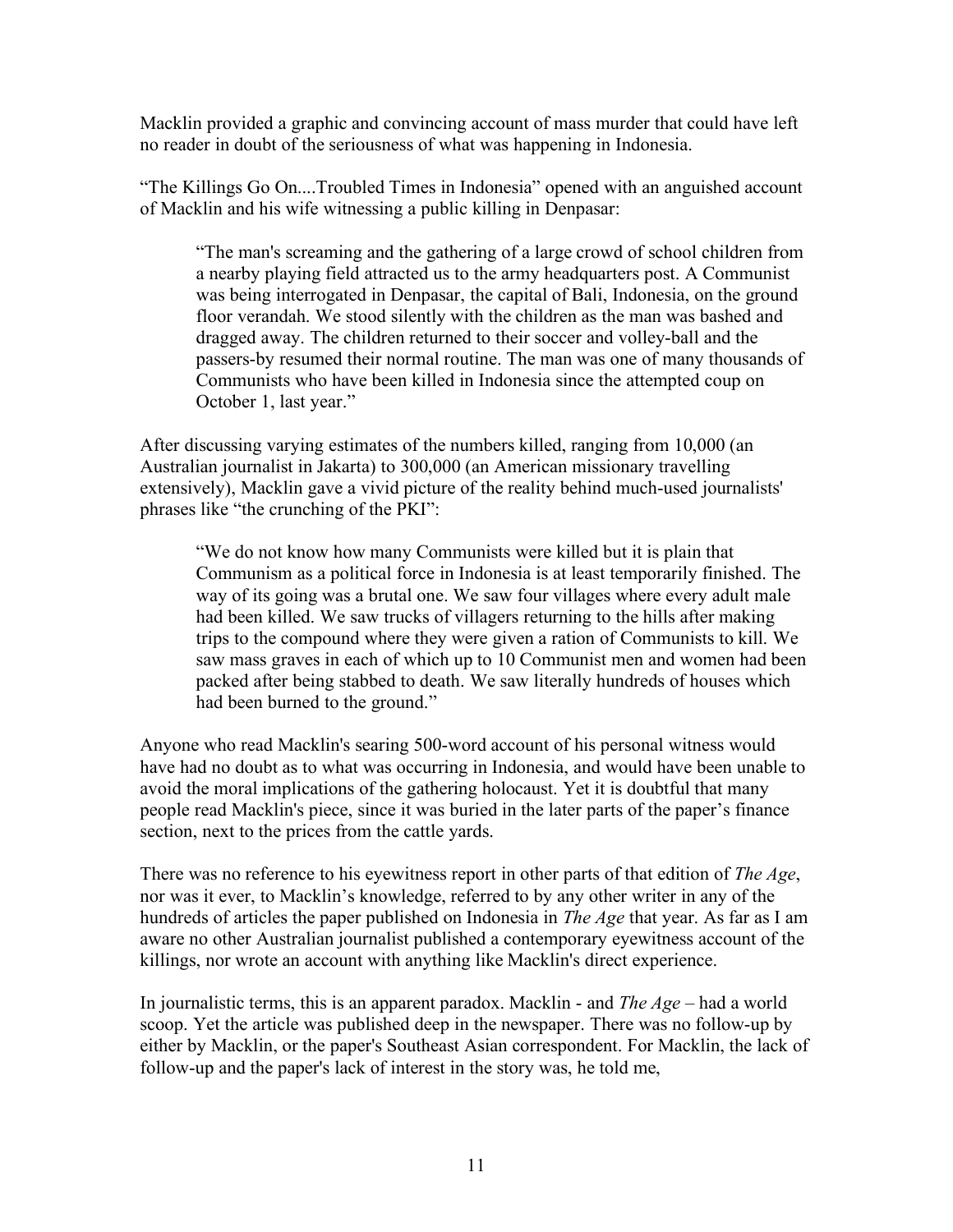"a bit surprising. Though there was nothing I could do: I was back in Australia. In fact I was shocked when it got such a poor run. I didn't know what to put it down to at the time. I suppose I put it down to the strife in the company, which was terrible at the time."<sup>40</sup>

Macklin himself wondered at the time whether the story had been effectively spiked by senior managers of *The Age* who he knew even then to have close relationships with the Australian security and intelligence world. His criticisms of his old newspaper are gently put, but seriously meant. But there is no doubt that what he saw as a young man in Bali in January 1966 has stayed with him. *The Age* editor of the time, Keith Sinclair, was well known amongst his staff as being close to the Liberal government, and to the Department of Defence and the security organizations, as was *The Age* Canberra correspondent John Bennett. In fact, Macklin had been approached by the Australian Security Intelligence Service [ASIS], responsible for overseas intelligence operations. Prior to setting out from Jakarta, Macklin had met with the Australian ambassador in Jakarta, K.C.O. "Mick" Shann, who had sent him off to East Java and Bali. Shann was himself a major player in the 1960s Australian intelligence scene. At Sinclair's request, Macklin agreed to meet with "the security folk" to be debriefed about his Indonesian tour. While Macklin himself on balance declines to blame the fate of his scoop on the influence of Australian intelligence organizations, it seems at the very least a reasonable hypothesis.<sup>41</sup>

This spiking of the most important contemporary eye-witness account of the Indonesian holocaust by an Australian would seem to have been one of those occasions when a respectable newspaper demonstrates its understanding of the fact that a commitment to national security overrides mere reportorial responsibility - even (or especially) in the case of holocaust.

A month after Macklin's story was allowed to wither next to the cattle market reports *The Age* made its only editorial comment on the mass murders in the country closest to Australia: a single sentence in passing, saying "the army has conducted a mass slaughter of Communists and their sympathizers".<sup>42</sup>

#### Sulzberger: "A Nation Amok", April 14, 1966

*The Age* published two further feature articles on the killings in 1966, but neither was from an Australian source: both were edited reprints from the *New York Times*. The first, from the *New York Times* chief foreign correspondent, C.L. Sulzberger, was headed "Mass murders go on in Indonesia", and appeared on April 14th.<sup>43</sup>

Not only was Sulzberger no radical, but in 1977 Carl Bernstein revealed that Sulzberger had a secret relationship with the CIA. Sulzberger signed "some kind of release" (Sulzberger's words to Harrison Salisbury) by which he would act as a conduit for CIA information, but pledged never to reveal its CIA origins.<sup>44</sup>

Sulzberger first set the tone from the night of September 30,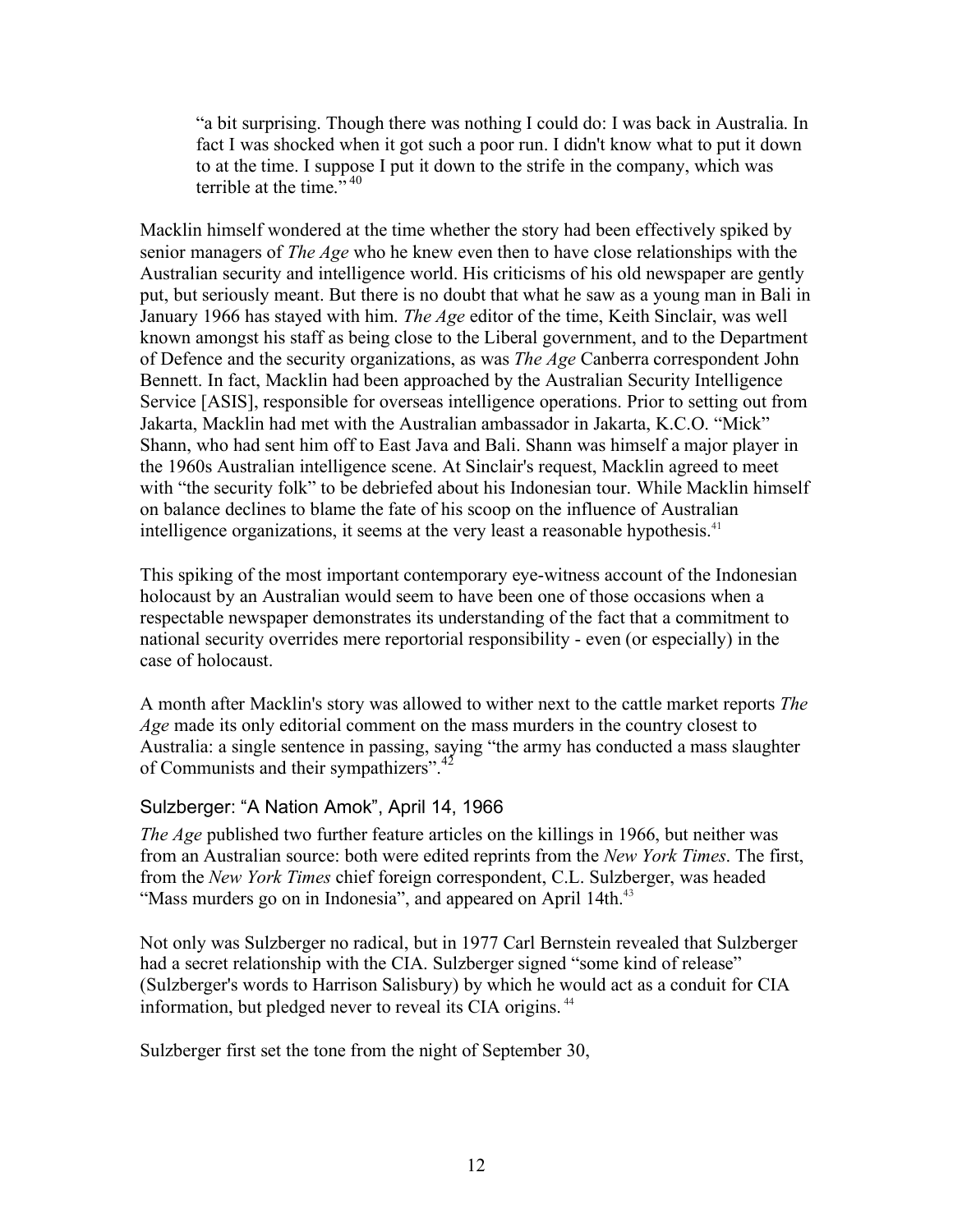"when specially trained squads of women slashed some of the officers while they were still alive. … Almost immediately Moslem youth organisations, many of whose members had been persecuted by the PKI, started to hunt down communist suspects, exterminating them, their wives and their children."

Sulzberger made it clear that the still ongoing Indonesian murders amounted to "one of history's most vicious massacres", rivalling in scale and savagery

"Turkey's Armenian massacres, Stalin's starvation of the Kulaks, Hitler's Jewish genocide, the Moslem-Hindu killings following India's partition, the enormous purges after China's Communisation."

"More people", Sulzberger wrote, "have been slaughtered during the past six months than in the entire Vietnam war".

Having established in powerful terms the historical equivalence of the Indonesian holocaust with other twentieth centuries mass killings of unarguable moral importance, Sulzberger then reviewed the range of killings from Java to Nusa Tenggara, describing killings by religious mobs, and killings by the army, of men, women and children, often in the most horrible manner, including mass starvation.<sup>45</sup> Decapitation, Sulzberger suggested, was

"favoured because Indonesian animist tradition claims that if an enemy's head and body are buried apart his spirit cannot return... Recently a traveller was told of a bullock cart loaded with human heads."

This resort to cultural explanation of the manner of mass murder ignored the direct role of the army and its guns and bayonets in much of the country, but it was compatible with Sulzberger's underlying civilizational assumptions. As he put it, "the killing attained a volume impressive even in violent Asia where life is cheap".<sup>46</sup> This fitted with the explanation that Sulzberger offered for the causes of "this grisly cataclysm" characterized by "such intense bestiality".

Mentioning briefly the desire for revenge after the killings and reported mutilation of the generals, relief at the avoidance of an apparently inevitable communist political victory, and "the spirit of Moslem jihad", Sulzberger stayed with the imagery of the exotic east:

"Indonesians are gentle and instinctively polite, but hidden behind their smiles, is that strange Malay streak, that inner, frenzied bloodlust which has given to other languages one of the few Malay words, "amok". This time an entire nation ran amok."

Of course, while this was tempting in so far as it matched the savagery of the reports Sulzberger provided, and tried to match the scale of his horror, the "nation gone amok" thesis owed more to western racial fantasies about a hypostatized "east" than to historical reality. Perhaps the dead ran amok en masse on their way to the pits, but there is no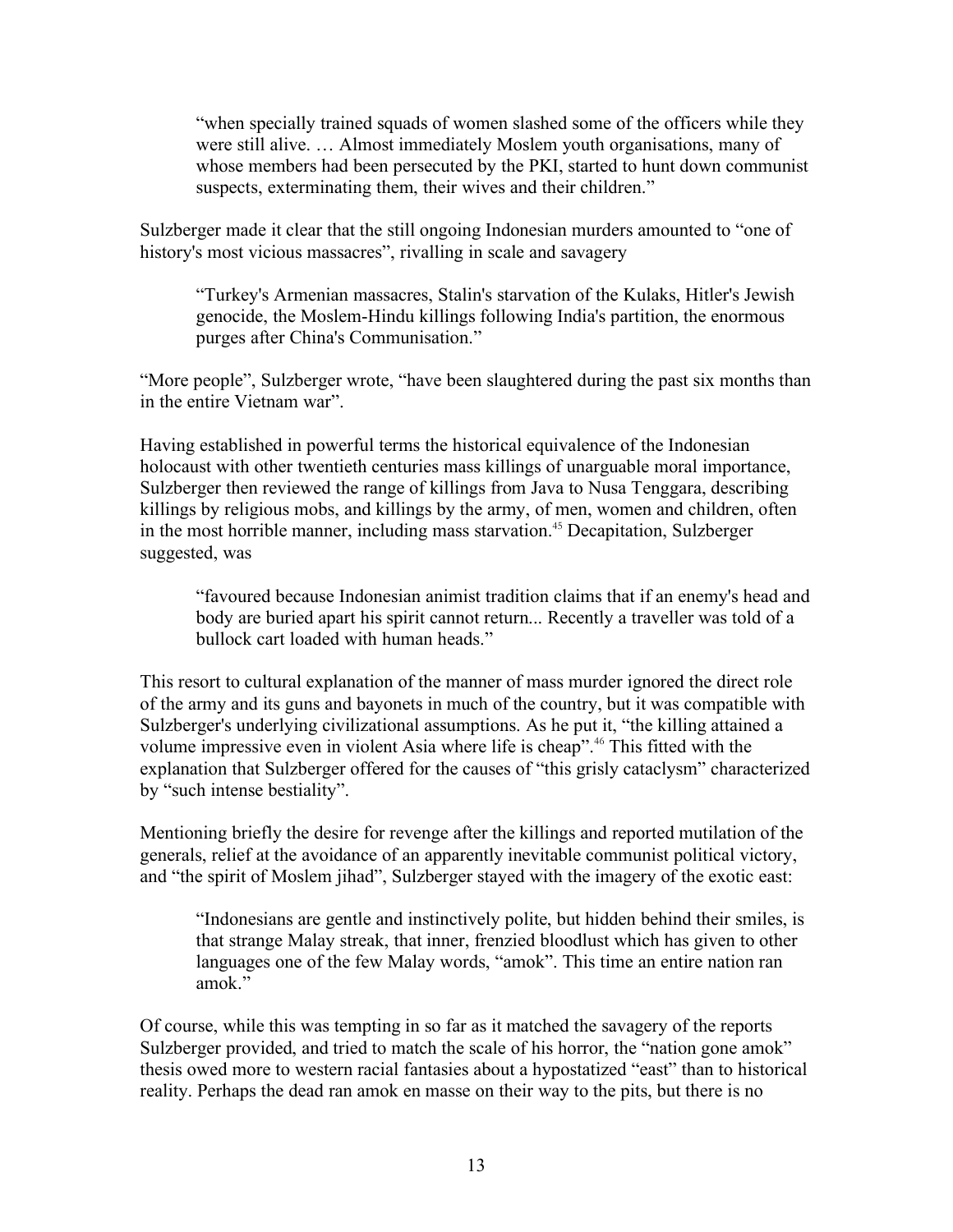suggestion to that effect in other reports. Perhaps Suharto and Nasution and Sarwo Edhie were slavering at the mouth as they gave the orders to "sweep", but it is implausible. Perhaps the thousands of army privates and n.c.o.'s who mainly carried out the actual shooting and bayoneting of the lines of men and women were filled by an "inner, frenzied bloodlust", but it is unlikely.

The killings of communists carried out by civilian groups, principally rural Islamic youth groups, were for the most part instigated by and encouraged by the army, where they were not actually directly organized by local army commanders. To be sure, there were many instances of Islamic mob violence, spontaneous and incited. On occasion, killings were carried out in an extreme psychological state - as much to overcome the natural human repulsion amongst the killers against cold blooded slaughter that military training usually suppresses by other means. But the killings by civilian groups went on over many months, in many different parts of the archipelago, and in many cases appeared to be a matter of carrying out a plan, or working through the names on a list.

Despite the popularity of the amok thesis, Cribb could find little or not evidence to support it.<sup>47</sup> By and large, it is much more likely that the bulk of the killing was just a job of work to many of the army murderers, and a matter of cooler satisfaction to their calculating leaders.

### Seymour Topping: "the mass killings still go on", 24 August 1966

The second major *New York Times* article on the killings republished in *The Age*, titled "Indonesia haunted by mass killing" by Seymour Topping, appeared on August 24th.<sup>48</sup> Once again, this was an edited version of a much longer story from a *New York Times* correspondent, in this case Seymour Topping, the chief of the Times' Hong Kong bureau (and later managing editor).<sup>49</sup> This long story from Topping was the third in a series of four front page articles that Topping wrote after a month-long visit to Indonesia in mid- $1966^{50}$ 

Topping applied for an Indonesian visa almost immediately after the coup, and for some time was moving backwards and forwards between Hong Kong and Indonesia. At first he wrote short pieces, published fairly quickly, but concentrated on preparing the long series, which were only published after he left Indonesia.<sup>51</sup>

The opening sentence of Topping's piece set his tone – the army and its allies had carried out a mass slaughter of communists, and there would in time be a vengeance to come.

"From the terraced ricefields of central Java to the exquisite island of Bali, from the rubber plantations of Sumatra to the fishing villages of remote Timor, the Indonesian people are troubled by the heritage of violence bequeathed their society by the staggering mass slaughter of communists."

By the third paragraph Topping was providing Australian readers with information that only the Communist Party paper *The Guardian* had offered to that point: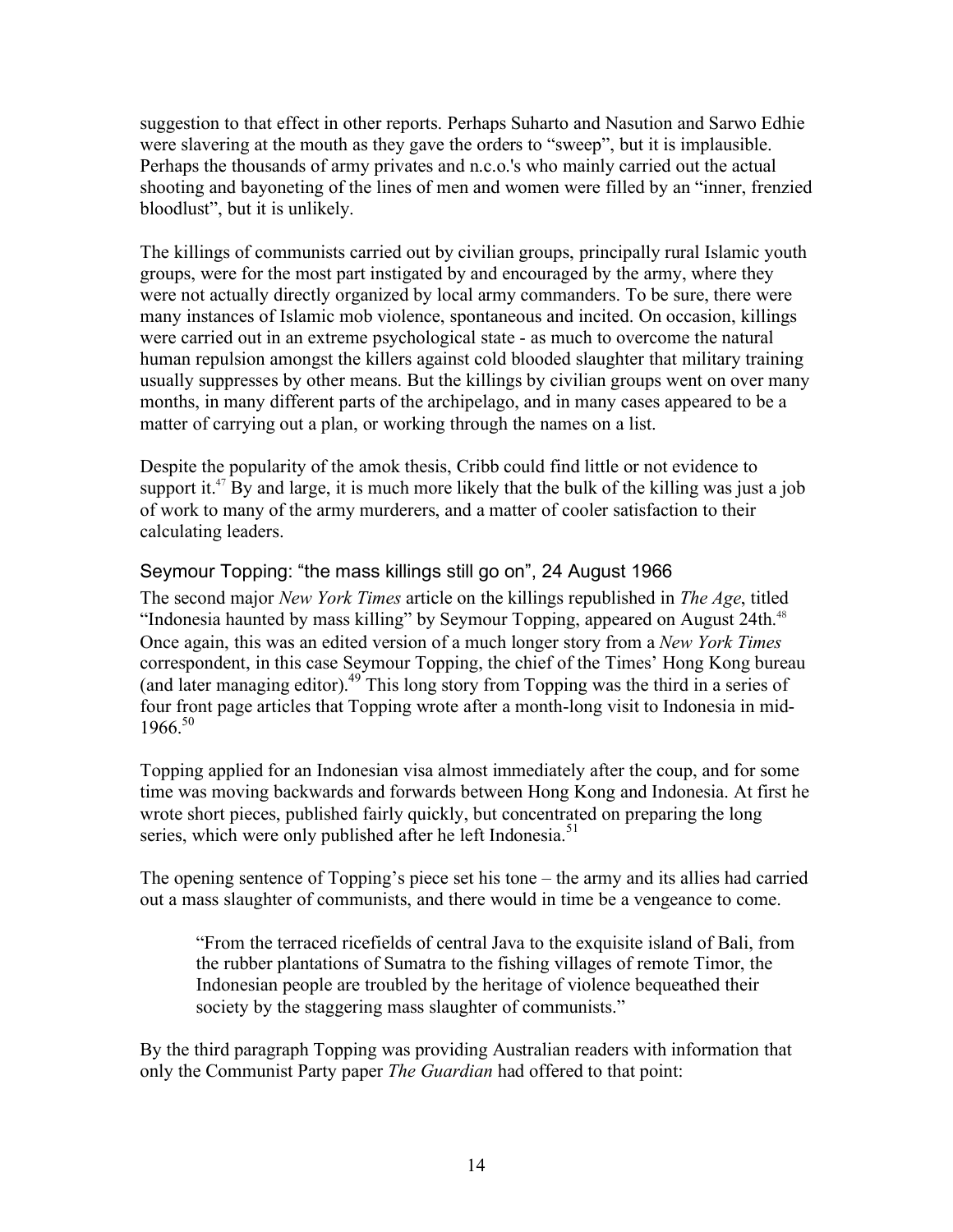"No one will ever know how many scores or hundreds of thousands of members of the Partai Komunis Indonesia (PKI), their sympathizers, families and falsely accused persons died in retaliation for the abortive communist-supported bid for greater power in Djakarta on September 30. The best-informed sources estimate from 150,000 to 400,000, but they concede that the total could be far more than half a million. The killings still go on in some places."

In contrast to the evasions of *The Age's* Southeast Asia correspondent, Topping made clear who was killing who:

"This reporter found on a tour of the former principal centres of communist political influence that executions were usually carried out by the military in central Java, while the population in east Java and Bali were incited by the army to do most of the killing. The military executed communists by shooting, but the population was left to do its killing in other ways often with ritual forms of extreme cruelty."

Topping quoted Major-General Sumitro, "the tough military commander of East Java", who said in an interview

"that Suharto had issued a detailed order in mid-November that the PKI should be destroyed 'structurally and ideologically'. He said staff officers visited area commanders in early December to see if instructions had been understood and executed. Sumitro said, 'Most local commanders did their utmost to kill as many cadres of the PKI as possible'."

Topping ranged over Java and Bali, and described regional variations in the pattern of the killings. He said he had no real consultation with the *Times* head office about tackling the story: he just informed them as a matter of course: "I just did what I thought was necessary to cover the story." Asked about the intensity of the impact of the story of the killings, Topping replied that "I wasn't thinking consciously in those terms, of the morality or the politics. I was just intent upon covering the story in great detail, and explaining what was happening and why." The Indonesian politicians he interviewed were affected too: "they had a political point of view as well - to eradicate communist influence and so on - but they were deeply shocked too."

When it was suggested to him in an interview that some Australian journalists had claimed it was difficult to travel outside Jakarta, Topping retorted that this was simply untrue. It wasn't easy to get information, but it could be done. Granted, he said, the *Times* was unusual among US newspapers in its resources and coverage of foreign affairs, but it was possible to travel about: it was clear the story had to be told from outside Jakarta.<sup>52</sup>

### **3. Australian radio coverage**

For Australians in the mid-1960s, radio was an important source of information. News reporting on radio was more substantial than later decades, particularly on the Australian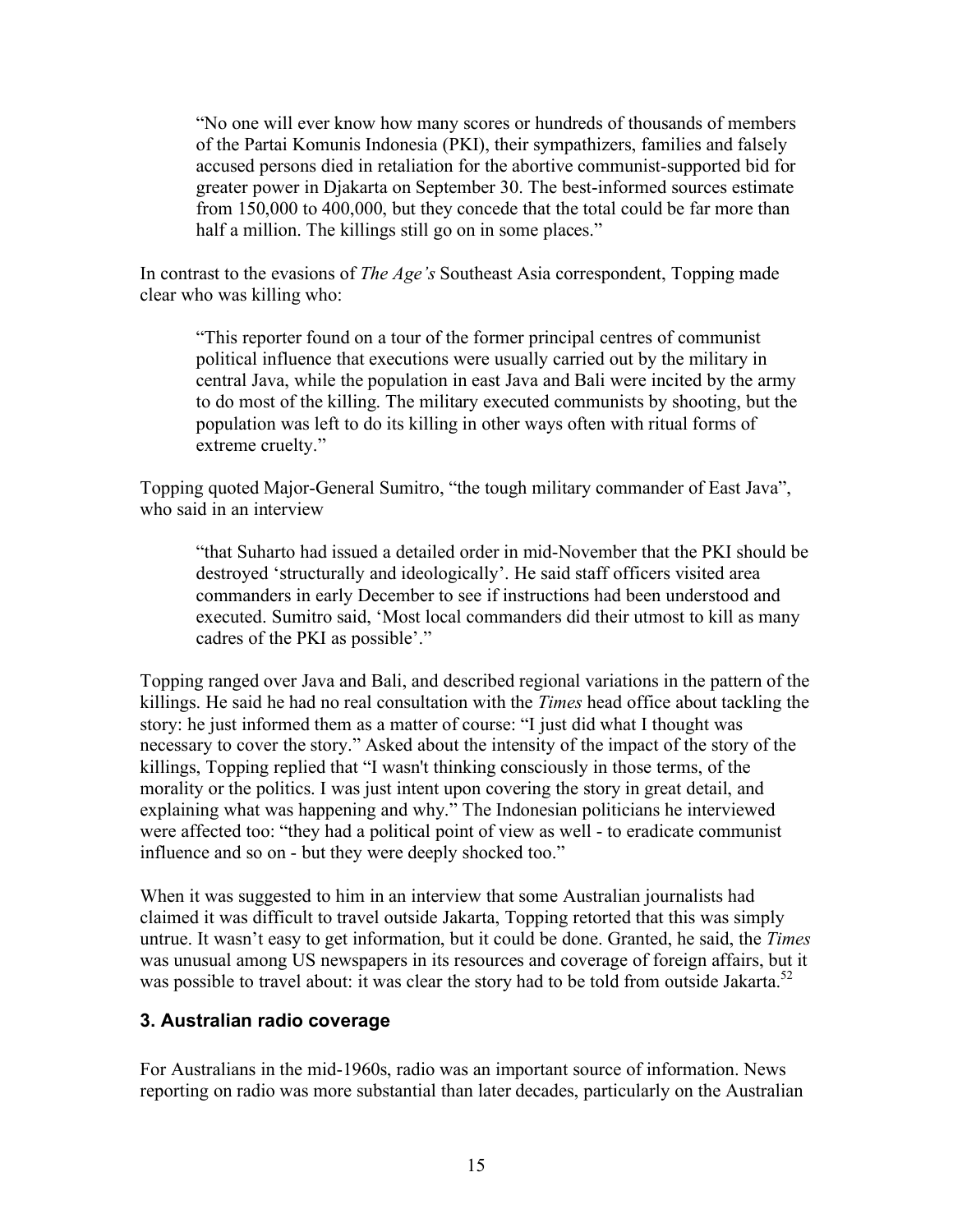Broadcasting Commission stations. Commentary on the ABC "serious" radio network (subsequently Radio National; e.g. 3AR in Victoria) was the province of established male academics and senior journalists with an authoritative air.<sup>53</sup> John Legge recalls broadcasting "Notes on the News" radio talks on the unfolding events in Indonesia at the time, along Herb Feith and Jamie Mackie.<sup>54</sup>

Unfortunately no records of the content of ABC radio news or commentary is available. This lack of data is frustrating, because there is clear evidence that at least some part of what was broadcast by the ABC to Indonesia on Radio Australia in the period after the coup was disturbing to the Australian Department of External Affairs. Moreover, the Department worked systematically to ensure that Radio Australia coverage of events in Indonesia conformed to its guidelines. Remarkably, at the height of the killings, the Indonesian Army requested the assistance of the department to ensure Radio Australia reported on Indonesian politics in the Army's preferred manner.

The role of the Department of External Affairs in attempting to control the content of Radio Australia coverage of Indonesian politics has been well documented in the years following the public access to previously secret Australian government papers released under the "30-year rule", in particular detail by Karim Najjarine and Drew Cottle.<sup>55</sup>

Najjarine and Cottle document a series of cables and memos by the Australian ambassador in Indonesia, Keith ("Mick") Shann; the Acting Secretary of the Department of External Affairs, Gordon Jockel; the First Assistant Secretary, D.O. Hay; Richard Woolcott, then Public Affairs Officer for the department; and the Minister for External Affairs, Paul Hasluck.

Immediately after the coup, Shann recommended that the department encourage Radio Australia to emphasize the following points (Najjarine and Cottle's paraphrasing):

"1. That reports of PKI involvement and Communist Chinese complicity in the coup be given prominent coverage whilst being careful not to directly accuse them.

2. That reports of divisions within the army specifically and armed services more generally be played down or simply not reported.

3. In the period immediately following the coup, Sukarno's loss of authority should not be reported, but the possibility of his retaining power should be downplayed.

4. The complete neutrality and non-involvement of Australia in the events unfolding in Indonesia." $56$ 

On October 10, Shann cabled the Department to advise that Radio Australia "should do nothing to engender sympathy" for President Sukarno".57

When there were indications that the Radio Australia coverage from Jakarta was not following the Department's line sufficiently closely, the Secretary of the Department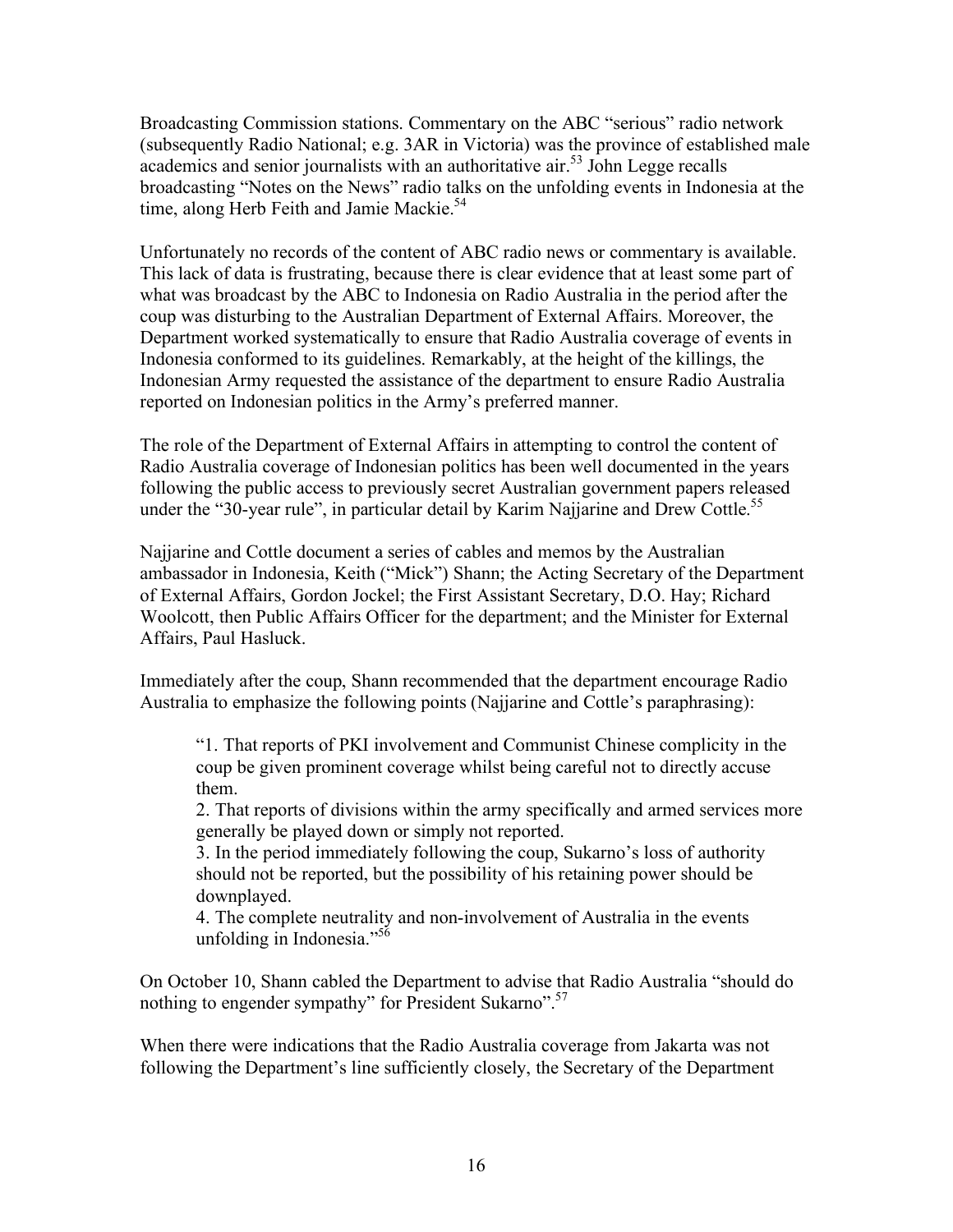indicated that it possessed sufficient influence within the ABC hierarchy to rectify the matter. On October 15, 1965, Jockel wrote to Shann:

"You might let me know personally whether there are any problems with the ABC representative in Jakarta. Here again, I think we can, if necessary, steer Radio Australia in the right course even if the ABC man in Jakarta is not entirely with us $^{558}$ 

There are also indications that the Department exercised considerable influence on newspaper editors at the time. In a memorandum to Jockel in October or November 1965, Richard Woolcott reported that

"we are now in a position to influence the content of leaders in practically all major metropolitan newspapers."<sup>59</sup>

Three days after Jockel's request to Shann, Hay wrote to the Minister for Information, suggesting that Radio Australia

"should, by careful selection of its news items, not do anything that would be helpful to the PKI, and should highlight reports tending to discredit the PKI and show its involvement in the losing cause of the  $30<sup>th</sup>$  September movement.<sup> $50<sup>60</sup>$ </sup>

The most remarkable (and also indicative of Radio Australia's perceived influence in Indonesia) of Shann's recommendations in the effort to control Radio Australia was the way in which in March 1966 he recommended adopting a set of requests concerning Radio Australia passed on to him from the Indonesian Army. In general, the Army asked that "we should not concentrate on them too much". The Army also requested, in Najjarine and Cottle's paraphrase,

- "That the Army not be portrayed as acting alone against the PKI but with the cooperation and support from youth groups, both Christian and Moslem.
- That RA suggest that, over the years, at least some people on the anticommunist anti-Sukarno side of Indonesian politics had had some limited success.
- RA should not describe the Army as "Western" or "rightist"."

Shann concluded his cablegram to External Affairs by remarking "I can live with most of this, even if we have to be a bit dishonest for a while".<sup>61</sup>

### **4. Intellectuals and the "Little Magazines"**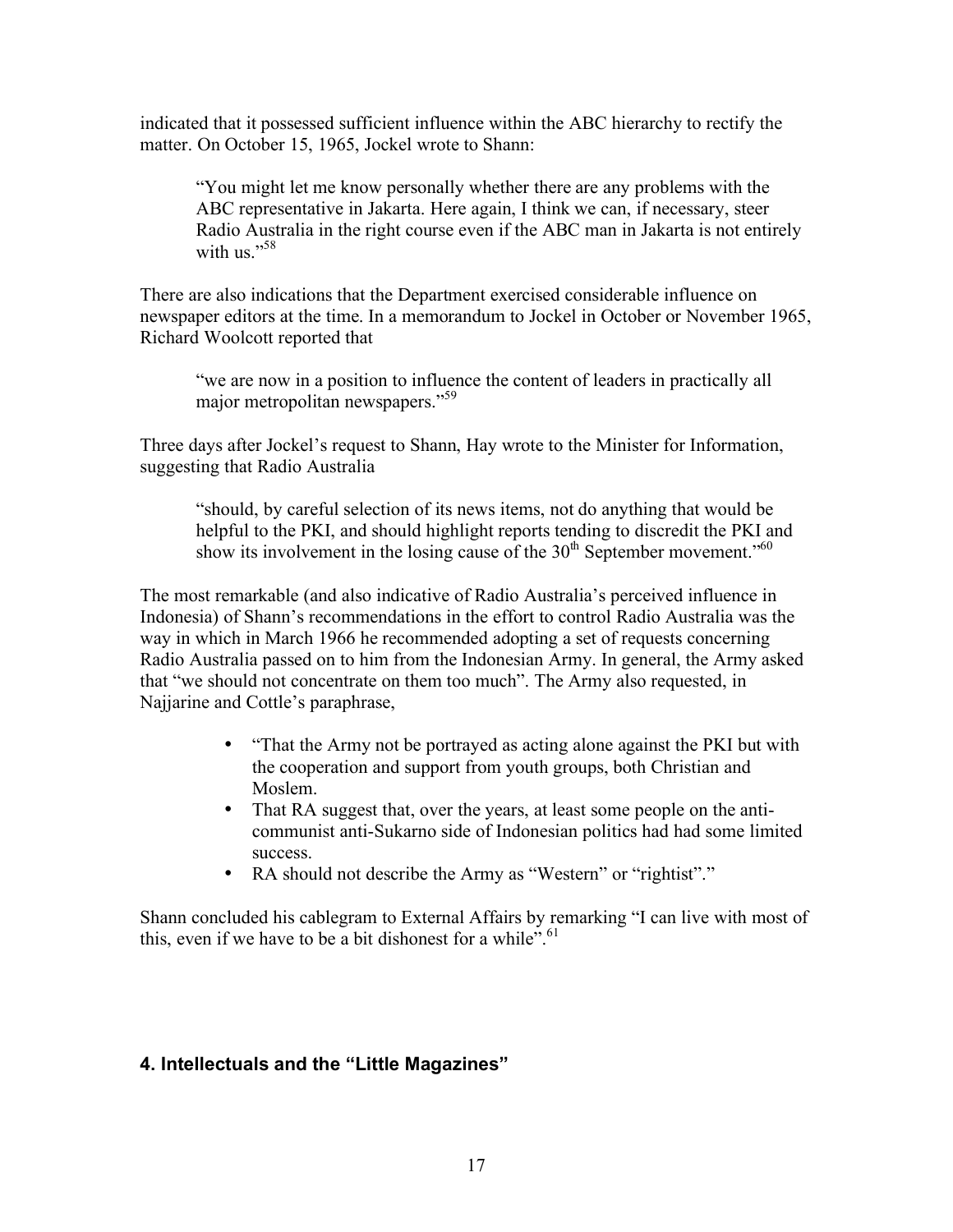One of the curious truths of Australian cultural history is that the "little magazines" – the literary and political quarterlies and monthlies – have had an influence quite out of proportion to their tiny circulation figures. *Quadrant*, *Dissent* and *The Nation* all published articles in 1966 dealing with the great sea change in Indonesian politics, and at least touching on the question of the killings.

## *The academics: the regretful sigh of liberal anti-communism*

Creighton Burns' predecessor as *The Age's* Southeast Asia correspondent was Bruce Grant who in 1964 published the first edition of his best-selling book *Indonesia*. <sup>62</sup> In this book Grant established himself as Australia's foremost popular interpreter of contemporary Indonesia, resulting in the publication of a second Melbourne University Press (MUP) edition two years later, with Penguin Books reprinting that edition in turn, Indeed, thirty two years after the publication of the first edition, MUP published another edition of Grant's *Indonesia*.

At the time of the coup and during the period of the killings, Grant was away from *The Age*, teaching in the Melbourne University Political Science Department.<sup>63</sup> In April 1966, Grant undertook a brief trip to Jakarta on behalf of Amnesty International to inquire into the situation of the thirty-odd political prisoners still held for their opposition to Guided Democracy, the most prominent being Mochtar Lubis. His recollection thirty years later was that before the trip he knew little or nothing of the scale of the killings. That changed with a chance meeting with his old friend Stanley Karnow of the *Los Angeles Times*. Clearly there were matters of human rights even more urgent than the fate of Sukarno's prisoners, but his teaching and Amnesty responsibilities did not allow him to pursue the matter. And besides, by then, "Vietnam was the story".<sup>64</sup>

On his return, while Grant was kept busy by teaching, he managed to revise the text of *Indonesia* for republication by Penguin Books, but was only able to achieve passing reference to the army's genocide.<sup>65</sup> However in late 1966 Grant published a telling interview titled "The Mood in Jakarta" in the small Melbourne magazine *Dissent*. *<sup>66</sup>* The core of the article was an interview with a man he identified only as G.:

"a small, gentle Javanese who became, with the changes in government in March and July 1966, one of the most influential men out of the public eye in Djakarta."

In response to Grant's expression of foreign shock about the killings, G.'s reply set out the basic defence offered by liberal anti-communists in Indonesia and beyond, then and later:

"Yes, of course, I'm not surprised. It was not, however, such a shock to us, although even now we do not know the extent of the magnitude of it. .... But the charge that gave this thing its dimension of horror - and meant many innocent people were chopped up - was fear, fear that the government had lost control and it was 'them or us'. It was not pleasant. But I hope now that it is over and I don't think I have to apologize to you for it, any more than I would expect a Frenchman to apologize to me for the Terror, or an Indian or a Pakistani for the race riots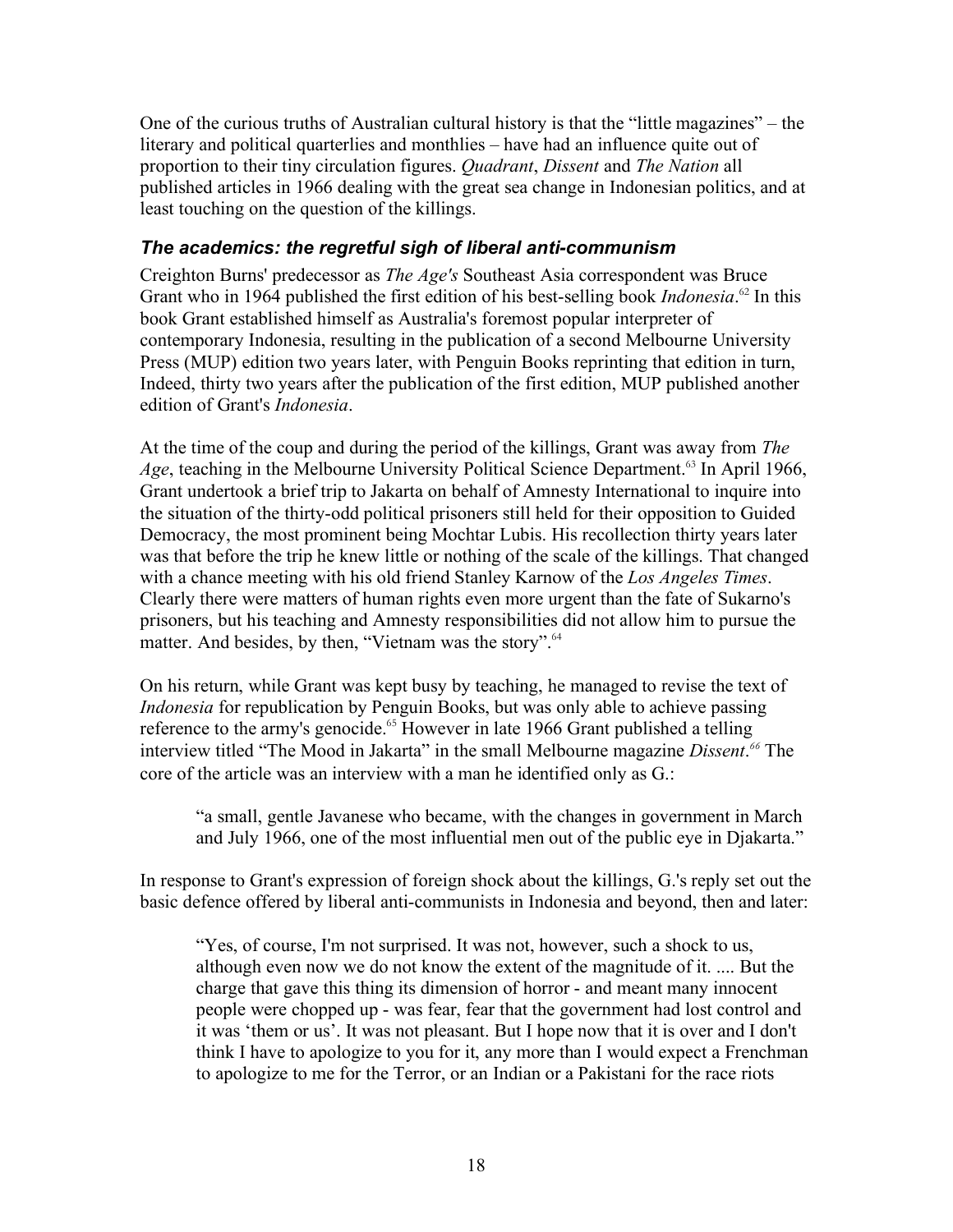after partition or a Chinese for the elimination of landlords. I could not prevent it. It has given some of us the opportunity to see that nothing like it happens again." $67$ 

As an expression of the mood in one part of Jakarta, the interview with G. is revealing. It tells us a great deal about the ability of liberal anti-communists in Jakarta to numb their reactions to the killings, and to rationalize the mass murders from which they were themselves beneficiaries. It is not clear just who "G." was in reality, but it is likely that it was someone well known to Australian liberals with Indonesian connections - someone of the character and standing of Soedjatmoko, Selosoemardjan or Ganis Harsono.<sup>68</sup> Grant allowed the interview to stand on its own, offering no comment then, or at later stage. Grant moved back to *The Age* in 1967, and wrote frequently on Indonesia in the years to come, but never turned to the theme of the killings.

### *Black hole anti-communism: James McAuley and Quadrant*

The most visceral and ideologically-driven response to the killings from Australian intellectuals came from James McAuley, the co-editor (with Donald Horne) of the anticommunist magazine *Quadrant*. McAuley was a poet with a long involvement in the affairs of colonial administration in New Guinea. After a dramatic and highly public conversion from the Sydney libertarian push to what was even for the times a highly conservative stream of Catholicism. But MacAuley still told a friend at the time "I want to have my hand in the current of history."<sup>69</sup>

McAuley's piece provides evidence, amongst other things, of the intensity of Australian interest in matters Southeast Asian at the time - but it is an interest firmly anchored in the transnational framework of Cold War anti-communist cooperation.<sup>70</sup> McAuley's article took the form of a report following his visit to Jakarta in March 1966, en route to a *Quadrant*-organized conference in Kuala Lumpur, returning via Saigon: hence the title of the article: "Three Kinds of Trouble".<sup>71</sup>

Most of the Jakarta portion of the article reveals McAuley's contempt for Sukarnoist Indonesia, marked by the "charisma of evil clowns" and political repression:

"The charisma of evil clowns is a political phenomenon of our time which deserves more study. Among living examples, Soekarno stands supreme in the charm, durability and skill he exhibits in bringing his rich and beautiful country into sordid wretchedness....Soekarno's Indonesia is indeed the goblok [stupid], standing almost completely isolated, having destroyed its political, economic, and cultural communications with the human race by submitting to the cantrips of the evil sorcerer. … It is a strange, ambiguous shadow-world, in which repression is incomplete, inconsistent, full of holes, but also of perils."<sup>72</sup>

There was little to disagree with here: his attack on the lack of press freedom should and could have been written at any time in the preceding five years. At the time of writing, Mochtar Lubis and some 30 other prisoners of Sukarno were still in prison, mainly for alleged crimes of lese-majeste. Perhaps McAuley's limited knowledge of Indonesian political history meant that he did not know that after the end of the nationalist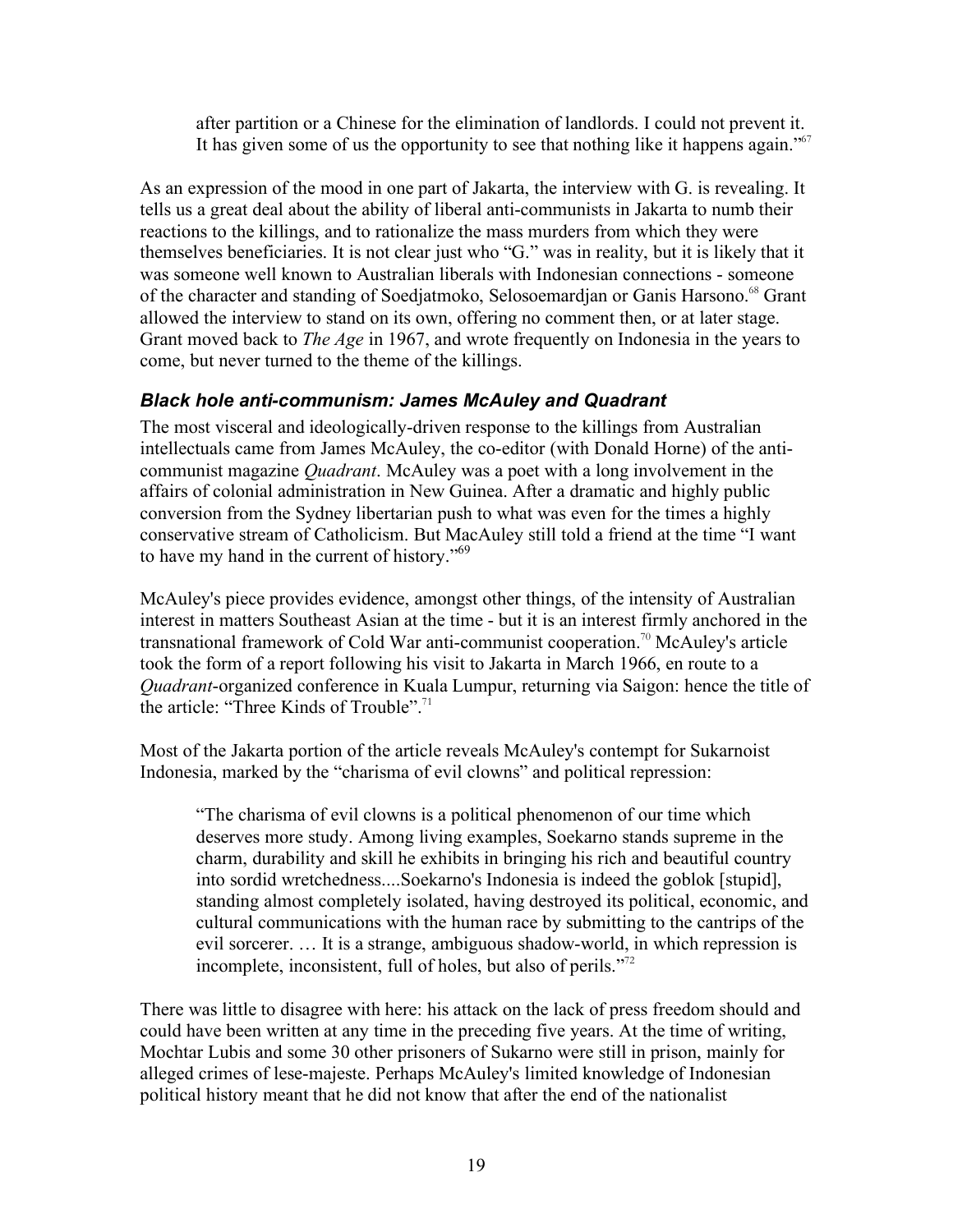revolution, there had been no executions for political crimes. Yet what is horrifying is the blandness and willful blindness of the description that followed of the situation three or four months after the October coup:

"The coup and its aftermath had resulted in a strange stalemate at the time of my visit. From such a fluid and ambiguous situation anything can arise, and I shall not speculate upon possibilities that are likely to have changed by the time this is published. What can be discussed, though not definitively, is the real meaning of the September 30 coup."

And that is the only reference to the genocide which was not only ongoing at the time, but which McAuley's informants in Jakarta could not have but spoken of. McAuley finishes by referring back to the title of Mochtar Lubis's best known novel in English, *Twilight in Jakarta*:

"[T]hat is the title of the novel by Mochtar Lubis, who is still in gaol. Whether the twilight will usher in the dawn, or deepen into night, is more than I can tell."

For so many, as McAuley slept in Jakarta, night had already come forever, in the most brutal way. But it was only the difficulties of anti-communists that moved this Catholic ideologist to his desk.

McAuley's highly energized and moralized opposition was not just to communism but also, as he put it in the first issue of *Quadrant*, those "rhetorical humanisms, academic positivisms, and progressive illuminisms (whose frightening heir and fulfillment Communism is)" that "speak and gibber in the streets".73 He epitomized what Joel Kovel has described as "black hole anticommunism"<sup>74</sup>:

"Viewed against this diabolical force, all moral and rational comparisons disappear, like light sucked in by the virtually infinite gravity of a cosmological black hole. And so I shall call this peculiar property of anticommunism, which causes all distinctions to be melted in the heat of its ideological furnace, the black hole effect."<sup>75</sup>

#### *Glezer's response to "a superior almost racialist air coupled with unstated ideological satisfaction"*

The editor of *Dissent*, Leon Glezer, wrote a fierce reply to McAuley's Quadrant piece and to the denial of witness to the Indonesian genocide, in a short editorial stands as by far the most moving and powerful contemporary statement by any Australian on the killings.<sup>76</sup> Glezer identified the key forms of evasion I have noted already:

"The political killings of between a quarter and a half a million Indonesians received considerable coverage in the Australian press.<sup>77</sup> Yet the editorial comments, when these were made, were muted and were usually digressions from the main concerns of the comments. One sensed a superior, almost racialist air in the discussions coupled with unstated ideological satisfaction. Hardly anyone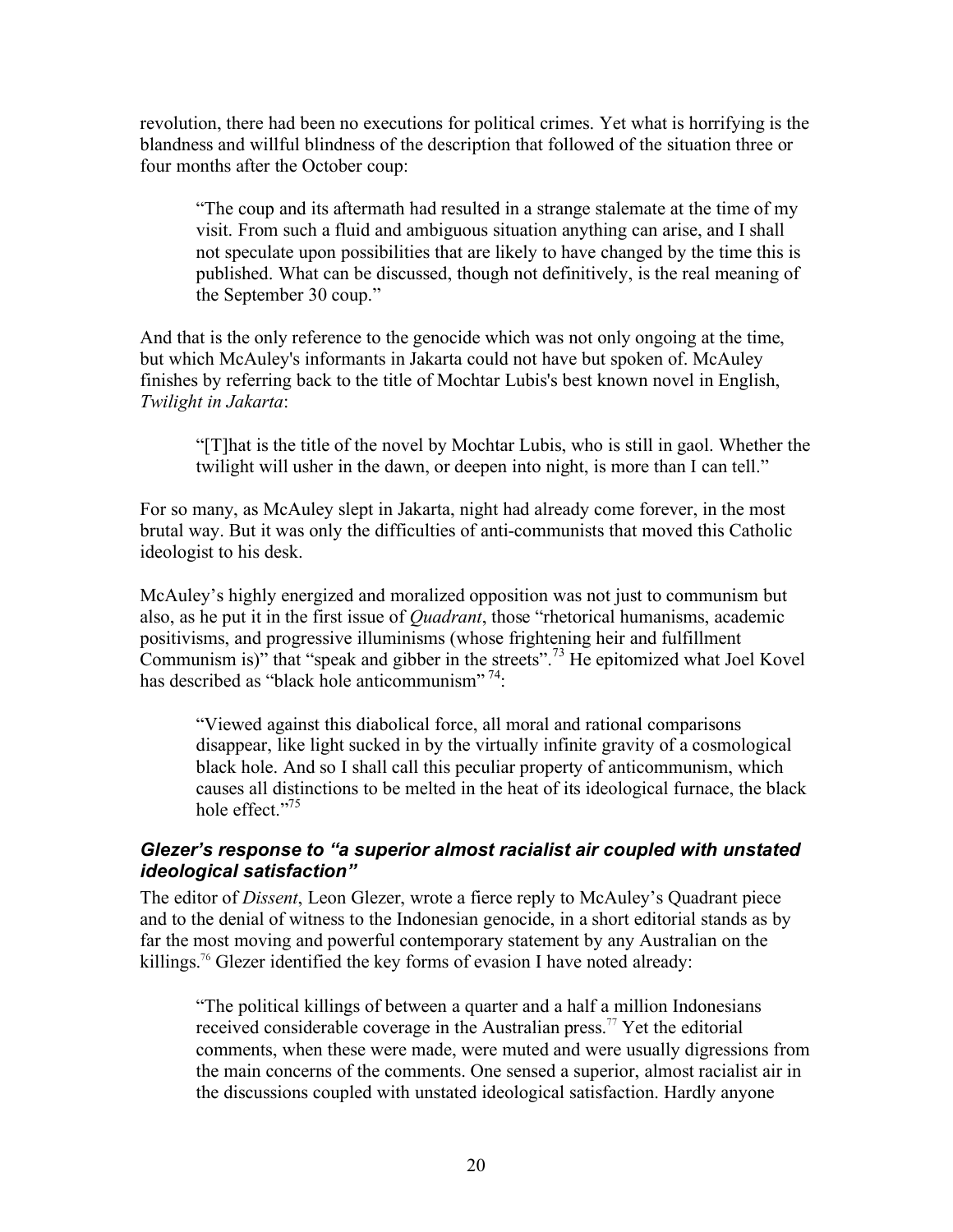bothered to question. Even fewer protested. The standard argument, used in Indonesia and transferred in fuzzier terms here was the hoary one of - 'if we hadn't done it to them they would have done it to us'. This was accepted as if it was the most natural of justifications. Ideology worked nicely to allow a graceful acceptance of a double-standard morality."

McAuley, well known as a Catholic moralist and a stern critic of communism as the devil's work (in literal terms), provides the most bitter example for Glezer:

"Yet his comment on the Indonesian scene after the coup is appalling. McAuley hints at the massacres once. 'The coup and its bloody aftermath has resulted in a strange stalemate at the time of my visit.' After that the killings are ignored... Did McAuley have no doubts about the killings? Did he accept them as necessary, or inevitable or did he simply approve of them? The uneasy impression from his piece is the latter."

Glezer's conclusion is inescapable: it seems that McAuley not only cared nothing for the murders of Communists, but accepted them as the necessary if possibly regrettable cost of political transformation.

#### *Rex Mortimer and the Australian Communist Party press:* **The Guardian**

In 1966 the Communist of Party of Australia was no longer a significant political force compared to two decades earlier, but neither was it negligible. It was particularly important in trade union circles, and in its networks overlapping with the peace movement and churches. The party published the weekly newspaper *The Guardian* in Melbourne. From October 7, 1966 onwards, *The Guardian* published a number of articles in its international section on the coup and the attacks on communists and unionists. On November 11, it published "'Hands off SOBSI' say Australian unionists", reporting statements by the large Amalgamated Engineering Union, and by the Communist Party of Australia (CPA). 78 The CPA November statement said

"Not only millions of communists in Indonesia, but also trade unionists and other progressive and democratic people are at present suffering from armed violence, intimidation and political bans by the top Indonesian Army leaders."

The CPA's strong statement of concern was especially significant at the time in the world of Australian socialists and communists because the leadership of the party had been highly critical of the "pro-Peking" line of the PKI in the preceding years, while the Australian party was beginning to move away from alignment with either Moscow or Beijing. The statement continued:

"In recent times there have been differences of views between the Communist Parties of Australia and Indonesia. We have always recognized, however, the heroic and constructive role of the PKI in the victory of the Indonesian people.'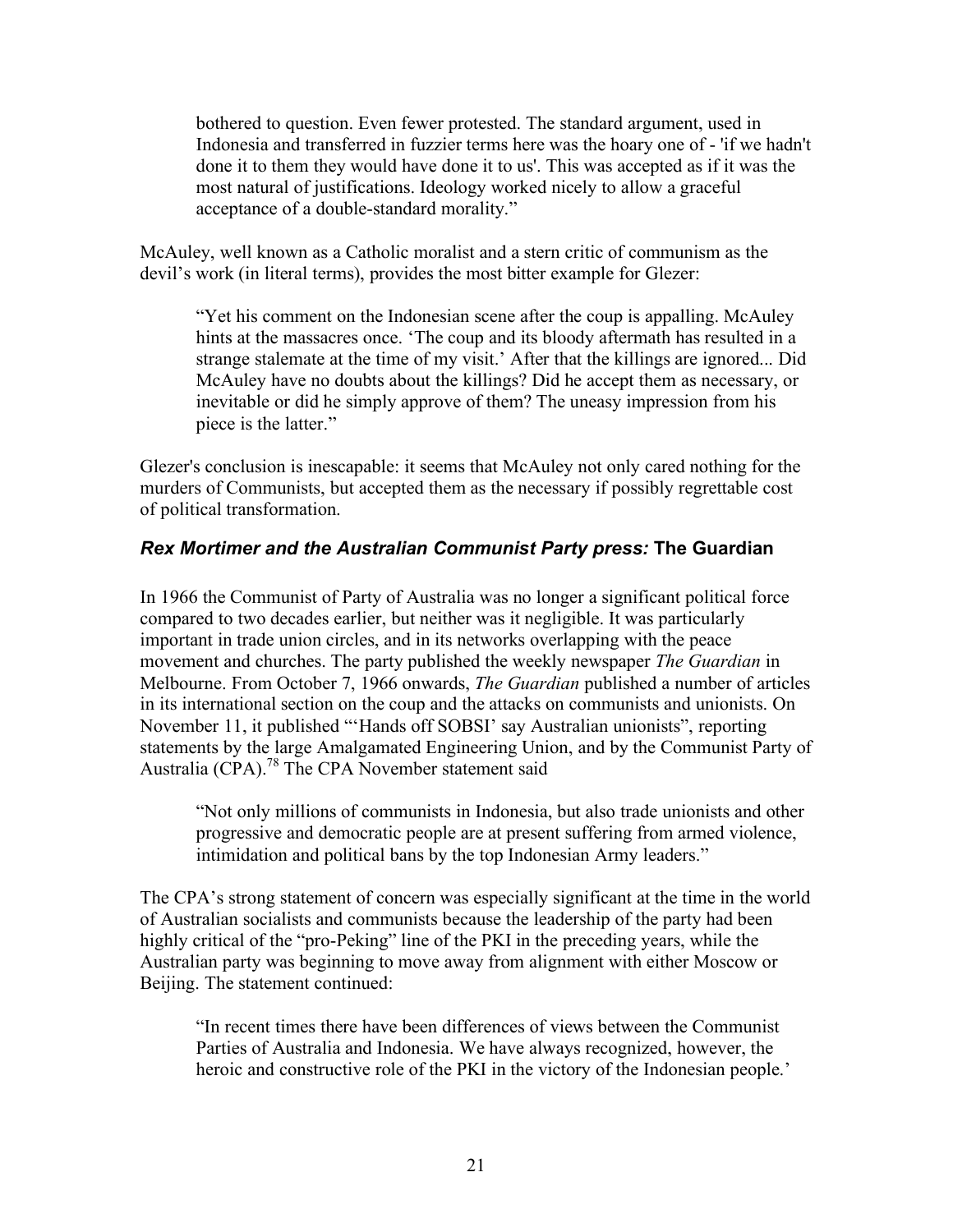By March 1966, the Seamen's Union held at least one stop work meeting to protest the violence towards Indonesian unions, and in particular the imminent execution of SOBSI leader Niono.<sup>79</sup>

In late April, *The Guardian* ran its first and most important story on the scale of the killings, based on the account published in the *Los Angeles Times* by its correspondent Robert Elegant.<sup>80</sup> Coming two weeks after *The Age's* publication of Sulzberger's "A nation amok", the report of Elegant's story addressed that matter directly:

"Elegant repeatedly underlines the responsibility of the Army leaders for the massacre: 'The nation did not, however run amok', he writes. 'The army almost always, was in control – in most cases compelling civilians to murder.' … He writes again: 'The world still knows little of the extent or exact nature of the massacre which was, at the very least, stage-managed by the anti-communist Indonesian Army'."

A number of articles published in *The Guardian* on the situation in Indonesia carried the byline of Rex Mortimer, then a journalist and member of the CPA's Central Committee. Mortimer had visited Indonesia in the second half of 1964, as part of a CPA and journalists' union delegation. The visit made a deep impression on Mortimer, though at the time he was concerned about a hollowness in the party's political position, and scepticism about the leadership.<sup>81</sup> Mortimer subsequently made contact with Herb Feith, and went on several years later to write the PhD dissertation with Feith (and John Legge) that became the masterly *Indonesian Communism Under Sukarno: Ideology and Politics, 1959-1965*.

However in 1965 Mortimer was writing as a party politician and sometime journalist. The language and analysis in *The Guardian* articles, and in a longer 1967 analytical piece in a CPA journal, show a hackneyed apparatchik style that Mortimer subsequently completely shed in writing the doctoral thesis under Feith:

"It was the failure of the PKI to develop class-conscious policies and a disciplined party with an independent standpoint that contributed heavily to its debacle last year. Decisively influenced by the Chinese Communist Party line of subordinating struggles to solve internal problems to "first eliminating imperialism form the world", it allowed Sukarno and his nationalist entourage to divert the Indonesian revolution into sterile paths of anti-imperialist posturing, strident nationalism and prestige-building symbols, while the economy collapsed, the army and bureaucrat capitalist built up their power, and social discontent became frustrated and disillusioned."<sup>82</sup>

The April 28 article finished by quoting the most prominent left political figure in the country at the time, the Labor parliamentarian (and subsequently Deputy Prime Minister), Jim Cairns: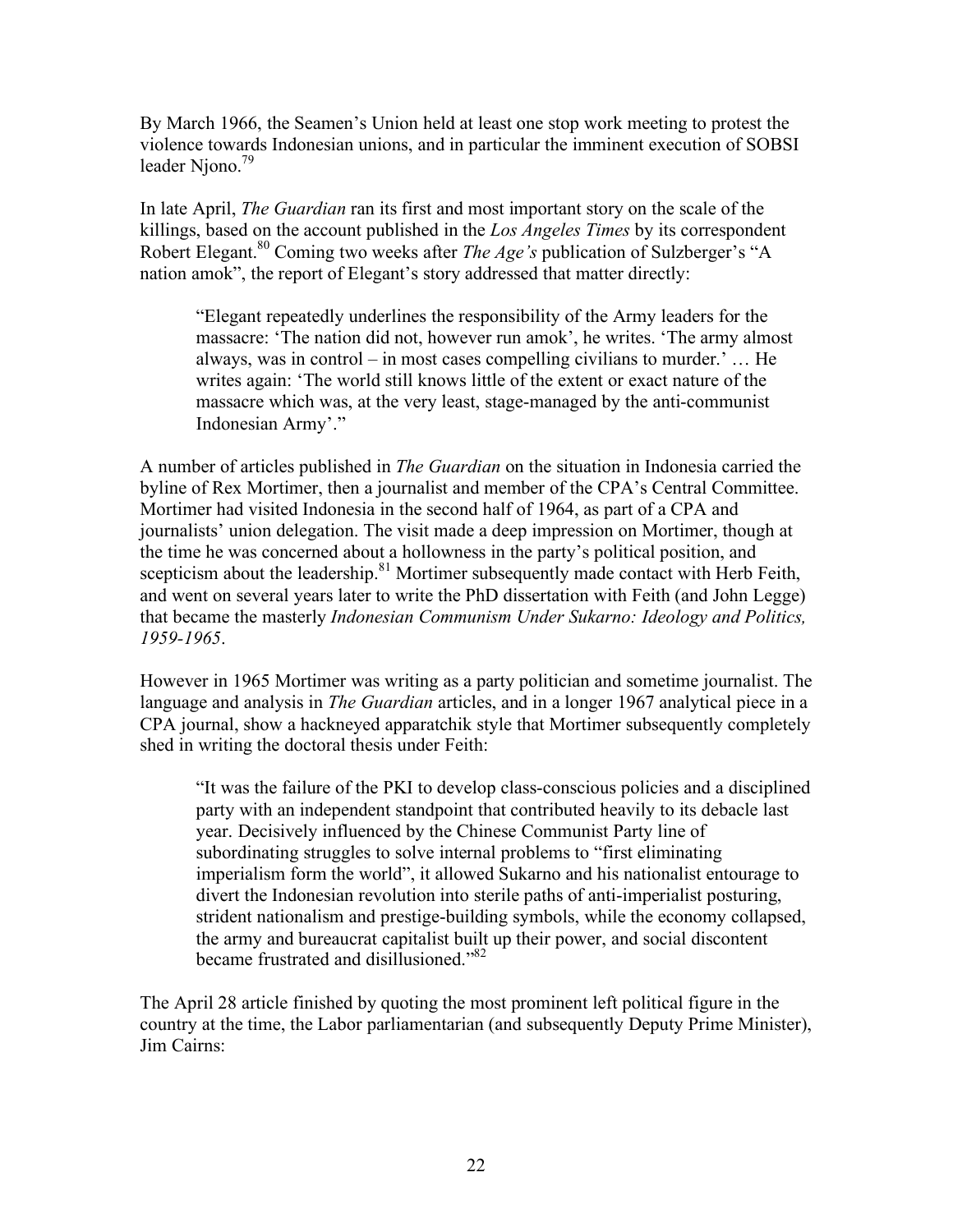"As Dr. J.F.Cairns M.H.R. has pointed out, not a word of protest about this has come from the government and newspapers claiming to be outraged over defensive action by the 'Viet-Cong' in South Vietnam. On the contrary, satisfaction is the keynote of most comments from most sources, just as it was when Hitler and Himmler were on the rampage."

### *The torments of liberalism: the case of Herb Feith*

One crucial article appeared in the liberal fortnightly *The Nation* in February 1966: "The Killings in Indonesia: To moralize or analyze?" by one of the most prominent of Australian Indonesian specialists of the time, Herbert Feith.<sup>83</sup>

When I spoke with Leon Glezer, I asked him who he thought had made important contributions to the Australian understanding of the killings at the time, and who had protested most vigorously. Through the hazy memories of thirty years, Glezer replied, "Oh, Herb, for sure. Herb Feith, probably in *Nation*".<sup>84</sup> For those who knew Herb Feith in the last thirty years of his life, the answer is obvious. No Australian academic dealing with Indonesia spoke out so consistently for the rights of those violated by the New Order state, whether in Timor or Jakarta, whether Islamic or communist or East Timorese nationalist. At considerable cost to his career and standing with the men of power, Feith raised issues of peace and the need to match economic development with human dignity in Indonesia and Australia alike. No-one else so guided several generations of students in both countries, although, perhaps to his credit, he founded no "school" with the diverse students who came to study with him. $85$ 

Thirty years later, Feith was to deeply regret the article in *The Nation*, feeling that he had misrepresented himself, and allowed incorrect conclusions to be drawn as to his real opinions. Yet, it arguably marked a turning point in Feith's career and in his approach to Indonesia, precisely because it quite accurately represented an unresolved dualism in his own thinking about Indonesian politics.<sup>86</sup>

Feith's approach to the killings, which were continuing unabated at the time, was in the form of a debate between two academics, "A" and "B", with clearly identifiable and opposed emotional and political perspectives. After some brief discussion about the numbers of dead, the positions become clear by dialogue. A. is "hot", greatly concerned about the moral dimensions of the killings; B. is distinctly cool in style, the *realpolitik* analyst incarnate. A. is generous to Sukarno, especially over his record of limiting violence towards his opponents, while B. is hostile to Sukarnoism and the claims of radical nationalism.87

A. leads off by emphasizing the scale of the killings, and the lack of moral response in Australia and elsewhere:

"A: To my knowledge the world has seen nothing as big since the early years of communist power in China. And what does anyone in this neighbouring state of ours say? Those who are not openly gleeful – 'The Indonesian communists got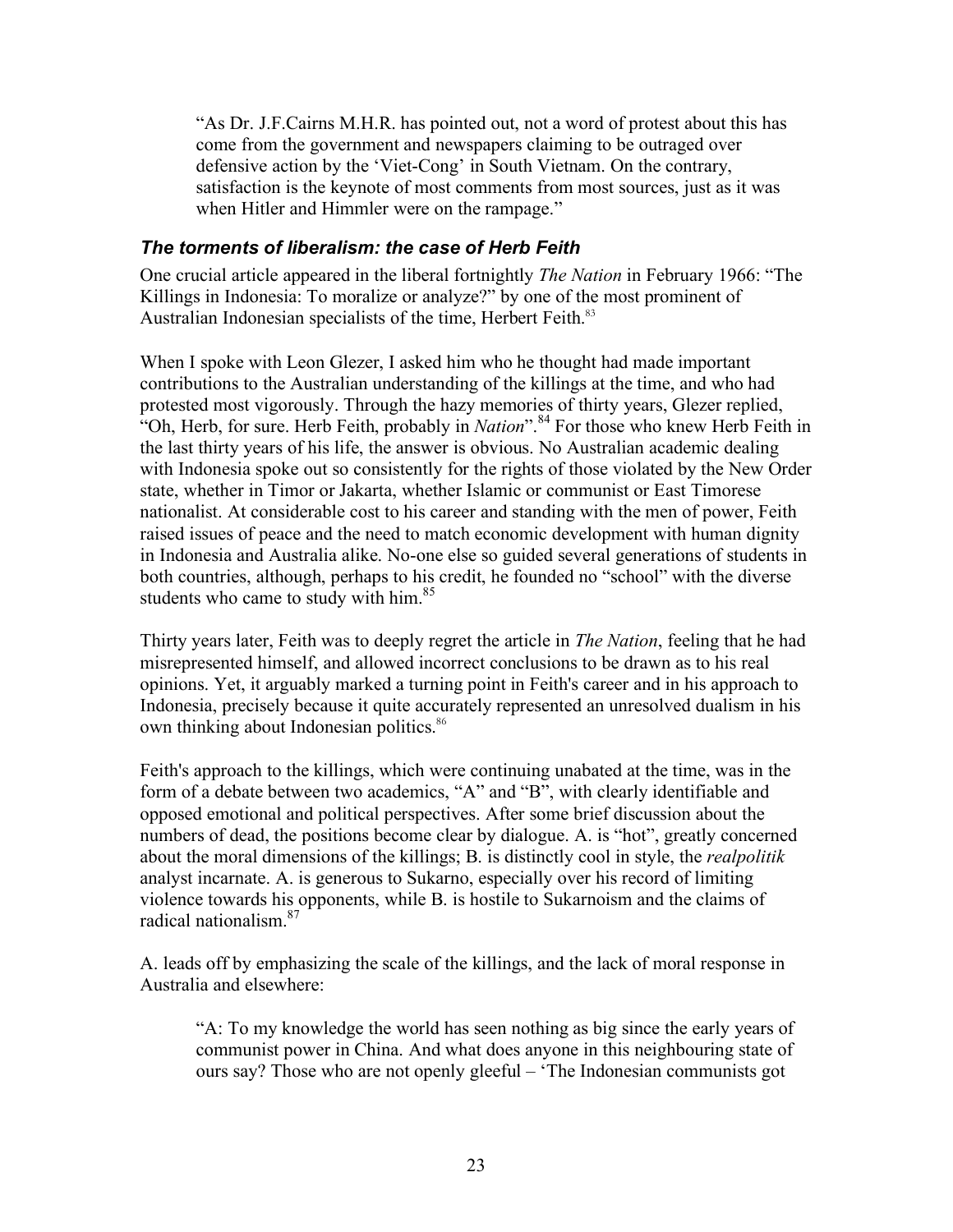what was coming to them' - shake their heads – 'It's a bloody business, but life is cheap in those countries, I guess'."

B. is prone to remarks that have the effect of diminishing the impact of the killings, normalizing the extreme:

"B: Oh, it's bloodshed on a fearsome scale, all right. But let us not get the thing out of proportion... The stakes have always been high in Indonesian politics, and so have the penalties for losing…. [A]ll I am saying is that there is no particular reason to be shocked by all this."

B. not only rationalizes the killings, but coolly approves:

"B: Granted the size and power of the enemy they were trying to crush, their methods don't seem to me to have been unduly severe. …. I put it to you that killing Central Committee members was not just vengeance but principally a concern for the stabilisation of the army's position...That would not be too hard to understand."

When A. replies that the killing was not nearly as selective as that suggests, and that the army allowed Islamic groups too much of a free rein, B. explains the Army's practical difficulties in organizing properly controlled slaughter:

"B: ...the army could not have stopped it if it had tried... It would be too much to expect that they would stop this kind of thing altogether. . . Presumably they wanted to have some of the steam let off, but they did not allow the steam to pour out for too long."

Invoking the image of Sukarnoist "irrationality" and "unsteadiness", B. avers that the army leaders, are "men of steady hand and cautious style", with "short sharp actions, ruthless certainly, but by no means orgiastic".

A. and B. argue about the explanation of the coup, and the degree of complicity of the PKI and different sections of the armed forces, but B. moves the discussion to his main analytical - and moral - point:

"B: What strikes me about the whole story is the inexorability of it, the necessity of violence on a large scale. There is no doubt in my mind that there would have been killing on at least the same scale if the PKI had come out on top."

Astoundingly, A. replies "Agreed", and then somewhat limply goes on to "hope that neither of us would have hesitated to protest against it".

This was - and remains - a common defence of the killings, within Indonesia and elsewhere, especially amongst those who lived through the extreme anxieties of Jakarta life in the period 1963-1965. The moral evasions of this position shared by A. and B. - as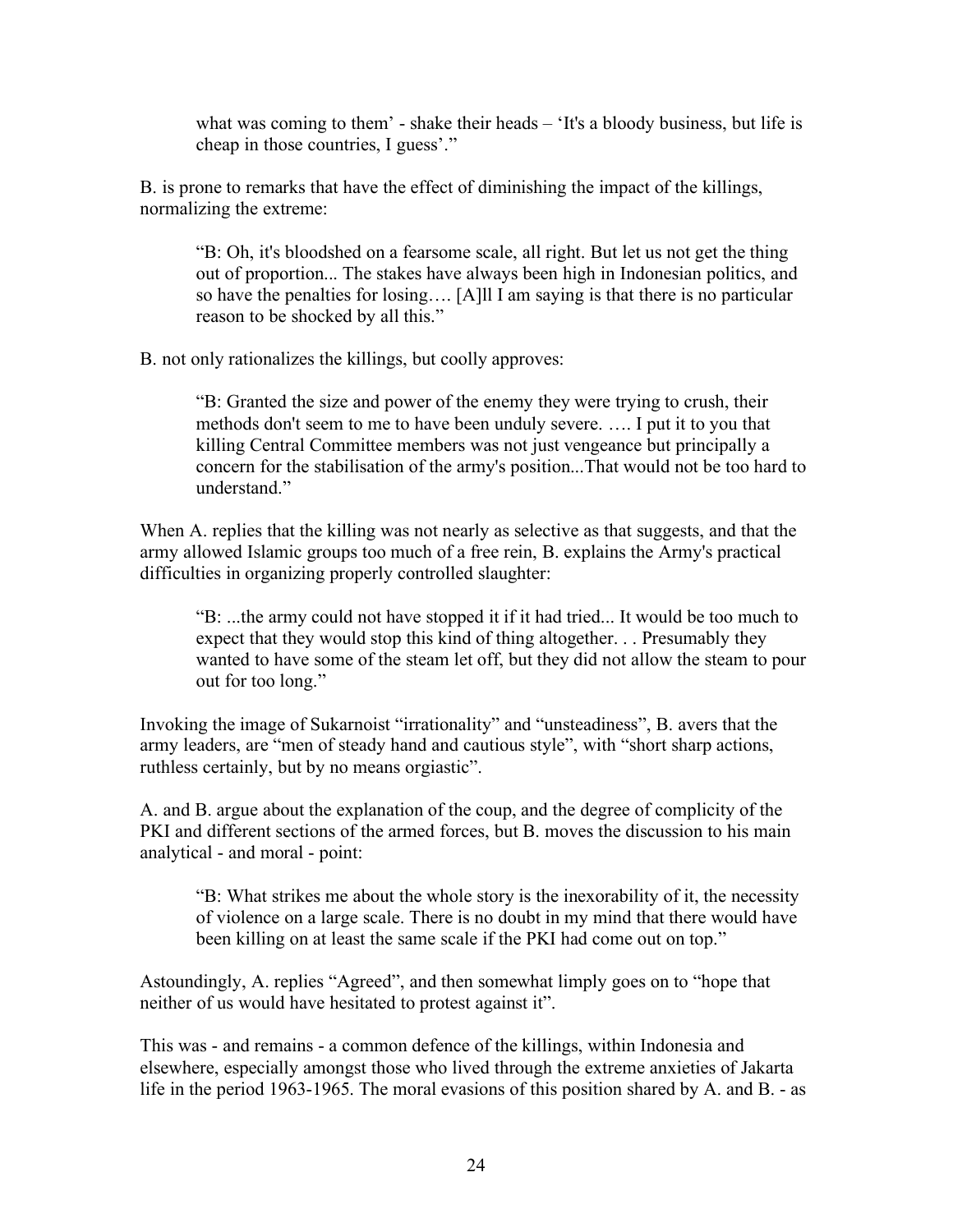opposed to any counter-factual guesses about alternative paths of history - is revealed if the comparison is made with Nazi assertions about the threat to Aryans by Jews and Bolsheviks in the Germany of the 1930s as an explanation of the ensuing genocide. Not surprisingly, Feith's close friends from Cornell, Ruth McVey and Ben Anderson, were furious with him when they read the dialogue, making precisely that point, with McVey writing a passionately angry poem on the matter.<sup>88</sup>

Let me elaborate this point, since it is important, and easily misunderstood. It is quite true that there were in the 1963-1965 period widespread fears amongst non-communist Indonesians that should the PKI come to power many would lose their lives in a "Communist bloodbath". The hot-house of Jakarta politics in that period, the anxieties of revolutionary and counter-revolutionary politics in East Java as the PKI attempted to unilaterally enforce land reform law, and the effects of black propaganda and disinformation from the Army and the PKI and foreign sources, all would have contributed to a willingness to believe in such a possibility in certain people. As a consequence, warranted or not, based in reality or not, fears of a planned Communist bloodbath were certainly one psychological cause of subsequent anti-communist violence and atrocity. Yet acknowledging this is very different from accepting claims of a planned Communist bloodbath as an ex post facto moral justification for the murder of Communists in their hundreds of thousands. The elementary bad faith such a claim involves is compounded when no evidence is offered, when the historically demonstrated military weakness of the PKI is ignored, when the role of Army black propaganda inciting the Communist slaughter following the coup is ignored, and when the consequences of the claim are ignored.

To return to the dialogue, where B is by this point completely dominant in the debate, B. then moved to his metatheme, the tragedy of history as manifest in the events of 1965, and the ubiquity of irony:

"B: To my mind this whole thing is not so much horrible as tragic. It is tragic that Nasution as a practical vigorous moderniser and excellent organiser and the sort of leader Indonesia needs should have to kill Aidit, who was another vigorous moderniser and the sort of leader Indonesia needs...But this sort of irony is not uncommon in politics."

B. and A. here share in a well nigh perfect expression in a local sphere of Max Weber's sense of the tragedy of modern society: the horrors can be seen, yet not avoided. Irony abounds. A. never attacks B.'s superbly articulated combination of Weberian tragedy and realpolitik anti-communism, because he shares the same framework. The virtue for B. is that "at least now the situation has been resolved", and economic development can proceed without the obstacle of the PKI.

A. again replies lamely, suggesting that perhaps the army will now find it unnecessary to reform itself, with the spectre of wider military corruption unchecked by the PKI. B. is not sure of this, but returns powerfully to his theme of tragedy and the powerlessness of the witnesses of history as a rationalization for the silence of intellectuals: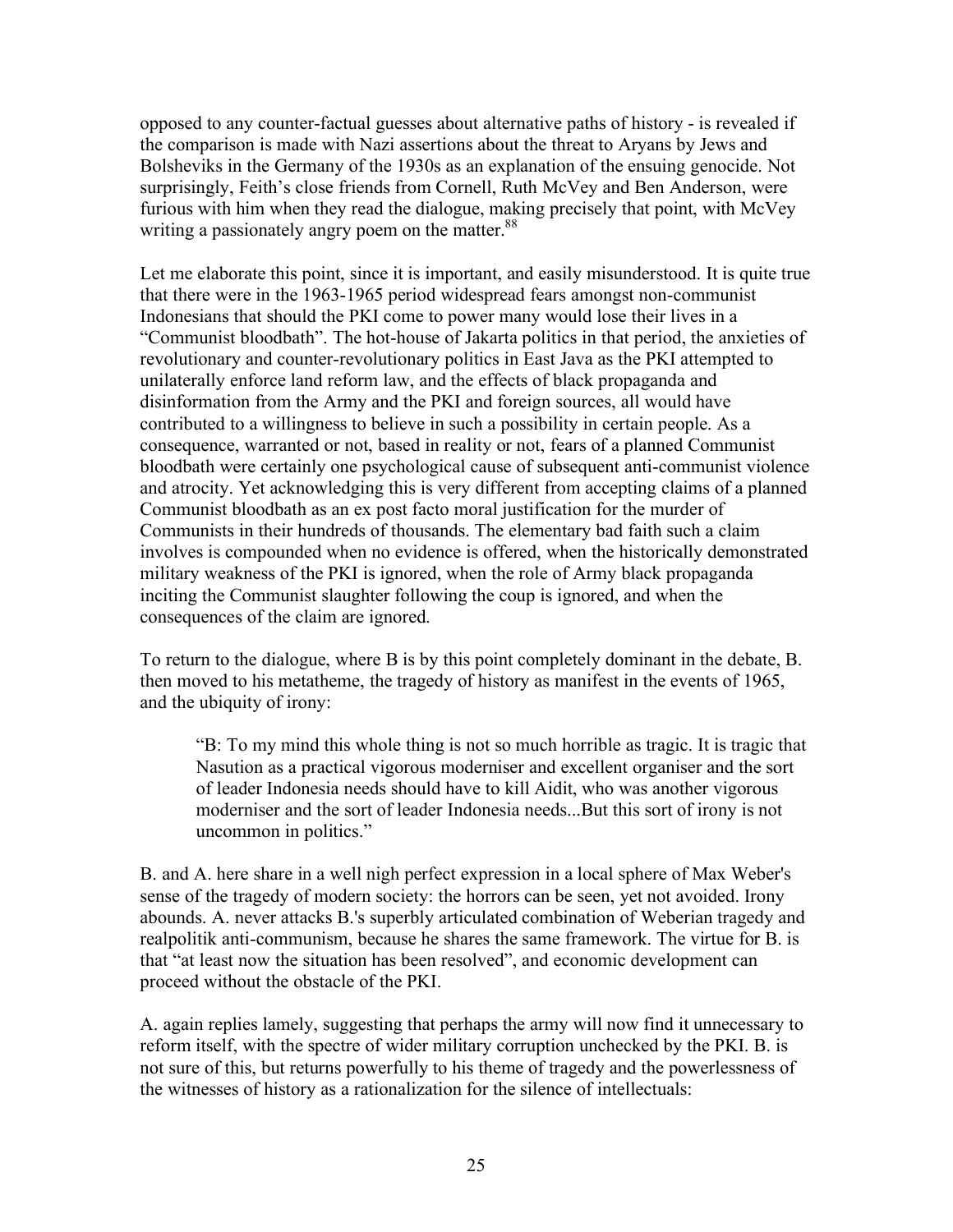"B: But one thing on which I feel strongly is that outsiders ... at this point should not be criticising the Indonesian army. I don't think that your protesting would have any effect, but if it did it would be helping to destroy what remains of the hope to which October gave rise."<sup>89</sup>

Again A. concedes on the crucial issue of the consequences of tragic understanding: "I suppose you are right". B. then moves to crush A.'s need to protest for humanity, by returning to the need to accept the tragic view of political life:

"B: [T]he fact is that collective murder is no particularly unusual thing in this world, neither the military variety nor the political. The Indonesian killings are profoundly tragic, but no more so than a great many other developments elsewhere."

B.'s conclusion allows for A.'s pointless private conscience, but demands a return to the iron cage of analysis without aim:

"B: Cry out in anguish to God if you will, but if you are talking to the public use the opportunity to clarify the whole thing and explain it. Understanding a big event like this is worth more than being indignant about it."

To which A. concludes with faint responsibility, "Maybe it is to the living, but not to the dead."

This is an extraordinary debate in which the two proponents articulate two quite clear and widely held positions, yet what is striking about these positions is the commonalities rather than the differences. The sub-title of the report of the debate - "to moralize or analyze $^{99}$  - summarizes their disagreement, and equally reveals the common assumption that the moral and the analytical are distinct and separable activities. A. never attacks B.'s clearly articulated combination of Weberian tragedy and realpolitik anti-communism, because he shares the same framework. A. never asks what the purpose of B.'s analysis might be. There is a disabling quality that comes from the *realpolitik* shared by the two participants in the dialogue. Though one of the partners is more concerned to address moral issues than the other - who is more immediately "realist" - it is the realism that prevails.

Analysis and morality (labeled "moralizing") are explicitly and radically separated. In the end, it becomes unclear as to why it is so important to understand, since understanding seems to lead to the imperative of accepting the tragic and ironic character of the events. A. never presents any positive alternative to the acceptance of tragedy and irony, any view of praxis that would seek to move further: outrage and analysis are left isolated and opposed.

The end of the dialogue seems to lead the reader with weary resignation to acceptance that nothing is to be done, though perhaps with a bad conscience. In practical terms, this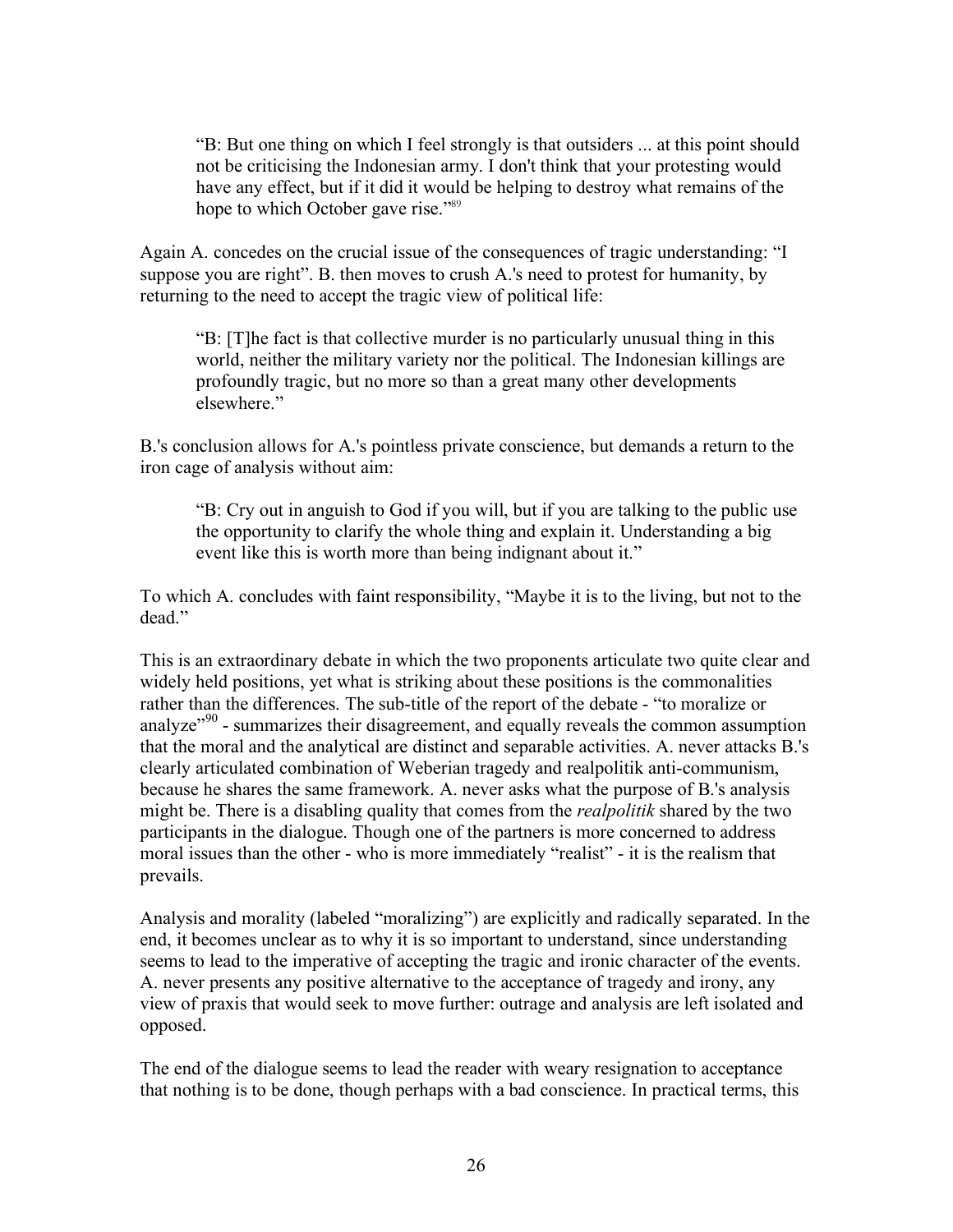an acceptance of what used to be called technocratic reason. Linking understanding to transformation - the idea of active witness - is left abandoned.

Commenting on the preceding paragraph, Feith wrote to me:

"Yes, this...is right. And it highlights what I now most regret about the dialogue. I didn't intend to leave readers to conclude that I sided with B. I certainly didn't intend to leave readers thinking that nothing could be done."<sup>91</sup>

It was very difficult to imagine Herb Feith writing anything of the kind in the years following the invasion of East Timor. This was one of the first dialogues Feith wrote - a form he used to great effect to clarify ambiguity and uncertainty, and to encourage reconciliation between apparently opposing points of view. The dialogue form was used a great deal in theological circles in the 1950s and 1960s, including the Student Christian Movement with which Herb Feith was closely involved. Its usefulness for revealing the essence of difference of approach, and in some circumstances in encouraging reconciliation, is clear. However, as the present example shows, it can also freeze the movement to realization of the essence of conflicts, and as here, prevent the realization of the unexpressed underlying limits of discourse. <sup>92</sup>

Here the dialogue expresses at least two sides of Feith's responses to the coup and the killings. The full range of inner response of anyone who had been so fully engaged, on a personal and intimate basis with a great many of the greater and lesser actors of Indonesian politics through the 1950s and 1960s, can only be guessed at. Formally the dialogue expresses, with painful clarity, the implications of two strands of Feith's makeup at the time: as he put it himself, the moralist and the analyst. Their shared Weberian assumptions mean that there really is no dialogue, no move to reconciliation. Of necessity, analysis - in the particular form of realpolitik - wins out.<sup>93</sup> Knowing full well what it meant in human terms, it must have been a tormenting conclusion.

To that point, Feith had been known as the most acute observer of Indonesian politics in Australia. Peter Hastings summarized the contemporary regard for his work to that point by describing *The Decline of Constitutional Democracy in Indonesia* as "the single most brilliant work of political science by an Australian".<sup>94</sup> *The Decline*, published in 1962, had been followed a year later by the *Dynamics of Guided Democracy*, as well as two major articles in prestigious US academic journals.<sup>95</sup> Not only did these publications mark Feith out as an analyst of erudition and political judgment, but they indicated that he was a leader in Australia of the new American-bred school of non-Marxist (and by more than presumption, anti-communist) Political Science. Feith's institutionalist concerns always kept him at a distance from the simplicities and enthusiasms of modernization theory, publishing in *World Politics* published by Princeton University indicated his acceptability to that by then dominant school of political theorizing about "political development".<sup>96</sup> But publishing in the Berkeley journal then edited by Robert Scalapino, *Asian Survey*, indicated Feith's acceptability to the New Mandarins, as Noam Chomsky was to dub them a few years later - the American anti-communist specialists on Asia who were to have so much influence in the Kennedy and Johnson administrations.<sup>97</sup>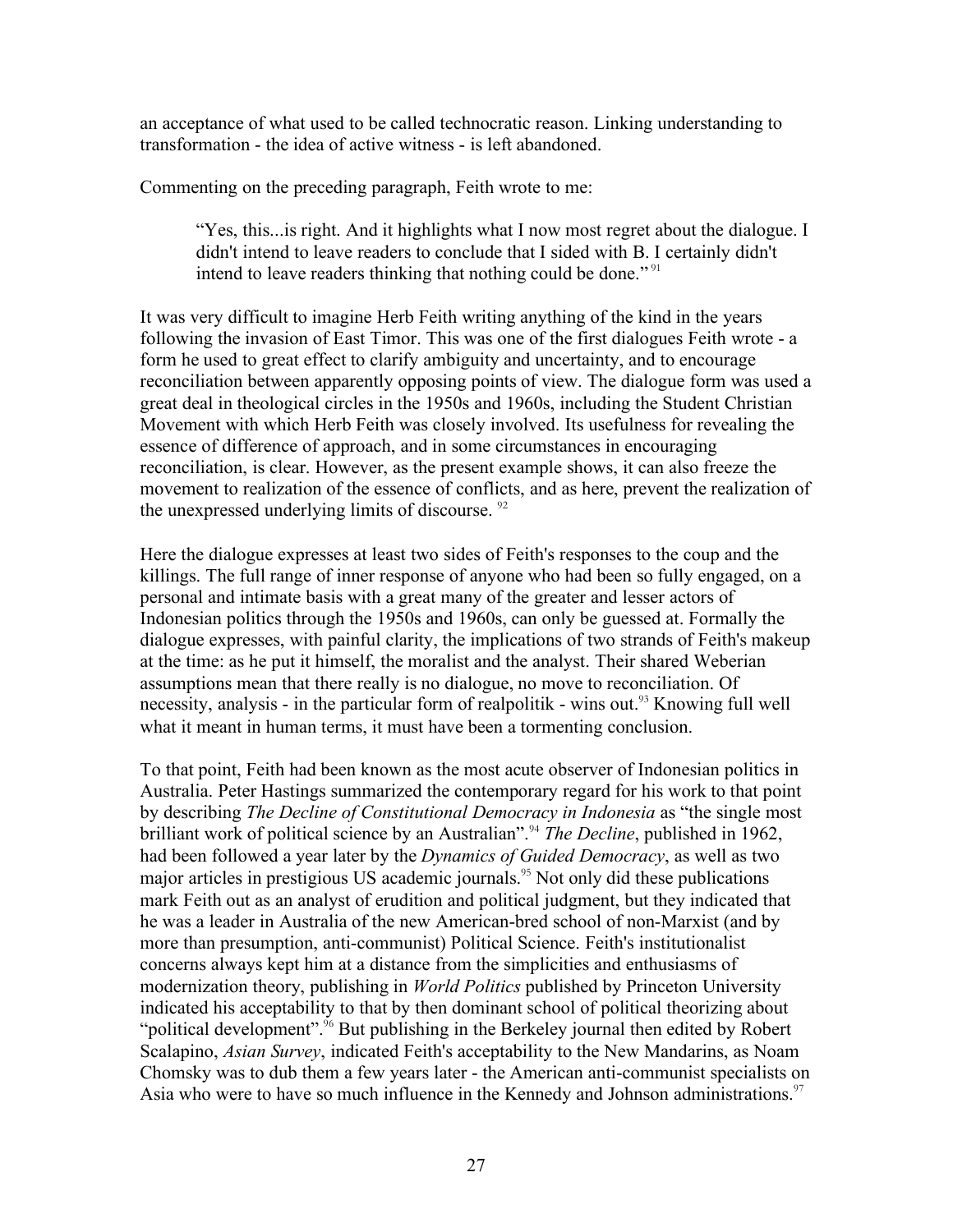The analytical power of these seminal works on Indonesian politics in the fifteen years after the end of the independence struggle made "The Killings in Indonesia" more significant - and poignant. After all, while the moralist is left to private grief by the bullying, victorious analyst, an important challenge to the priority of "analysis" had been mounted. And, while the transition was not a sudden one, the urge and confidence to publish such analyses of Indonesian politics appeared to diminish in Feith's writings in the years after 1965-66. Analysis, at least so radically separated from the values of authentic transformation, never quite held its charms for Feith again. "The Killings", in many and undoubtedly painful ways, may be seen as a mark of torment, containing at least the beginning of a radical change of heart, a change of life.

Feith was never an outspoken anti-communist, though certainly not, to that point, a person of the left in any sense.<sup>98</sup> While his personal friendships were widespread in Indonesia, none of his writings, then or later, expressed a great interest in or admiration for the communist stream in Indonesian politics - or indeed, for any one person in that stream.

In fact, Feith has several times told me of his profound feelings of admiration for the PKI Politiburo member Sudisman, when he saw him on trial for his life in Jakarta in 1967. Together with Ben Anderson, Angus McIntyre and David Mitchell, Feith attended the last day of the trial, and found himself "absolutely awestruck" by Sudisman's dignity and intelligence.<sup>99</sup> Ben Anderson has given a moving account of his own response to Sudisman in the introduction to his translation of Sudisman's defence speech: *Analysis of Responsibility*, as well as in other places.<sup>100</sup> But what was striking for a man whose political analysis was always based at root on judgments of individuals he worked hard to understand was the simple fact that he just did not know many people in the large world of Indonesian communism.

"I have often tried to reconstruct the matter of how much friendly personal contact I had had with Communists and pro-Communists in those years. Apparently very little, though I went to the party bookshop periodically and was repeatedly impressed by the friendly efficiency of the young people who served me there. I had more contact of that kind in 61-65, including two beaut sessions with Njoto. A. was my main source for left perspectives in those years and in 64 he introduced me to our mutual friend [the communist student leader Hardoyo], whom I met again in 80 or 81.<sup>101</sup> And I heard positive things about the movement from various fellow academics, including David Penny, Don Hindley, and Ruth [McVey]."<sup>102</sup>

In "The Killings in Indonesia", the significant anti-communist moment comes when A concurs, without quibble or disagreement as to the implications, with B's assertion of inevitability. To quote B. once again: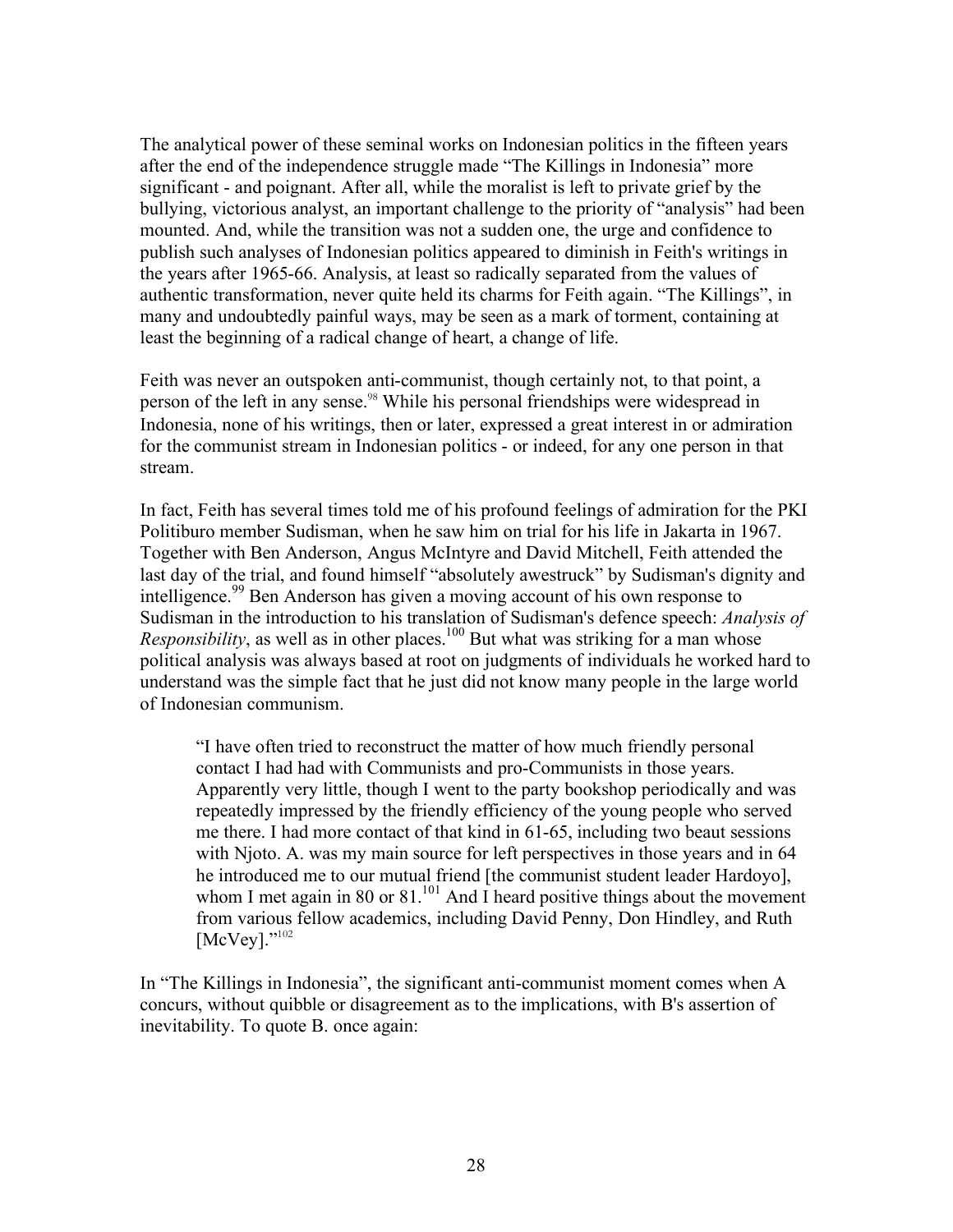"What strikes me about the whole story is the inexorability of it, the necessity of violence on a large scale. There is no doubt in my mind that there would have been killing on at least the same scale if the PKI had come out on top."

In the first sentence, the killings, and the historical processes leading to them, have been rendered nature-like: there can be no argument with geology. The second sentence provides the crucial moral escape clause from having to take seriously the genocide orchestrated by the "men of steady hand and cautious style". There is no challenge either at the overt level of posited counter-factual statements about the paths of contemporary history, or about the moral meaning of supporting the winning side both positively and by agreeing to silence one's doubts. There is a sundering of humanity here: both of the shared humanity of communists and their opponents, and the inner humanity by the participants of the dialogue. $103$ 

The dialogue in fact revealed more than its author intended, and of course reflected a much wider discourse. The central question of the inevitability of the killings had a particular source for the group of Australian analysts he was closest to:

"We were all somewhat disactivated by Soedjatmoko... Maybe it was the failings of liberalism. But there was a sense that it was all terrible, but that it was over and done with. A choice had had to be made, it had happened, and now the best thing was to work with the existing arrangements and do the best thing we could about basic human rights issues. Rather like the first response to Timor."<sup>104</sup>

In December 1966, Feith returned to Indonesia, and visited communist prisoners in one of the many camps.<sup>105</sup> The experience was shattering, especially followed by the experience of the Sudisman trial. In the decade following 1965, a great deal changed for Feith, as well as for the community of Australians concerned about Indonesia. There is both a biographical break and a broader historical one. It was impossible, as I have already said, to imagine Herb Feith writing a dialogue with similar assumptions in the twenty years following the invasion of East Timor. The capacity for critical analysis was unchanged, but rarely articulated so effectively about Indonesia itself. When it did emerge again in public again, it was more equivocal, and permanently wedded to a broader and more articulated sense of responsibility for the transformative power of analysis in genuine and mutual dialogue with moral concern. East Timor was the main locus of these public interventions, to the dismay of his mainstream former admirers. In private there was a blizzard of small notes and remarks, sometimes circulated, sometimes written for one person, that always retained a sweetly fine-honed judgment. As for Ben Anderson, the great killings marked the end of one phase of Feith's relationship with Indonesia, and to a large extent, of public analytical writing.<sup>106</sup>

### **4. Politicians**

The purpose of this paper is not to analyze the Australian diplomatic and strategic response and involvement in the establishment of the New Order. Rather, it is a study of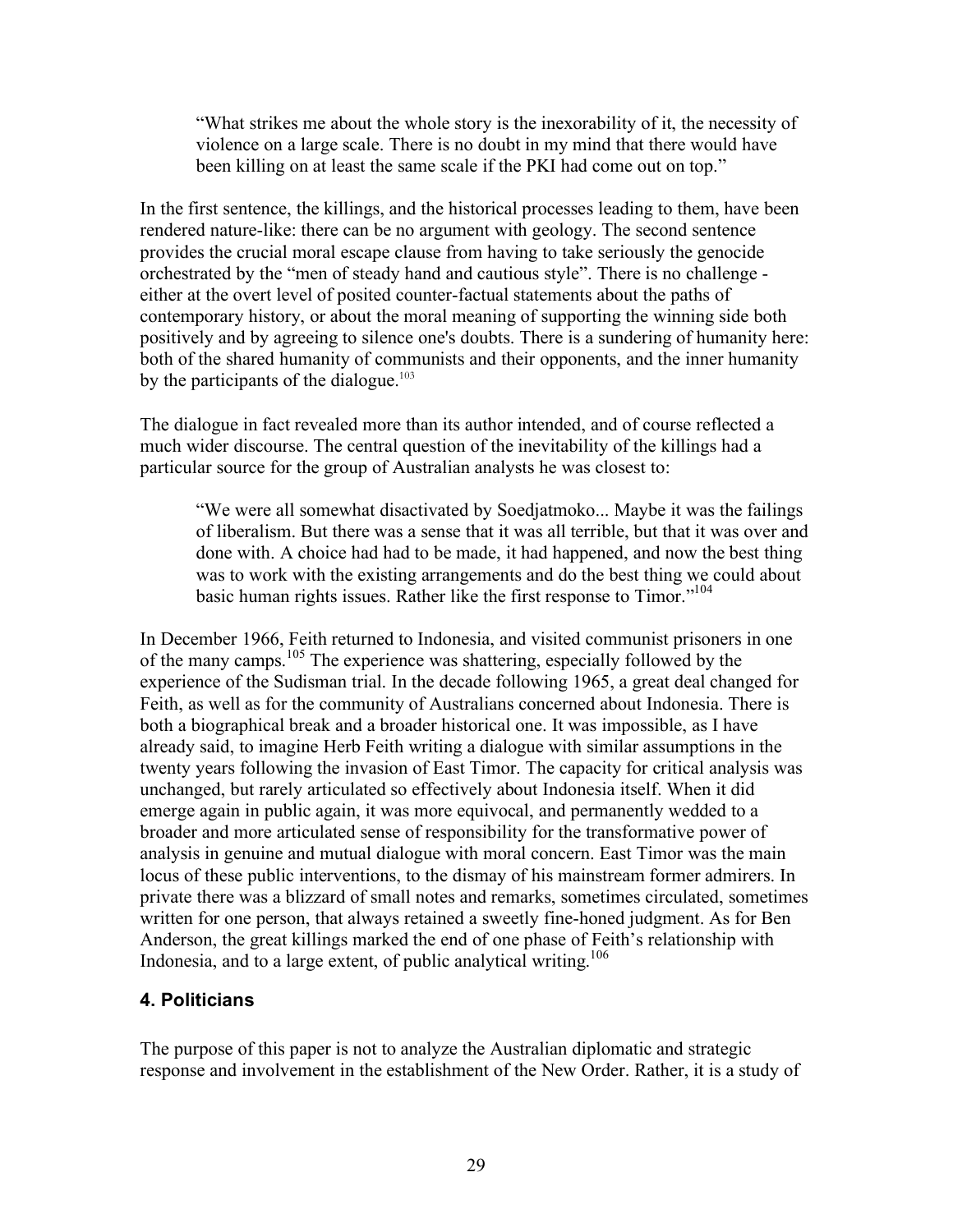representations of the mass killings of 1965-1966 in Australia. Naturally, politicians were involved.

The analysis of the actions and motives of different parts of the Australian state will be kept for a separate chapter. Suffice here to note the few comments made by Australian politicians at the time, and the even more limited reporting of them in the mainstream and minor media.

Naturally, given the existing situation of near war between the two countries over Confrontation, the coup and its political consequences was discussed in Parliament, and then occasionally reported in the newspapers. On October  $19<sup>th</sup>$  the Minister for External Affairs, Paul Hasluck, made a Ministerial Statement in the House of Representatives in which he recounted the story of the PKI murder of the generals, and the fortunate escape of Generals Suharto and Nasution, though claiming, somewhat disingenuously, given the cable traffic from Jakarta, a lack of clear knowledge about the events.

"We in Australia are gravely shaken at seeing our nearest neighbour, Indonesia, shaken in this way, for we sincerely hope that Indonesia can be blessed with stability and prosperity and being realistic we know only too well that any other state of affairs would only serve the interests of those who seek to profit from unrest, discontent and turmoil. " CPD, HR, 1965, ... 1917

Five months later, on March  $10<sup>th</sup>$ , 1966 (the day before the alleged signing by Soekarno of the Supersemar document), Hasluck gave a fuller account with the belief that the political wind was blowing the right way. He was however, still circumspect about avoiding a triumphalist note – though his colleagues showed no such restraint – reserving his public venom for the claimed Chinese government role in the instigating and then supporting the coup:

"In Indonesia the situation is in truth still so fluid that it would be neither prudent nor helpful for me to engage in comment or speculation about it. It has been noteworthy that most countries, like Australia, have recognized that this is a domestic crisis. We have been circumspect in our comments about it, like most other countries. The notable exception has been the Communist regime in Peking which, under considerable suspicion of involvement in the abortive coup of last September, has been aggressively outspoken and partisan about the whole situation ever since. Peking has used all its considerable resources of propaganda in seeking to influence openly the course of internal political developments within Indonesia."<sup>107</sup>

There was no substantive parliamentary discussion of the killings in the first half of 1966; certainly nothing that reached the pages of the newspapers. In a written answer to a Question on Notice from the ALP member Bill Hayden about the possibility that the number of dead was in the hundreds of thousands, Hasluck played a straight bat, and quoted Sukarno's January radio broadcast, and disclaimed further knowledge. He continued, in the written answer, saying that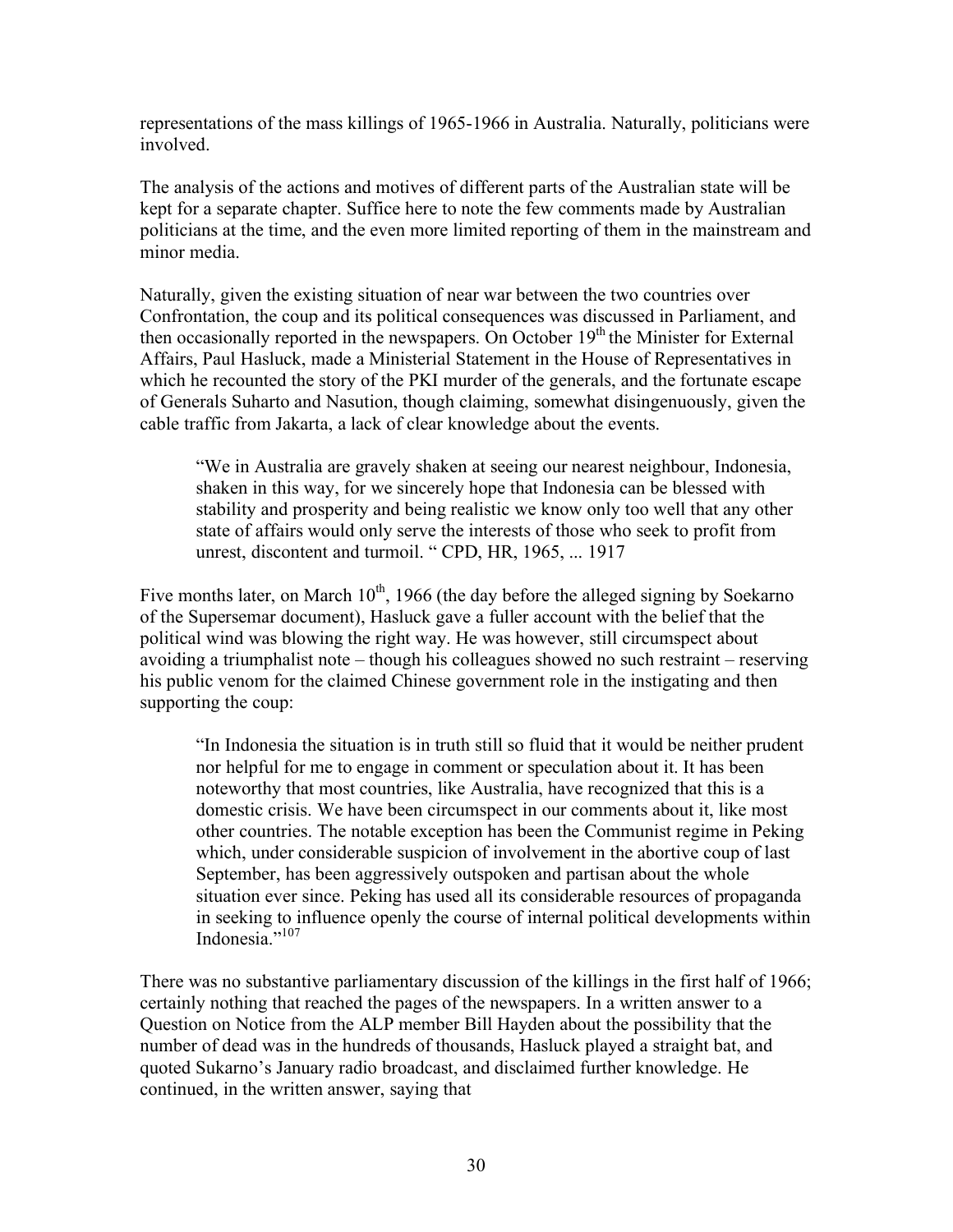"Australians are naturally concerned at this suffering and loss of life. It is the constant hope of the Government that political and social stability will develop in Indonesia so that upheavals of this character will not occur."108

In fact, as news of the killings trickled in over the following months, the atmosphere on the floor of the House became highly volatile, with Liberal and Country Party government members taunting the left of the ALP across the aisles. Yet little was reported in the mainstream press.

### *Jim Cairns and the ALP*

*The Guardian* article in late April 1966 quoting the ALP parliamentarian, Jim Cairns, came as Cairns was becoming deeply involved with work against the Vietnam War and conscription of Australian young men to supply troops for the Australian deployment in South Vietnam. Interviewed in 1996, Cairns recalled that there was in fact very little political activity around Indonesia at the time.<sup>109</sup> He felt that this was not so much a matter of outright hostility as a matter of lack of interest in Southeast Asia.<sup>110</sup>

The remarks quoted in *The Guardian* reflected an exchange on the floor of Parliament on the night of March 22<sup>nd</sup> between himself and the Deputy Prime Minister, John McEwen, in an atmosphere which Cairns described to me as "ugly".

"On our side not much was said [on the floor of Parliament] apart from [Gordon] Bryant and myself. We talked more in Caucus, but Caucus was unresponsive. Not because they thought it would lose votes, but because it was simply not seen to be of relevance."<sup>111</sup>

## *Prime Minister Harold Holt: Remarks offstage*

In thinking about the absence of public commentary on what were by then the known facts of the mass killings, let us consider one statement by the Liberal Party Prime Minister of the time, Harold Holt. Holt and other Australian conservative politicians made little secret of their delight at the destruction of the Communist Party of Indonesia, and particularly after April 1966 felt more and more comfortable with the power of Major-General Suharto.

In mid-1966, Holt visited the United States. Speaking to the Australian-American Association at the River Club in New York, Holt expressed his satisfaction with the pro-Western shift of Indonesian foreign policy and economic policy in the second quarter of 1966.

This was hardly surprising for a conservative politician, but the language that Holt chose to employ was startling: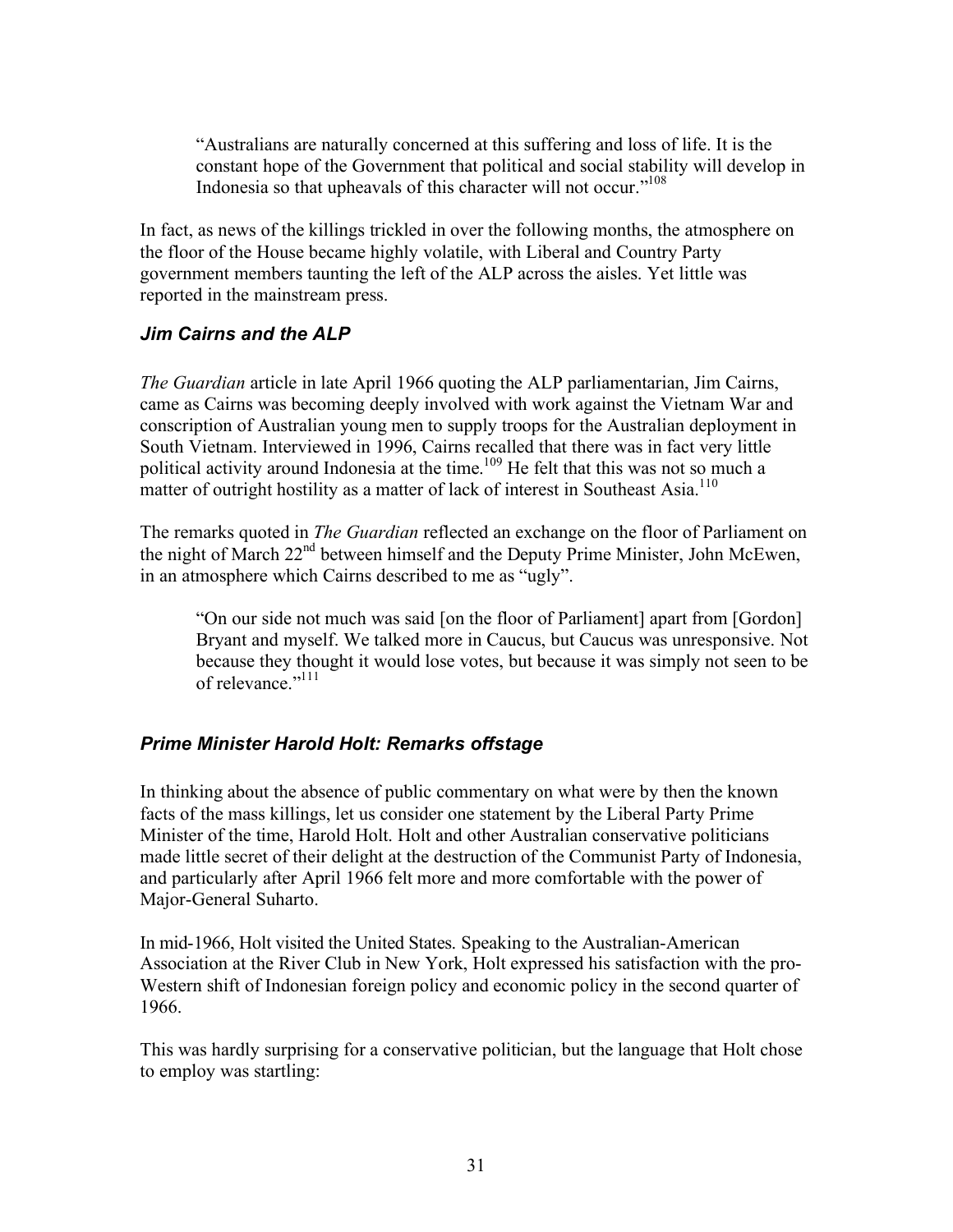"With 500,000 to 1 million Communist sympathizers knocked off, I think it is safe to assume a reorientation has taken place".<sup>112</sup>

The remarks were reported in the *New York Times*, but not, so far as I can discover, in any Australian newspaper, though there were very likely Australian correspondents present<sup>113</sup>. As a representation of holocaust, the casual brutality of the first part of the sentence ( a million "knocked off") is stunning. Surely this is Robert Lifton's "psychological numbing" at work: an adjustment to the normality of holocaust. Yet the brutality is matched, and enhanced by the smug and complacent joke in the second part of the sentence: "I think it's safe to assume a reorientation has taken place". It is not hard to picture the smug knowing smiles of the audience.

The fact the remarks were not reported at home may not have been entirely an accident: even in the rough house atmosphere of Australian 1960s anti-communism, Holt had gone much further than would have been safe. Speaking to clubby friends abroad, Holt had let his guard down and revealed the fundamental outlook of Australian anti-communism, where the word "holocaust" had no application. Whether by their own decision or on instruction or by decision of their editors, any Australian reporters touring with the Prime Minister protected their readers from reality.

## **5. Influences on media behaviour: the systematic, the crude and the subtle**

This paper is a study of the information available to Australians from Australian newspapers and magazines at the time of the killings, on the understanding that these would have been the main sources available to most people at the time from which a knowledge of and orientation to the killings could have been formed. Accordingly, some systematic account of how these news sources produced this information is important.

# *The systematic: Herman and Chomsky on the Propaganda Model*

Amongst a number of other important studies of news production, Edward Herman and Noam Chomsky produced a powerful predictive model of western mass media: the "Propaganda Model". Writing first about western press treatment of East Timor under Indonesia and Cambodia under the Khmer Rouge in the middle 1970s, Noam Chomsky and Edward Herman developed a powerful theory of the "free press"<sup>114</sup>.

Terror as reported in the western media, they suggested, could be classified firstly according to its agents. "Retail" terror, carried out mainly by non-state groups of "terrorists", receives the greatest media attention. "Wholesale" terror, carried out on a larger scale by states, receives much less, especially when the states concerned are western-aligned.

Terror could be further classified as "nefarious" terror (carried out by enemies of the west), "benign" terror (irrelevant to western interests), and "constructive" terror (carried out by allies on a large scale to establish systemic requirements. Press coverage in its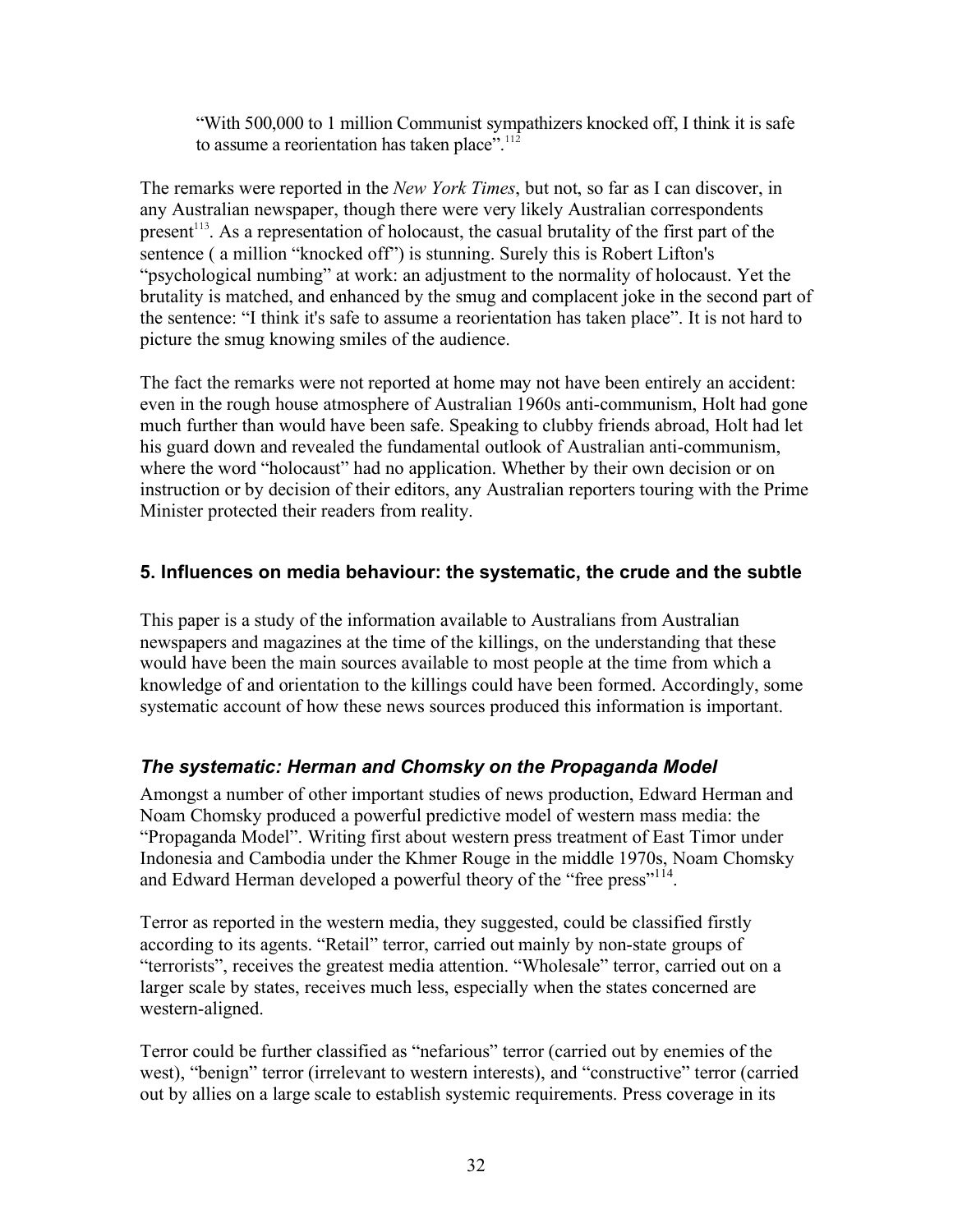frequency and orientation reflects western interests. "Nefarious" terror will be emphasized in frequency and detail and emotional character in the press. Benign bloodbaths will be ignored. Constructive bloodbaths will be rationalized and welcomed. Respectively, Cambodia 1975-79, East Timor 1975-present, and Indonesia in 1965-66. Similarly, victims will be treated differently according to whether they are "worthy" or "unworthy".

The key features of the model mainly derive from the setting of the mainstream media in a free market system. Five factors "work as 'filters' through which information must pass, and that individually and often in additive fashion they greatly influence media choices": private ownership, dependence on advertising, reliance on access to government and business for sources, the public relations industry, and the prevailing anticommunist ideology.

The Indonesian holocaust is a prime example of "constructive" terror, which, in the Propaganda Model, will be received in with a degree of satisfaction. Where details are provided, they serve to explain the reason why the slaughter is acceptable. Where commentary and reporting does emerge, it will be characterized to a large degree by the "blaming the victim" syndrome depicted as singularly "unworthy" victims.

This is not the place for a detailed assessment of the Propaganda model. Chomsky and Herman have indicated what they term "first order effects" of the Propaganda Model, with many other influences beyond its content. What is clear, however, is not only that the model fits the Australian coverage of the Indonesian killings very well, but that there also examples of important influences on the contents of the Australian media at the time which are both more crude than the market-based mechanisms Herman and Chomsky emphasize, and more subtle.

## *The crude*

Models like Herman Chomsky's emphasize the effects of the more or less unconscious default settings of individuals working within large corporate and professional systems. They make no claim that their model includes all important processes, or completely explains the end results. Sometimes the preferences of the powerful are ensured in quite crude and simple ways.

## The spike

The spiking of Macklin's article provides one example of a mechanism of suppression even more crude than those more sophisticated methods Chomsky and Herman consider direct collaboration between media managers and intelligence services to determine the content of the product. Macklin at the time was a junior writer, who had already had been "debriefed" on his return from Java and Bali in early 1966 by representatives of the security services. There is no way of knowing whether other correspondents wrote comparable accounts which were then not used by their editors. Macklin's example suggests that maintaining relations with security and intelligence organizations were seen by his editors as more important than the benefits to the publisher of *The Age* of a world exclusive story – to say nothing of the broader responsibilities of the free press.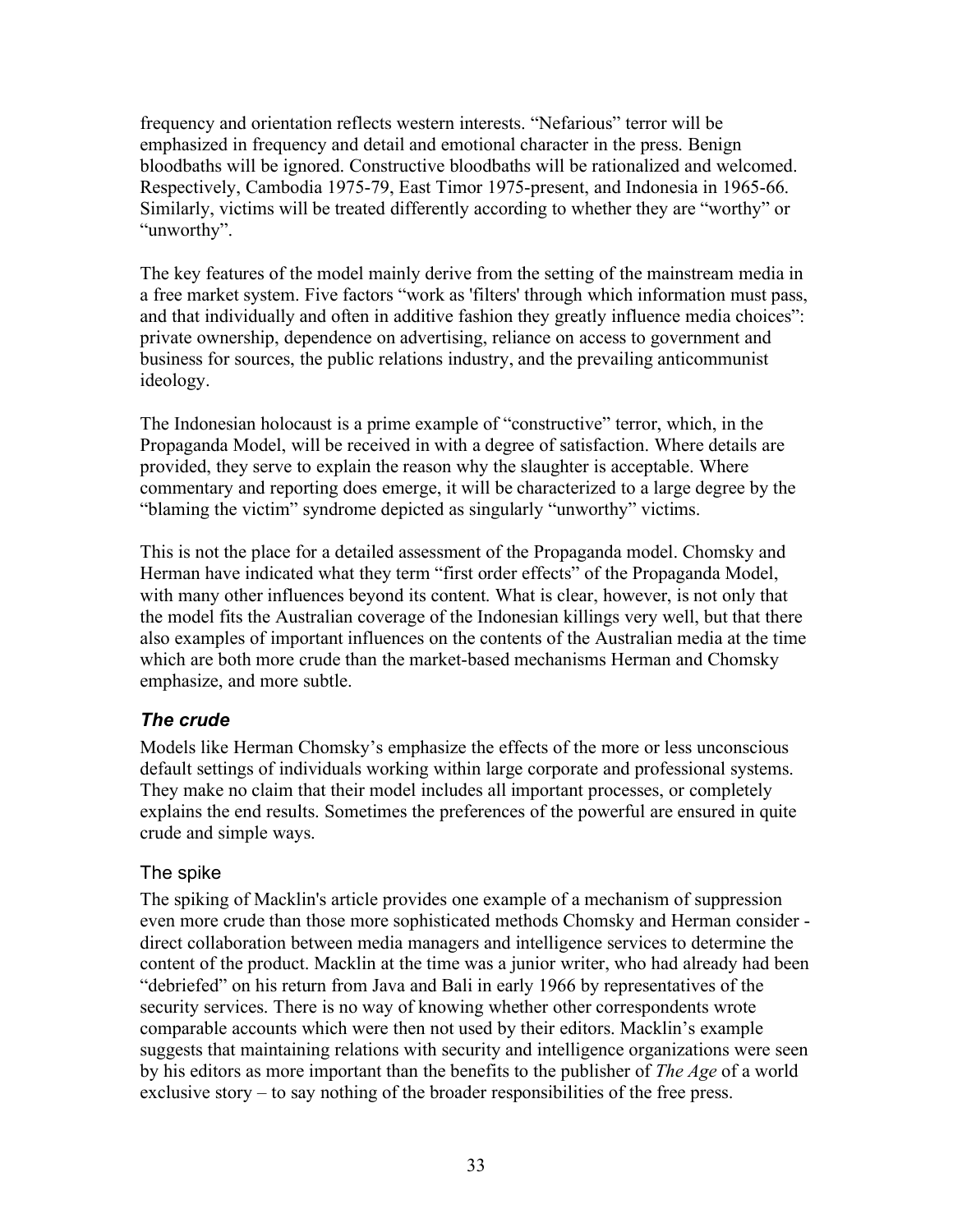## "A quiet word in your ear"

Similarly, great bureaucratic pressure was applied on Radio Australia journalists and senior editors through the Department of External Affairs and the Department of Information. Richard Woolcott, then based in the Department of External Affairs Public Information section, was "liaising daily" with editors and journalists "to influence the content of leaders in practically all major metropolitan newspapers". And when push came to shove, even mainstream radio commentators could be sidelined when necessary, as *The Sun's* Douglas Wilkie experienced himself. Gender homogeneity didn't hurt the effort either: "we can, if necessary, steer Radio Australia in the right course even if the ABC man in Jakarta is not entirely with us." It is striking that no female correspondent or editor or government figure appears in this story.<sup>115</sup>

### "A cultivated sensitivity to the Army …"

The most astonishing and direct intervention in the Australian media did not originate from Australian sources, but came from the Indonesian army less than a month after the coup. The much admired Australian ambassador in Jakarta passed on to Canberra the Army requests for censorship of Radio Australia with a *faux* world weary "I can live with this…"

These crude interventions apart, there were also further layers of influence in the structure of media discourse, more subtle processes framing the content and language of stories.

## *The subtle*

### Irrational Indonesians kill with kris and club

In both Australian media and bureaucratic accounts of Indonesia and Indonesians in relation to the killings, the dichotomy of irrational Indonesians and rational Australians emerges in a number of places. *The Age* editorial on April 14 branded Indonesians as "experts at double-talk", for whom "it is too much to hope that the new Indonesian regime will be logical".

The editorial, buttressed by Sulzberger's authoritative account of a nation gone amok, revealed the basic structure of Australian assumptions, at once paternalist and racist: Indonesians have shown themselves to be incapable of logical or rational thought, unlike Australians. These deeply held views were widespread, and go together with the pronouncements about the two-faced and childish character of Indonesians, as for example, in the Australian ambassador's concerns of the likelihood of

"the general laziness, deviousness, and capacity for self-delusion of any Indonesian regime."116

Tropes of genocide: murder in the passive voice

The Southeast Asian correspondent of *The Age*, a senior journalist and academic political scientist named Creighton Burns<sup>117</sup>, published a great many articles on Indonesian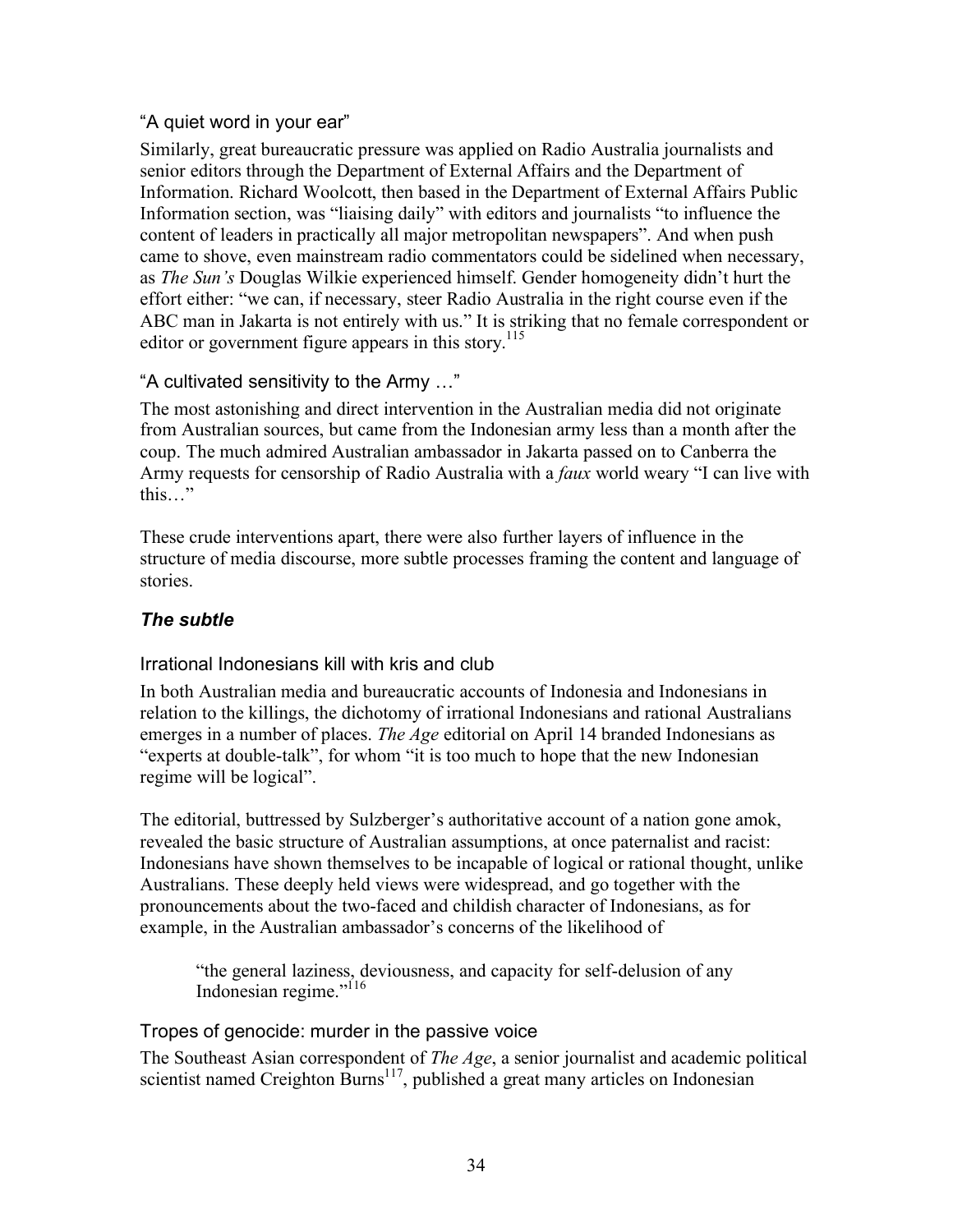politics in this period, but only one sentence in thousands actually mentioned the killings, on March 19:

"Djakarta virtually escaped the violence which swept Indonesia in the wake of the October coup, and which resulted in the death of thousands, perhaps hundreds of thousands, mostly Communist supporters and sympathizers.<sup>"118</sup>

Burns here provides an early example of a formulation that was to become widely employed in the years to come in western writing on the killings. The key is in the grammar: there is no agent of violent death here. Abstract, disembodied violence "sweeps Indonesia", resulting in Communist death. In other versions, the phrasing is even more telling: "X number of Communists died in the wave of violence...".

The agent-less, passive voice is appropriate for what was needed here. Because of the reports by Macklin, Sulzberger, Topping, and other sources, it was impossible to deny the existence of the holocaust directly. Equally, it was politically highly undesirable that the agency of the army and its instigation of Islamic groups be emphasized.

The discussion of mass murder in the passive voice provides, very neatly, a form of words that allows both knowledge *and* denial of holocaust at the same time.<sup>119</sup> Denial - in the psychoanalytic sense - is necessarily a central category in the analysis of responses to the Indonesian killings. And denial always involves a process of actively repressing knowledge. $120$ 

### Faces in the crowd

Tentatively, there is one other possible influence on the capacity of readers to consolidate information presented in the media that is visible in the Australian newspaper samples. This is through the effects of the personalization of foreign news through concentration on individuals, especially leaders. This may seem an obvious artifact of a leader-centred view of politics, but in the case of news about a foreign country with which readers have few other sources of either direct or mediated experience, the character of person-centred foreign news may be important.

*The Sun* in particular seemed to emphasize the role of individuals in its headlines. Of 175 stories dealing with Indonesian politics that The Sun published between November 1965 and June 1966, 92 headlines mentioned individuals. Soekarno appeared in almost half of these (92), and Subandrio and Nasution ten each.

## **6. Negotiating subject positions, transference and resistance.**

This is a study of representations, representations in the Australian media and public life of the murder of hundreds of thousands of people. We cannot avoid using words to represent historical events. In Indonesia, of course, the New Order state used the term "Gestapu" to refer to the Untung coup – a fine product of psychological warfare. "Gestapu" is, probably exactly as it was intended to be, a term that resists and denies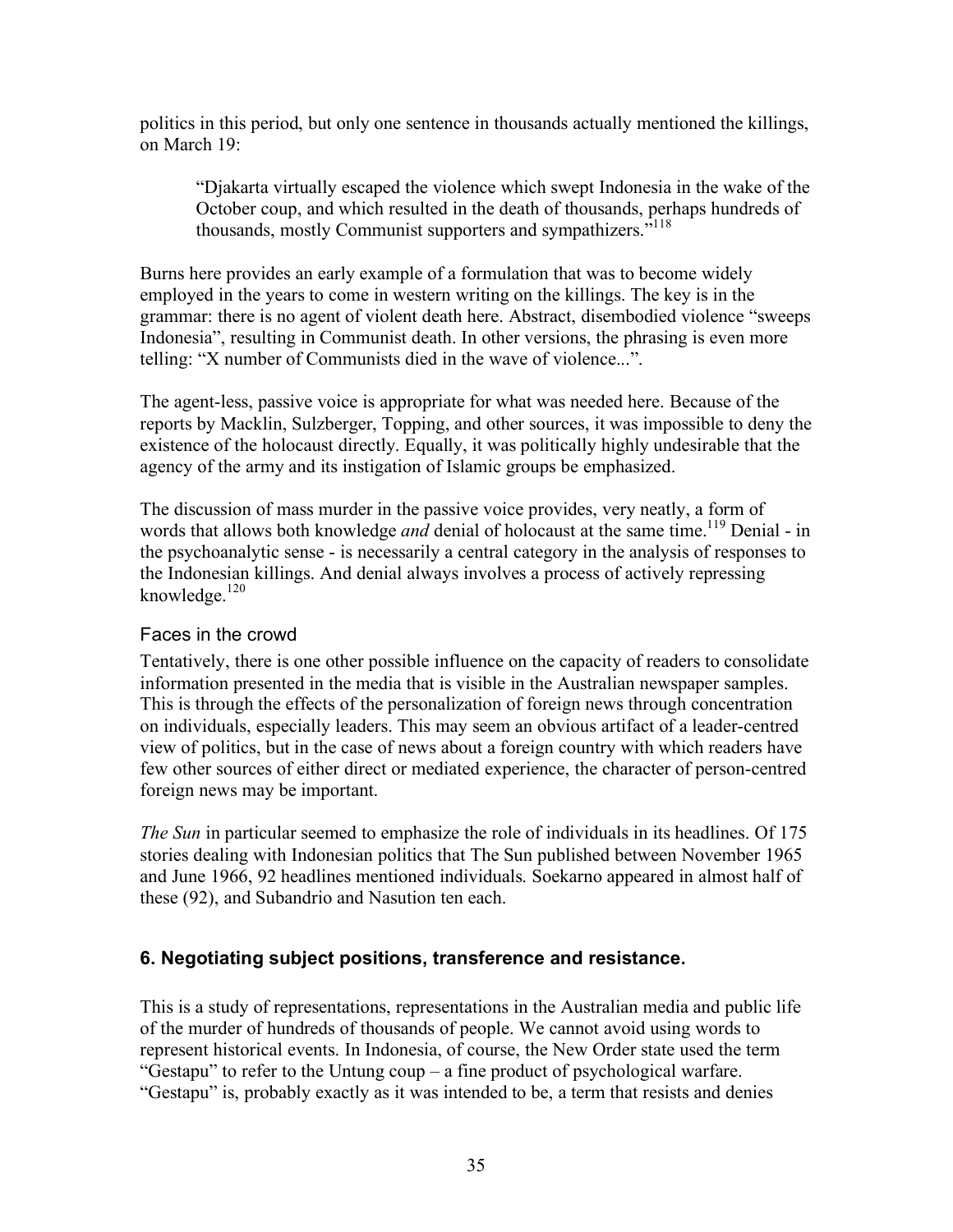what followed on. The review of the media treatment of the killings in Australia suggests that a process of resistance and denial was certainly in existence then, and to a large extent remains so today. An examination of the role of intellectuals, and Indonesia specialists in particular, shows such issues to be of even greater importance.

I remain, after a long time thinking about the question, undecided about what overarching term to use to describe the murders. At different points I have used "genocide", holocaust", "mass murders" and "the great killings". "Mass murder" is an obvious enough descriptor, but its effect here may be diluted by current usage which often refers to tragic but somehow more private events such as killings of a dozen people by a lone man with gun. I recall Ruth McVey using the term "the great killings", probably alluding to its use in Soviet studies. It is a term that I find helpful in this context, providing some measure of historical specificity.

Some may feel that using the terms "genocide" and "holocaust" here to describe the murder of hundreds of thousands of alleged Communists and Communist sympathizers (and others, including Chinese) is tendentious or misleading, but I can think of no more appropriate terms. "Genocide" and "holocaust" are the most controversial and difficult, and are the theme of very large, deeply engaged and engaging academic literatures.

"Genocide" presents difficulties and promise. To start with the international legal usage, the Genocide Convention developed in the context of post-World War 2 international law does not deal with killings with political intent "unless their intent is to destroy in whole or in part a national, ethnic, racial or religious group as such". It is true that there were large numbers of Chinese victims in Indonesia, but they were not the principal victims, nor was there an attempt to destroy the Chinese as an ethnic group. Leaving aside the meaning of the term in contemporary international law, it seems that "genocide" carries a clearer, and less objectionable meaning in this case than some of the terms that have been suggested to complement it, such as "politicide" and "democide".<sup>121</sup> Yet the horrified recognition of an expanding rather than contracting reality of ongoing horrors is precisely why the term "genocide", with its clear limitations, has come to have a commonsense meaning encompassing the murder of very large numbers of people by a state. For the moment, until a more appropriate term is available, that is the rationale for its use in the Indonesian context.

One further intention of speaking of the Indonesian genocide is to stress the connection to the realm of positive international law, and the underlying presumption of shared human responsibility for crimes against humanity. Looking at contemporary attempts by the world community to apply the Genocide Conventions in Rwanda and former Yugoslavia, one must ask: why not Indonesia?<sup>122</sup> There are legal limitations on the applicability of the Genocide Convention to events in Indonesia more than 40 years ago. However, speaking of the Indonesian genocide places the interpretation of these events in a moral framework that demands to be shared.

"Holocaust" is a more fraught term, in Australia and elsewhere, and its use in any context today carries risks. Amongst many such, one of the most important obviously relates to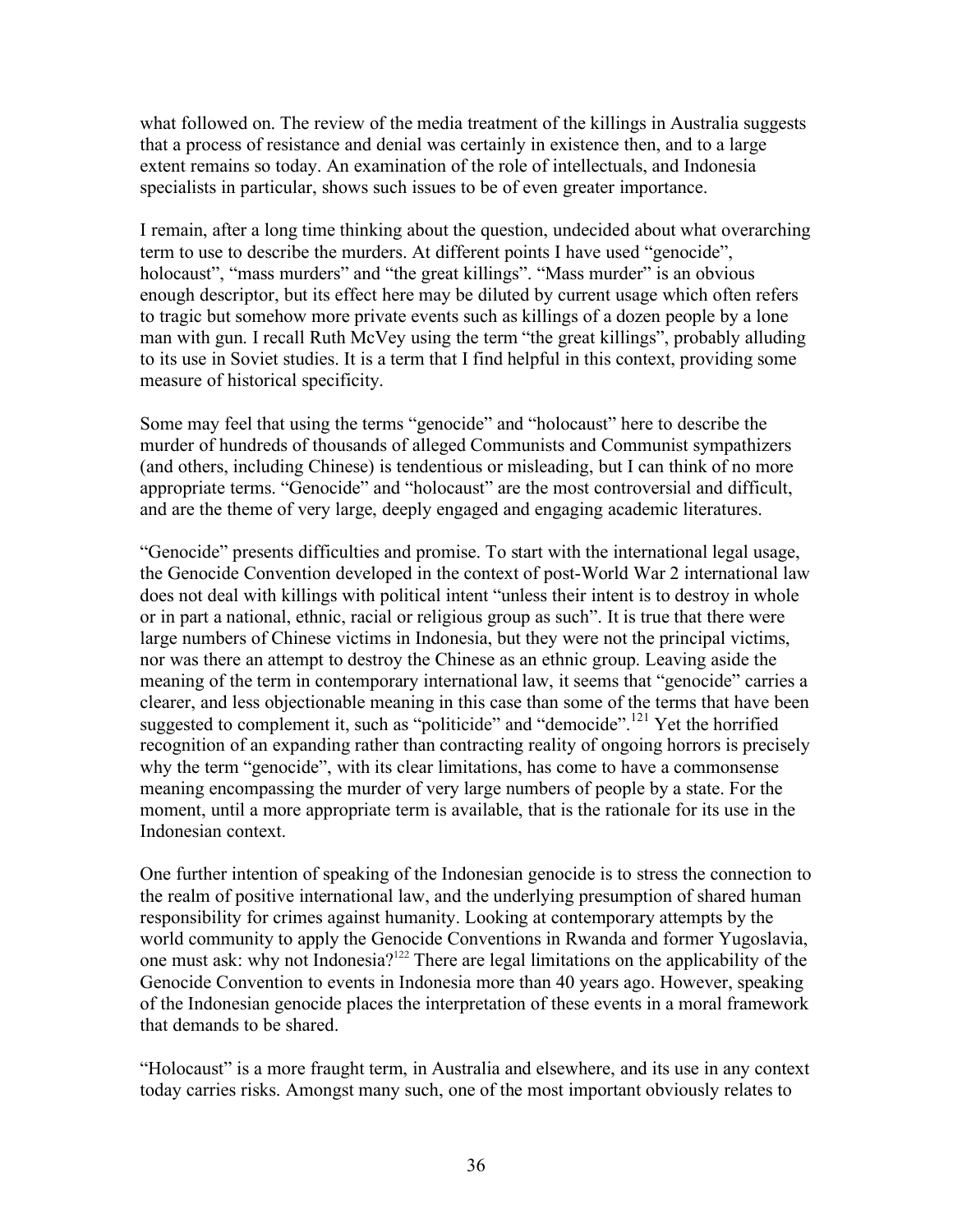both the instrumentalisation and the sacralising of the Holocaust in relation to the state of Israel – not simply for its defence, but also in its function to legitimate that state as an act of absolute redemption.<sup>123</sup>

Here "holocaust" is used with deliberate intent, in a primarily Australian context, to force a comparison not usually made in Australia with the Nazi war against the Jews and other minorities in Western and Eastern Europe. "The holocaust next door" is a provocation with a point, and in my experience, a useful effect on readers. I would not want to hold fast to my use, if I can be persuaded of a better one. In passing we should note that the term was used in the 1930s by C.L.R.James his classic *The Black Jacobins* to refer to the mass murder of black Haitian ex-slaves by French forces in the Haitian revolution of  $1791 - 1804$ <sup>124</sup>

More to the point, in the Indonesian context, use of the term "holocaust" confronts the pattern of denial that can be seen in so many accounts (or the absence of such accounts) of the Indonesian killings. This is a study of Australian representations of past events in Indonesia, written by an Australian. The question of subject position can never be avoided in any form of social inquiry, especially one attempting to engage unarguable horror. Such inquiry always has both a psychological and political process, internal and collective, that may be usefully looked at through psychoanalytic concept of transference. Dealing with a famous account of the Nazi war against the Jews, Dominick LaCapra set out the problem that is relevant to this study, by focusing on a question of process, and of the relation of historian to historical materials at issue, and on the wider social process involved.

"[H]ow should one negotiate transferential relations to the object of study whereby processes active in it are repeated with more or less significant variations in the account of the historian? The Holocaust presents the historian with transference in the most traumatic and disconcerting form conceivable."<sup>125</sup>

And writing of the wider German "historians debate",

I maintain that one crucial - perhaps the central - historical issue is whether (and how) the Holocaust is attended to or whether attention is diverted from it in a manner that decreases chances that it will be 'worked through' to the extent that it possibly can be worked through. <sup>126</sup>

To speak of the Indonesian holocaust is to give a possibly appropriate name to massive collective trauma, a trauma that is remains largely unspeakable in Indonesia. More to the point for this study, that trauma in certain respects reached and reaches beyond Indonesia, as the pattern of deformed representation that I have noted might suggest. LaCapra speaks to precisely this point speaking of one limiting case in history:

"The Holocaust presents the historian with transference in the most traumatic form conceivable – but in a form that will vary with the difference in subjectposition of the analyst. Whether the historian or analyst is a survivor, a relative of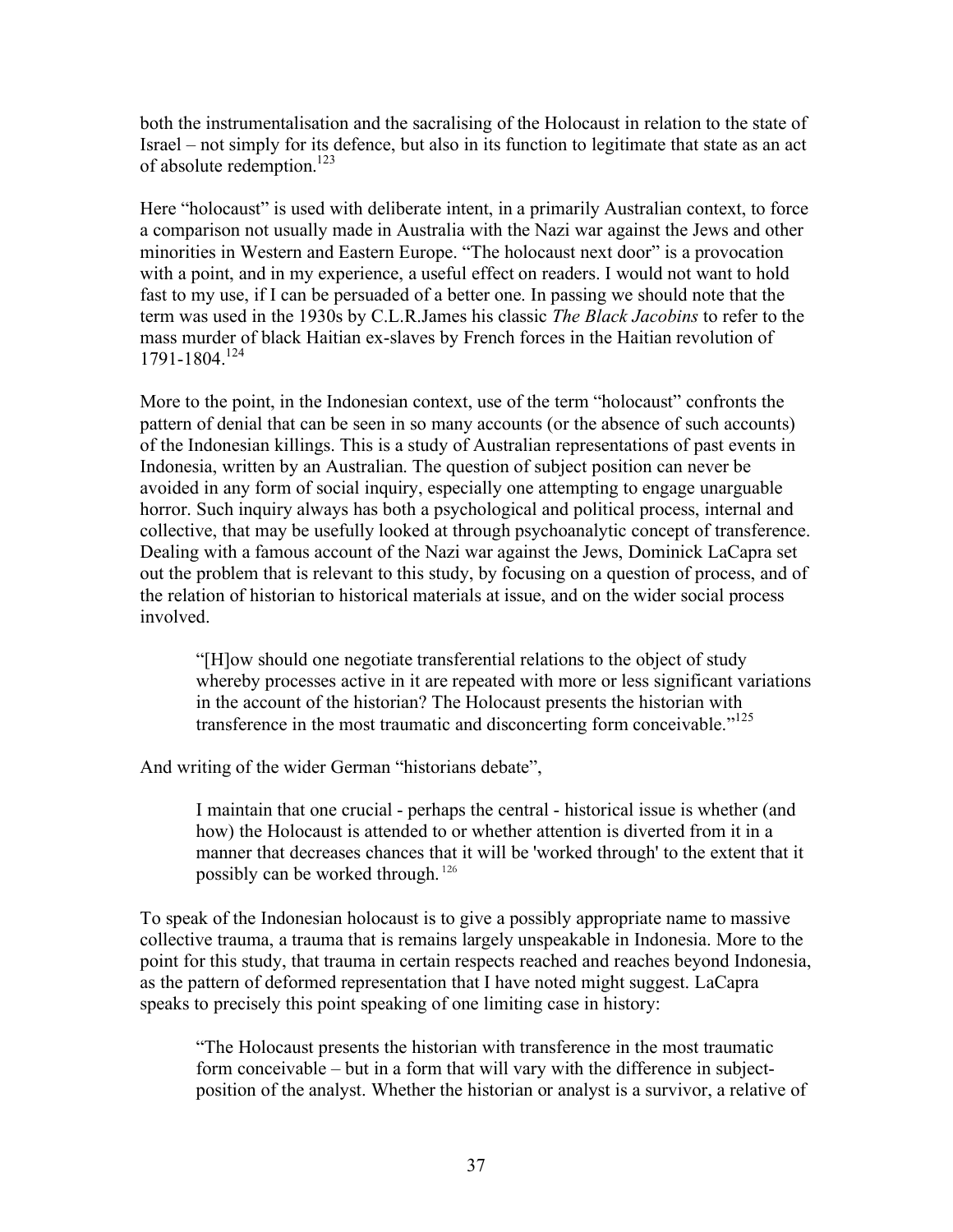survivors, a former Nazi, a former collaborator, a relative of former Nazis or collaborators, a younger Jew or German distanced from more immediate contact with survival, participation, or collaboration, or a relative 'outsider' to these problems will make a difference even in the meaning of statements formally identical."<sup>127</sup>

In this argument then, when we are reading 45 year old newspaper articles in Australia (or elsewhere) we are looking at representations of holocaust in Indonesia. Transference has abounded amongst those who have heard or listened to earlier versions of this paper. Here I am thinking of those who are not Indonesian, but Australian or American. Some have responded with tears of distress or shame. Some, as I have already mentioned, wondered how they could have been in Indonesia at the time of the killings and not responded to them, or in some cases, even been aware. Others have impugned the motives behind the study, or particular parts of it. One listener, who was working in an embassy in Jakarta in 1965, ended up shouting and pointing his finger at me saying "you cannot know what it was like. It was them or us".<sup>128</sup> There could hardly have been a clearer indication of unworked through transference relations and resistance.<sup>129</sup>

And so to my title: "Witness denied". Using the term "holocaust", with its overtones of "sacrifice" and its religious roots, reminds us that "witness" has, in English, a double meaning. There is the person who takes the role of "witness" in relation to an event, the person who says "this is what happened". My first question then is, who were the Australian witnesses? In what way did Australian newspapers report the Indonesian killings of 1965-66? What did Australian political figures and intellectuals say at that time? What was said in the Australian community at that time?

But there is a second meaning of the word "witness" in English, a sense captured in the phrase "to bear witness", meaning to speak of what has been seen, to speak actively of what has happened, and to not be silent. The Australian media and political response to the Indonesian holocaust was a matter of "witness denied" in this sense as well. This is significant not just in the *realpolitik* world, but in the moral sense that many people assume flows from Auschwitz onwards: a responsibility to bear witness to holocaust and genocide. Unlike in Indonesia itself, in 1960s Australia (or Japan or North America), speaking truth to power required no great risk. Yet, witness was systematically denied.

I began this work trying to answer what seemed to me to be an odd puzzle: why didn't people my age and older in Australia know about the killings? That simple puzzle has led to somewhat more complicated puzzles, bearing a great deal of moral and intellectual weight. It has been a saddening study, particularly tracing back through the intellectual history of my own (former) field of Indonesian politics and history.

All of our work is an act of representation, but we have paid astonishingly little attention to our own intellectual history.<sup>130</sup> The story of the representation of the great killings in Indonesia is the point where anti-communism, the demands of the Cold War national security state, and in the Australian case at least, a deep measure of racism, fused to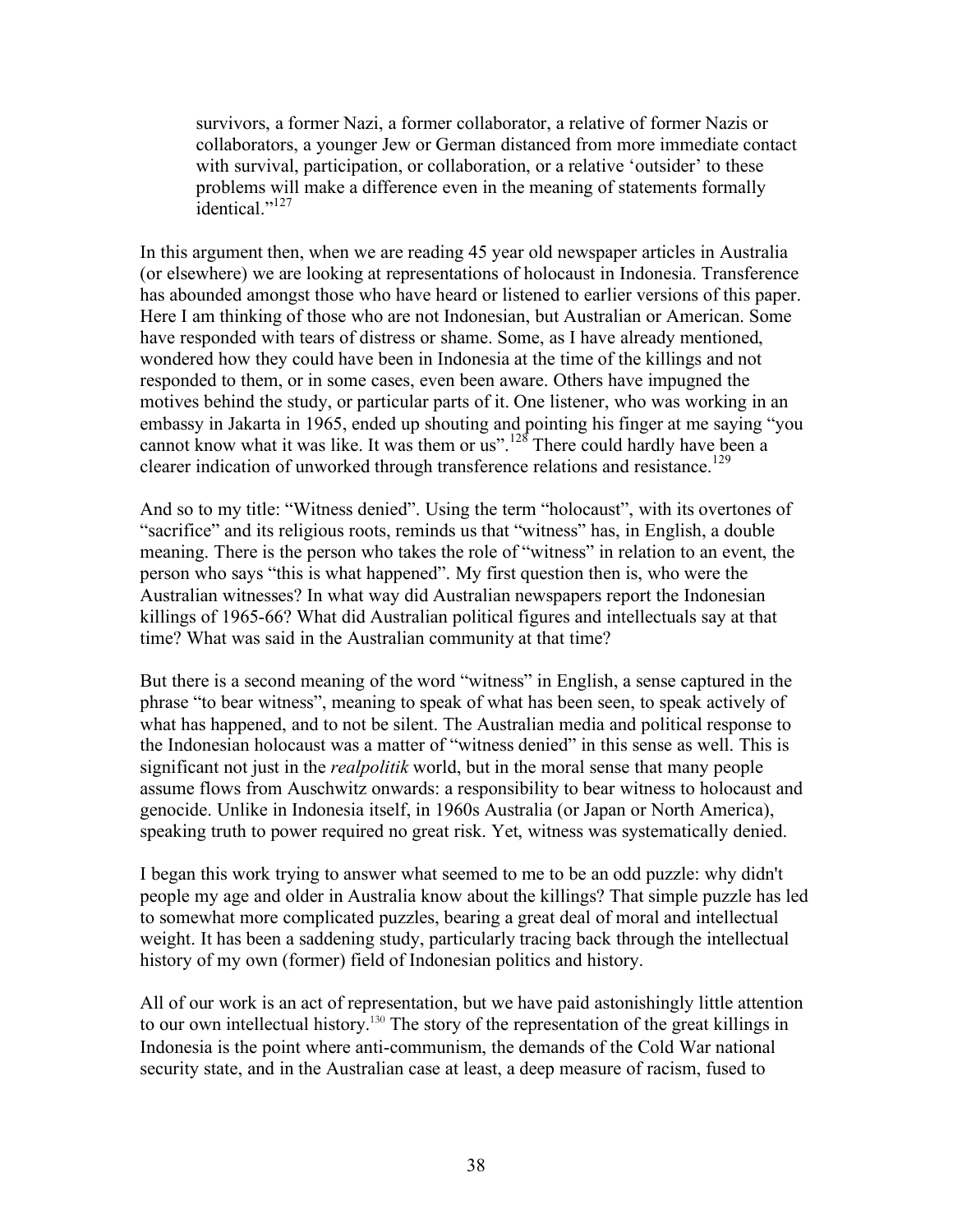smother and then sever the moral connection to a shared humanity and moral responsibility.

"History and memory" is understandably a highly salient and much traversed territory in recent years. At times I have used the term "apparent amnesia" in the Australian context. And yet "amnesia" itself is quite wrong: with Tiffen's near-contemporary survey evidence confirming an anecdotal understanding, the point is that Australians by and large did not know about the killings, for reasons primarily to do with the nature of the information afforded to them by the mass media of the time. At the very least we can say that they did not know in a manner or with a level of certainty which allowed them to recall and name the events.

The difference, for this media audience, between the recognition of "Pol Pot's Cambodian genocide" and the comparable killings in Indonesia makes this clear. Not only was the information largely withheld by the government and mass media organizations of the day, but to the limited extent it was presented in a tangential and distorted manner, no agent was named clearly and repeatedly as with Pol Pot. The use of the passive voice without active subject, the avoidances of shared humanity deriving from the fact that the victims of "benign terror" were communist and hence "unworthy", as well as cruder instrumental interventions, all contributed.

This was not amnesia, because, by and large, it was not a matter of forgetting. Yet traces of the trauma remain amongst those outside Indonesia who did not forget. Just as importantly, the holocaust in Indonesia in 1965 and 1966 not only changed Indonesia forever, but also marked a restart in relations between Australia and Indonesia. Harold Holt's jocular men's remark in an all male establishment club environment in mid-1966 to "a reorientation" having taken place, is a marker in Australian history of the country's relationship to the wider strategic, economic and financial repositioning of Indonesia in relation to the Cold War structure of global relations.

## *A last resistance*

In the small world of Australia itself, there remains one final profound consequence of the killings to note, in a belief firmly held in certain quarters that spans the half century since the killings. It was powerfully expressed by one of its frequent proponents, Paul Keating, on the occasion of his eulogy for Suharto in 2008:

We can only imagine what Australia's strategic position would be like if Indonesia's 230 million people degenerated into a fractured, lawless state reminiscent of Nigeria or Zimbabwe. For the past 40 years, we have been spending roughly 2 per cent of gross domestic product on defence - about \$20 billion a year in today's dollars. The figure would be more like seven to eight times that, about \$150 billion today, if Indonesia had become a fractured, politically stricken state. Had Soeharto's New Order government not displaced the Soekarno government and the massive PKI communist party, the postwar history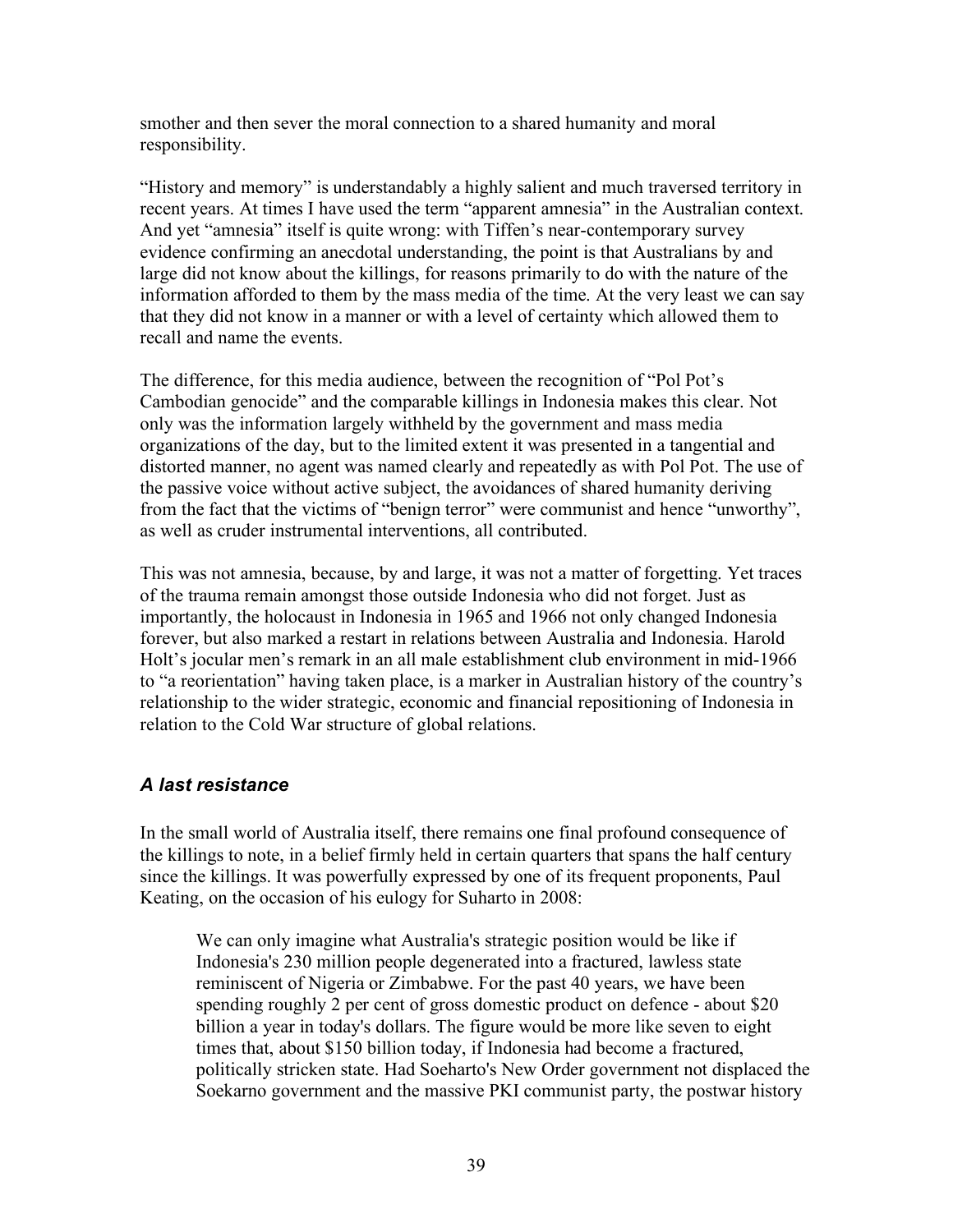of Australia would have been completely different. A communist-dominated Indonesia would have destabilised Australia and all of South-East Asia."131

This is an argument I have heard from many people, including Jim Cairns and lesser lights in the Labor Party. On more than one occasion I recall, Herb Feith also said he believed it.132 Keating's version completely avoids reference to the *sine qua non* of that transformation – the multiple ways in which the New Order state was founded on the mass killing it orchestrated and carried out – the constitutive terror. Cairns and Feith of course did not avert their eyes. But neither did they work through a systematic assessment of the counter-factual involved.

Careful and rigorous counter-factual reasoning is perhaps the only way that this proposition could be tested, except for careful comparative study.<sup>133</sup> But counter-factuals without such reasoning may also be most susceptible to unacknowledged transference relations and conscious or unconscious external influences. Keating's counter-factual stands as another brick in the wall of Australian denial of the holocaust next door.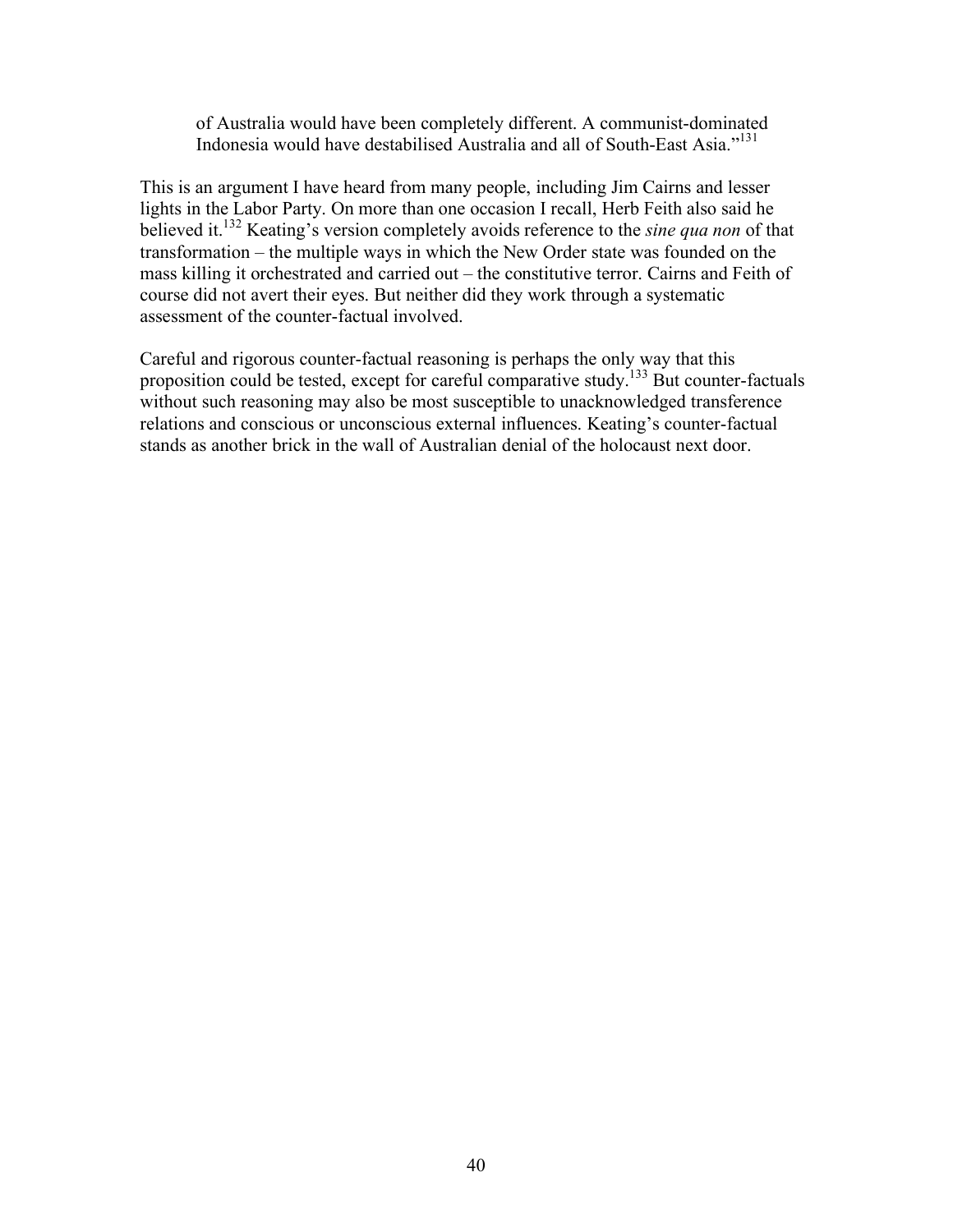<sup>2</sup> On "constitutive terror" and other varieties of terror in New Order Indonesia see Richard Tanter, "The Totalitarian Ambition: Intelligence and Security Agencies in Indonesia", in Arief Budiman, *State and Civil Society in Indonesia*, (Monash University, Centre of Southeast Asian Studies, 1990), esp. pp. 264-271, and Richard Tanter, *Intelligence Agencies and Third World Militarization: A Case Study of Indonesia*, Ph.D. dissertation, Department of Politics, Monash University, 1991, pp. 354-423.

http://www.nautilus.org/about/staff/richard-tanter/richard-papers/indonesian-intelligence/thesis/thesis - toc <sup>3</sup> <sup>3</sup> This paper is part of a longer study which will also contain comparisons of the Australian media coverage with that of Japan and the United States, as well as an analysis of the Australian government role in Indonesia in the mid-1960s. <sup>4</sup>

 Emphasis added. See Rodney Tiffen, *Symbolic Processes and Outgroup Politics*, (Monash University, Department of Sociology, Ph.D. dissertation, 1976), pp. 331-332.

 $<sup>5</sup>$  See below, section 6. For a brief comment on the legal difficulties of the concept of "genocide" in relation</sup> to Indonesia in 1965-66, see Richard Tanter, "Suharto's War Crimes: the case for an international criminal tribunal", *Inside Indonesia*, 55, 1998. <sup>6</sup>

 $<sup>6</sup>$  I was thinking here of the occasions when former Australian Prime Minister Paul Keating spoke with</sup> admiration and affection for former President Suharto. To get a flavour, see Keating's eulogy for Suharto: Paul Keating, "The nation builder", Sydney Morning Herald, February 2, 2008.

<sup>7</sup> Noam Chomsky and Edward S. Herman, *The Washington Connection and Third World Fascism (The Political Economy of Human Rights, Volume 1)*, Spokesman Books, 1979.<br><sup>8</sup> Richard Tanter, 'In memory of Herb Feith' November 2001.

http://nautilus.rmit.edu.au/publications/herb-feith.html

<sup>9</sup> 'Witness Denied: Australian media responses to the Indonesian killings of 1965-66', *Inside Indonesia*, No. 71, July - September, 2002.<br><sup>10</sup> Ross Tapsell, Australian reporting of the Indonesian killings of 1965-66: the media as the "first rough"

draft of history", *Australian Journal of Politics and History*, Volume 54, Issue 2, June 2008; and Karim Najjarine and Drew Cottle, "The Department of External Affairs, the ABC and reporting of the Indonesian crisis 1965-1969", *Australian Journal of Politics and History*, Vol. 49, No. 1 (Mar. 2003).

<sup>11</sup> One was a lecture in the annual Winter Lecture Series on Indonesia in August 1996, and the other was a seminar presentation in the Centre for Southeast Asian Studies.

 $12$  Saskia Wieringa, "The Birth of the New Order State in Indonesia: Sexual Politics and Nationalism", *Journal of Women's History*, Vol. 15, No. 1, Spring 2003, pp. 70-91.<br><sup>13</sup> See section 6. below. These responses were sometimes as surprising to the respondents as they were to

me. One senior academic recalled going to Java in January 1966, and while she was aware of the killings, being clear at the time that she did not want to see the beautiful land before her in that light. As a specialist in Cambodian history nodded, she went on to recall a sense of respect amongst visitors for the silence amongst their hosts, with a feeling of finding it hard to condemn a whole way of life that one was witnessing. Another colleague who was very concerned with issues relating to the PKI in his academic career and personal relationships recalled with a sense of amazement and shame that he was in Java as a young student in early 1966 but was oblivious to the killings.<br><sup>14</sup> I owe particular and profound debts to Herb Feith and Dan Lev. Many others read earlier versions of the

paper and participated in discussions about it: Jojo Abinales, Ben Anderson, Alastair Bain, Frank Bennett, Jim Cairns, David Chandler, Richard Chauvel , Noam Chomsky, Peter Christoff, Charles Coppel, Robert Cribb, Jane Drakard, Greg Fealy, Keith Foulcher, Boris Frankel, Leon Glezer, Bruce Grant, Andrew Gunawan, Barbara Hatley, Ben Kiernan, Joel Kovel, Sylvie Le Clezio, John Legge, Robert Macklin, Luisa Macmillan, Malcolm Macmillan, Angus McIntyre, Frank Palmos, Janet Penny, Krishna Sen, Geoff Sharp,

 $\frac{1}{1}$  $1$  By "public knowledge" I mean knowledge held by a large part of the population as memory that can be recalled by individuals in relation to events identified in public discourse, including the media. Such knowledge may be derived from direct experience or through mediated forms – such as the media or social networks – but its is centred on the individual's memory. In his *The Texture of Memory*, James Young usefully distinguishes "collected memory" from "collective memory", where the former refers to a socially constructed process that enables us, through shared forms and spaces, to attribute collective meaning to memories that remain, nevertheless, personal and disparate." *The Texture of Memory: Holocaust Memorials and Meaning*, (Yale U.P. 1994). <sup>2</sup>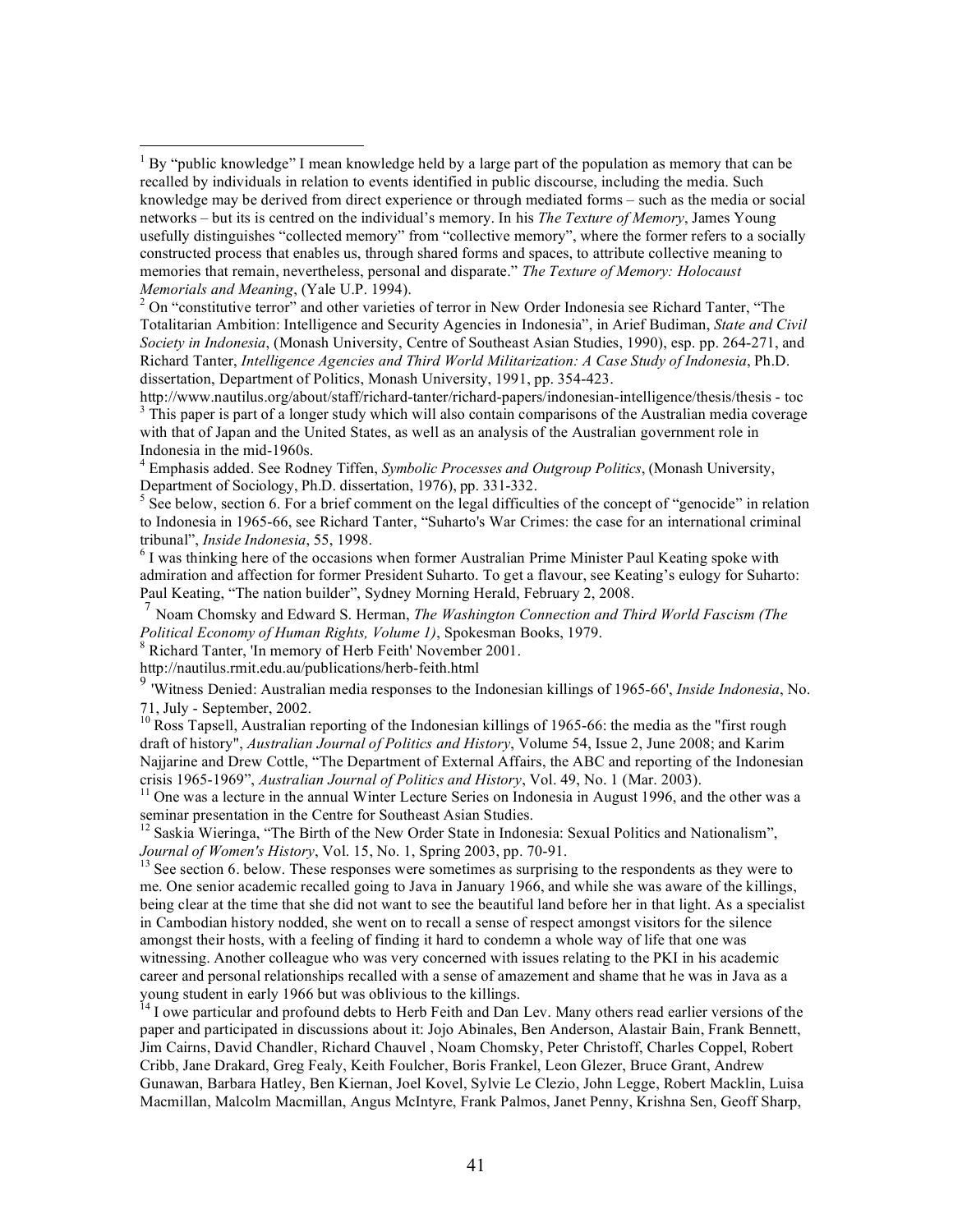Mohammed Slamet, Julie Stephens, Seymour Topping, Michael Van Langenberg, Gerry Van Klinken, Saskia Wieringa, Marian Wilkinson, and Ron Witton.

<sup>15</sup> The approach here is to take two major Melbourne papers as a sample of the Australian press response. Obviously, the materials that appeared in other papers would modify the conclusions of this survey to some extent. But *The Sun* and *The Age* together dominated the Melbourne morning audience. *The Herald*, in the same stable as *The Sun*, was the only evening paper. *The Australian*, which was the first newspaper to reach successfully for national circulation, was still a relatively small paper at this stage, as was the specialist business paper, *The Australian Financial Review*. However, *The Australian's* Southeast Asia correspondent was the experienced journalist and former editor of *The Bulletin*, Peter Hastings. See Hastings' vivid and chilling recollections of his observations of Indonesia in the months after the coup and of the ongoing killings in *The Road to Lembang: A Retrospect, 1938-1966,* (Griffith University, Centre for the Study of Australia-Asia Relations, Australians in Asia Series No. 5, 1990), pp. 25-35.<br><sup>16</sup> For technical reasons, the study of the coverage of the two papers was approached slightly differently.

The systematic newspaper search was conducted before the advent of the internet and media databases. Since the Victorian State Library holds a more or less comprehensive index for *The Age* covering this period, it was possible to work from that with a fair degree of confidence. The search of *The Age* covers the period from the beginning of October 1965 to December 1967. There is no index for *The Sun*, and as a result, I searched the microfilm records of the paper daily from October 1965 to the end of June 1966.

<sup>17</sup> Burns' predecessor as *The Age*'s Southeast Asia correspondent, also based in Singapore, was Bruce Grant.

<sup>18</sup> The editors of *The Sun*, according to Palmos, gave him little direction, other than occasionally asking for feature articles - mainly because they and others in Australia knew little about Indonesia. <sup>19</sup> For example, see Palmos's stories, "'I talked with Indonesia's big two" - Sun man in the palace", *Sun* 

*News-Pictorial*, 17th March, 1966, p.1; and "The Formidable Task: Rebuilding Indonesia: Recovery... or Ruin? Sun Man Frank Palmos in Jakarta talks to Dr Adam Malik", *Sun News-Pictorial,* 21st June, 1966, p.21. Palmos filed 365 stories and 1,000 photographs in 1964: see Palmos, *Ridding the Devils*, (Sydney: Bantam, 1990), pp. 4-5.<br><sup>20</sup> "Java strife shifts to Borneo", *Sun News-Pictorial*, October 30, 1965, p.2.<br><sup>21</sup> *Sun News-Pictorial*, November 1, 1965, p.2.<br><sup>22</sup> *ibid.*<br><sup>23</sup> "40 poisoned - Reds shot", *Sun News-Pictorial* 

extraordinarily disturbing when you try to imagine what actually happened – and how the story came to the journalist. Saskia Wieringa noted in 2009, even now "the underlying sexual currents are hidden under deep layers of fear, guilt, horror". Saskia Wieringa, *Sexual Slander and the 1965-1966 Mass Killings in Indonesia: Political and Methodological Considerations*, Asia Research Institute Working Paper Series No. 125, November 2009, p.4.

<sup>24</sup> "Aidit reported shot dead - but Army silent", *Sun News-Pictorial*, November 30, 1965, p.9. Three days later there was a follow-up: "They say Aidit is dead", December 2, 1965, p.6.<br><sup>25</sup> "Back me now, or, I'll be toppled", *Sun News-Pictorial*, January 17, 1965, p.1.<br><sup>26</sup> "Soekarno puts off 'solution", *Sun News-Pictorial*,

same report was also published in the Economist (August 20, pp. 727-728), and the Adelaide Advertiser ("Massacre Toll in Indonesia", August 6), and possibly elsewhere.

<sup>29</sup> Palmos, *Ridding the Devils*, *op. cit.*, p.14. Palmos writes that, after he broke the story in *The Economist*, "after a few weeks, the Economist wished to recant, although they never went into print saying it. They had a female American foreign editor who was adamant that they should 'give the new government a chance' but this did not manifest itself as an editor's order". (Frank Palmos, letter to the author, August 22, 1996).<br><sup>30</sup> In his autobiography, Palmos wrote of his own experiences and views: "I saw pieces of bodies in canals

and streams, the emptied houses of the Communist Party (PKI) leaders, families gone. Perhaps one million people were killed in the reprisals against the Communists. I considered that the Communists themselves would have killed even greater numbers as they 'straightened out' society and the country into a downward spiral ruling by terror and taking the people further into poverty." *Ridding the Devils*, *op. cit.,* p.7. These experiences gave rise to regular nightmares, and contributed, together with lucky escape from an NLF ambush in Vietnam shortly after, to later serious psychological breakdown: "...twenty months' exposure to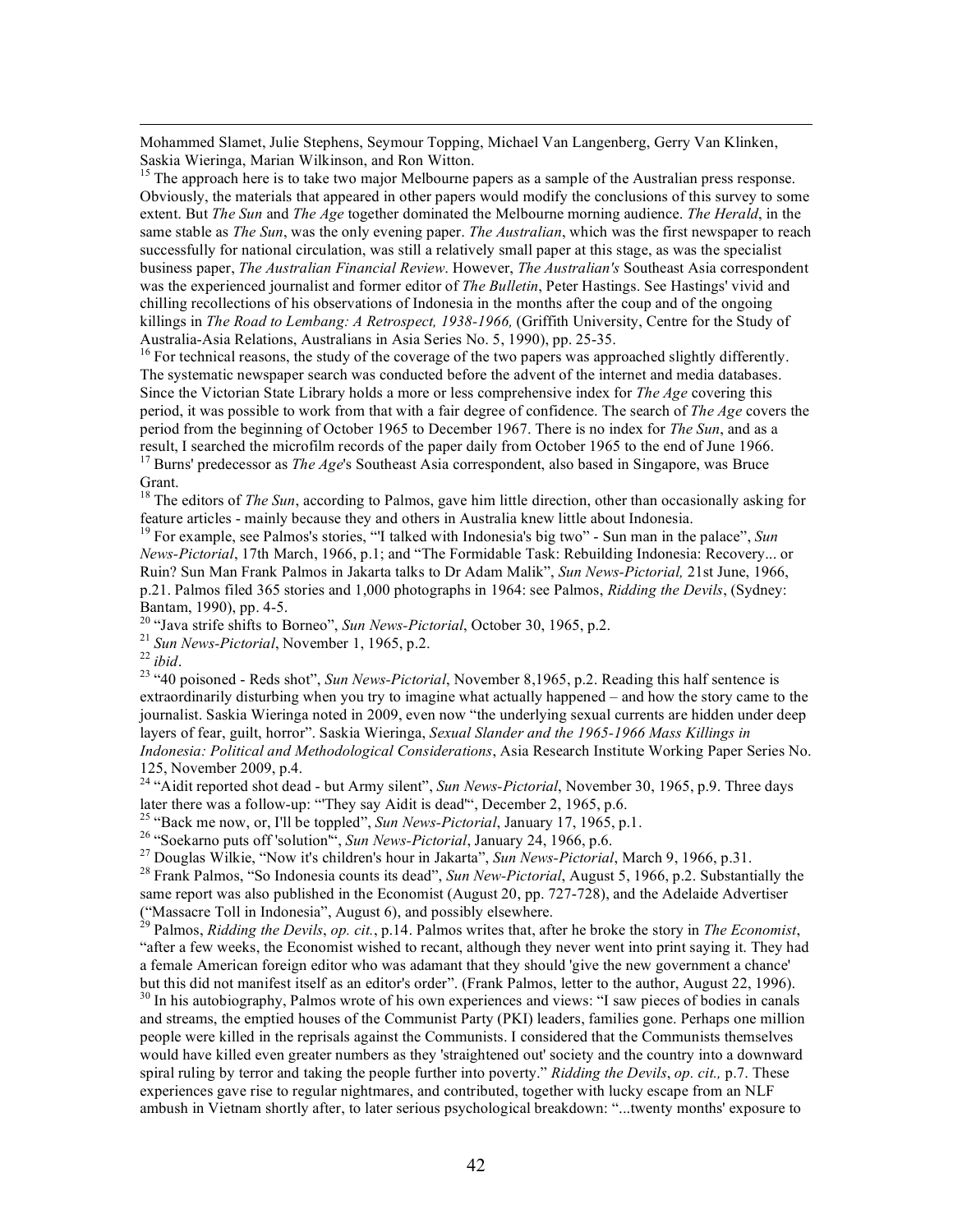violent social conflict, while I was still quite young, was having its toll." (p.8) Palmos' account of his repeated nightmare of this time points to the much wider experience of extreme violence at the unconscious level for millions of Indonesians: "I kept dreaming that men with rifles were shooting at ordinary people from hip level, and people were falling forward, the wrong way. The soldiers looked at each other with nervous smiles, speaking with the victims. Everybody seemed in terrible danger. Sometimes there were huge holes in the thin terracotta-tiled roofs; we would often try to help the dying people stand up, and then I would recognise them as family friends. In my dreams I recognised the soldiers shooting as my friends, too. Then everyone sat around, mostly on our heels, our knees high and forward, eating grilled corncobs, while my closest Indonesian friend Kusumo sat next to me. I was always, in those dreams, as in real life, helpless to ward off some dark terror that surrounded us all." (pp. 8-9) Interpreting dreams at a distance is always risky, where it is not offensive to the person, but it is worth noting the possibility of an interaction of an individual element, specific to the particular person, with reference to and experience of wider shared social elements. See Charlotte Beradt, *The Third Reich of Dreams*, (Quadrangle Books, 1968). In Palmos' account, the sense of helplessness and apparent inevitability of violent - and almost casually administered death from the military, whatever Palmos' personal inner and concrete experience and his political beliefs, points to a much wider shared experience - and ongoing trauma.<br><sup>31</sup> Shortly afterwards, Palmos, like many other foreign correspondents in Jakarta, was transferred to Saigon.

Personal communication from Frank Palmos.

<sup>32</sup> *The Age* index in the Victorian State Library separates articles according to Indonesia - Politics", "Indonesia - Government", "Indonesia - Economy", etc. To avoid double-counting, this figure is for the first category only. The total coverage in *The Age* accordingly was greater still - considerably so.<br><sup>33</sup><sup>4</sup>Reds occupy large regions in Java'', *The Age*, November 1, 1965, p.1.<br><sup>34</sup> <sup>4</sup>Pres. Sukarno's warning", *The Ag* 

rebroadcast the President's speech, but omitted any reference to the death toll."

<sup>39</sup> Robert Macklin, "The killings go on ..... Troubled times in Indonesia", *The Age*, January 20<sup>th</sup>, 1966, p.10.

<sup>40</sup> Robert Macklin, interview with the author, Canberra, December 9<sup>th</sup>, 1996.<br><sup>41</sup> Robert Macklin, interview with the author, Canberra, December 9<sup>th</sup>, 1996.<br><sup>42</sup> Editorial, *The Age*, February 23, 1966<br><sup>43</sup> *The Age*, A 1966, p.42:3 .

<sup>44</sup> See Harrison Salisbury, *Without Fear or Favor:* The New York Times *and Its Times*, (New York: Times

<sup>45</sup> See Seth King, "The Great Purge in Indonesia", *New York Times* Magazine, May 8, 1966, p.89, and Anton Lucas, "Bu Yeti's Story", in Cribb, *op. cit.*, p. 233.

<sup>46</sup> Columbia University academic Andrew March attacked Sulzberger the following week for his "Asia where life is cheap" remark, concluding "the full implication (which I don't think Mr. Sulzberger endorses) is that we can bear Asians dying, because it's inevitable, and anyway they don't mind." *New York Times*, April 20, 1966, p.40:4. In fact, the unconscious implications are the more powerful precisely because of that fact.

<sup>47</sup> See Robert Cribb (ed.) *The Indonesian Killings 1965-1966: Studies from Java and Bali*, (Monash papers on Southeast Asia No. 21, 1966), pp. 33-35. Cribb points out that what really needs to be explained is "the meekness with which many of the victims seem to have gone to their deaths." (p.34).<br><sup>48</sup> *The Age*, August 24, 1966, p.4; complete text in the *New York Times*, August 24, 1966, p.1:5, "Slaughter

of Reds Gives Indonesia a Grim Legacy".

<sup>49</sup>The complete text is Seymour Topping, "Slaughter of Reds Gives Indonesia a Grim Legacy", *New York Times*, August 24, 1966, pp. 1;5.

<sup>50</sup> The other articles were "Sukarno Still Struggling To Hold On in Indonesia", *New York Times*, August 22, 1966; "'65 Uprising in Indonesia: Study in Red Blundering", *New York Times*, August 23, 1966; and "A

<sup>51</sup> Seymour Topping, interview with the author, New York, June 23, 1999.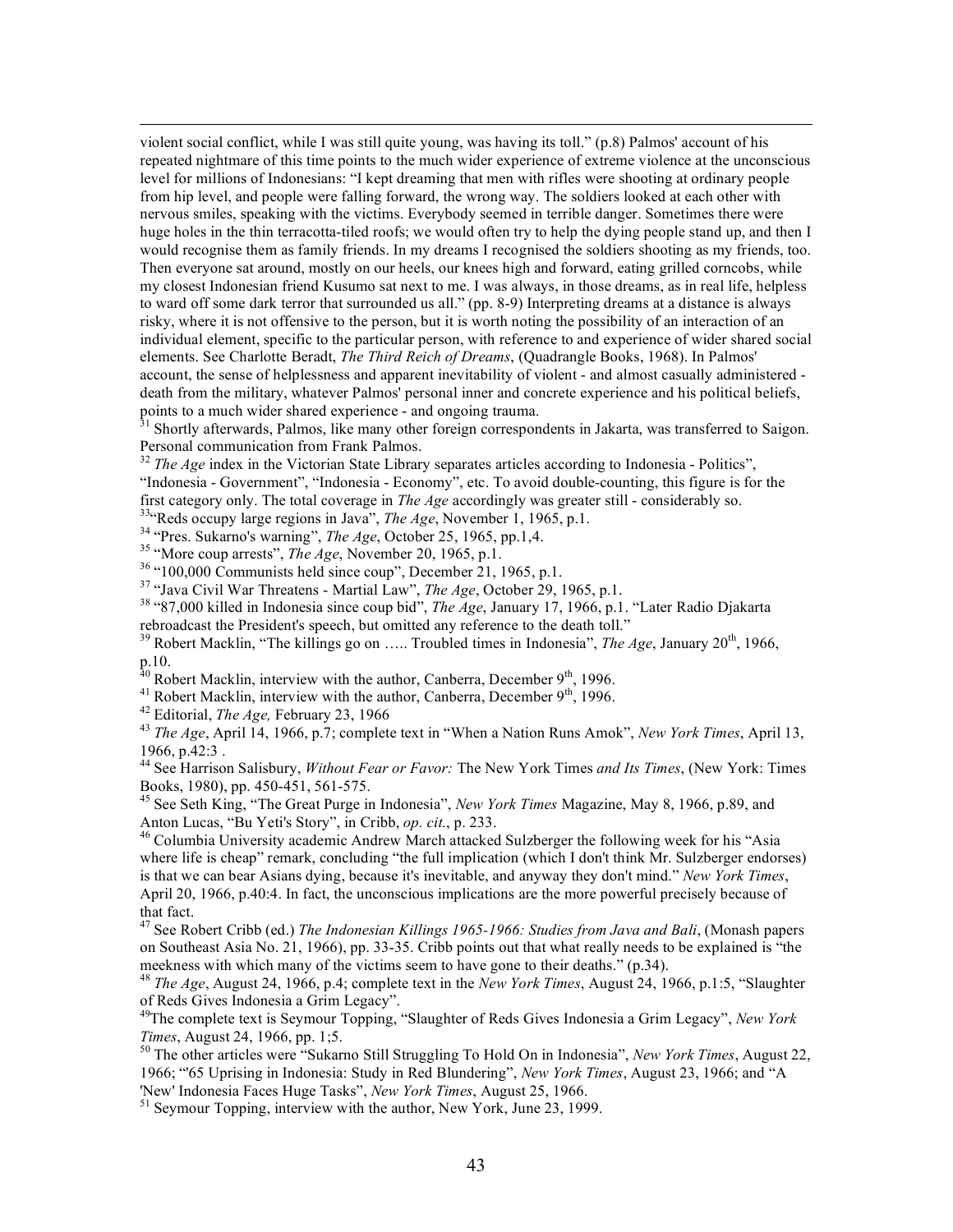<sup>52</sup> Seymour Topping, interview with the author, New York, June 23, 1999.

 $53$  Errol Hodge notes that the particular character of the Radio Australia commentaries' "authoritative" tone was in part achieved by dismissing commentators unwilling to follow "the line" suggested by the Department of External Affairs. Hodge, *Radio wars: truth, propaganda, and the struggle for Radio Australia*, (Cambridge U.P., 1995), p. 166. Cited in Karim Najjarine and Drew Cottle, "The Department of External Affairs, the ABC and reporting of the Indonesian crisis 1965-1969", *Australian Journal of Politics and History*, Vol. 49, No. 1 (March 2003), p. 49.<br><sup>54</sup> John Legge, interview with the author, February 21, 1996.

<sup>55</sup> Karim Najjarine and Drew Cottle, "The Department of External Affairs, the ABC and reporting of the Indonesian crisis 1965-1969", *Australian Journal of Politics and History*, Vol. 49, No. 1 (Mar. 2003), pp. 48-60. See also "Radio caught in the crossfire", *Sydney Morning Herald*, July 12, 1999. Further details of Australian government knowledge of the coup and the killings, based on US documents, is provided in Marian Wilkinson, "Hidden Holocaust", *Sydney Morning Herald,* 10 July 1999; and David Jenkins, "The Silent Watchers:, *Sydney Morning Herald*, 12 July 1999.<br><sup>56</sup> Najjarine and Cottle, *op. cit.*, p.51.

<sup>57</sup> "Radio caught in the crossfire", *Sydney Morning Herald*, July 12, 1999..

<sup>58</sup> Letter from Gordon Jockel to K.Shann, 15 October 1965. NAA: 1838/280, 3034/2/1/8 Part 2. "Indonesia-Political-Coup-d'Etat of October 1965"; cited by Najjarine and Cottle, *op. cit.* p. 54.

<sup>59</sup> Memorandum No. 661, from R.A.Woolcott, Public Information Officer, Department of External Affairs, to Acting Secretary Sir Lawrence McIntyre, no date. NAA: 1838/280, 3034/2/1/8 Part 1. "Indonesia-<br>Political-Coup-d'Etat of October 1965"; cited by Najjarine and Cottle, op. cit. p. 58.

<sup>60</sup> Submission for Minister for Information by D.O.Hay. Subject, Radio Australia – Handling of Indonesian Situation. . NAA: 1838/280, 3034/2/1/8 Part 3. "Radio Australia – Posts – Relations With Indonesia"; by Najjarine and Cottle, *op. cit.* p. 52.<br><sup>61</sup> Cablegram number 1340 from Shann to External Affairs, Canberra. Dated 5 November 1965, received 8

November 1965. NAA: 1838/280, 3034/2/1/8 Part 1. "Indonesia-Political-Coup-d'Etat of October 1965"; cited by Najjarine and Cottle, *op. cit.* p. 53.<br>
<sup>62</sup> Melbourne University Press.<br>
<sup>63</sup> Bruce Grant, interview with the author, Melbourne, March 8, 1996.<br>
<sup>64</sup> Grant was also concerned to use the trip to update his *Indo* 

Melbourne, March 8, 1996. Herb Feith's recollection of Grant's April 1966 trip is rather different. The idea of sending someone to Indonesia on Amnesty International's behalf originated with Bridget Mellor, visiting Melbourne from Britain. "If my memory is right she suggested that a well-respected Australian who knows something about Indonesia should go there on a mission to protest the mass arrests and ongoing killings." Herb Feith, letter to the author, October 8, 1996. Mellor published a significant article on the killings herself a few months later in Britain: "Political killings in Indonesia", *New Statesman*, 5 August 1966, p.189.

<sup>65</sup> The second edition of Grant's *Indonesia* contains the following references to the killings: "With the defeat of the coup, a wave of anti-communism swept Indonesia, bringing the one-sided slaughter and imprisonment of thousands of PKI supporters and sympathizers."(p.58) "PKI members and sympathizers were hunted down by the army and by mobs the length and breadth of Indonesia. By December a factfinding committee established that 87,000 had been killed, but this was thought to be a conservative figure. Sporadic killing went on into 1966 and observers put the number of dead as high as 200,000 or 300,000; some put it even higher." p.71.

<sup>66</sup> Bruce Grant, "The Mood in Djakarta", *Dissent*, No. 18, Spring 1966, p.11-13. *Dissent* was at the time close to the more liberal amongst the burgeoning Whitlam wing of the Labor Party: Grant himself was actively involved in the Fabian Society and went on to be Whitlam's High Commissioner to India.<br> $^{67}$  *ibid*, p.11.

<sup>68</sup> John Legge suggests Soedjatmoko or Ganis Harsono. (John Legge, interview with the author, February 21, 1996.) There is also the possibility that G. is a composite character, presenting the essence of widely held views of a certain stream of Indonesian opinion. Grant himself has declined to reveal G.'s identity, citing his original assurances of confidentiality, and significantly, the difficulties that G. might still experience more than three decades later. (Bruce Grant, personal communication, March 1996).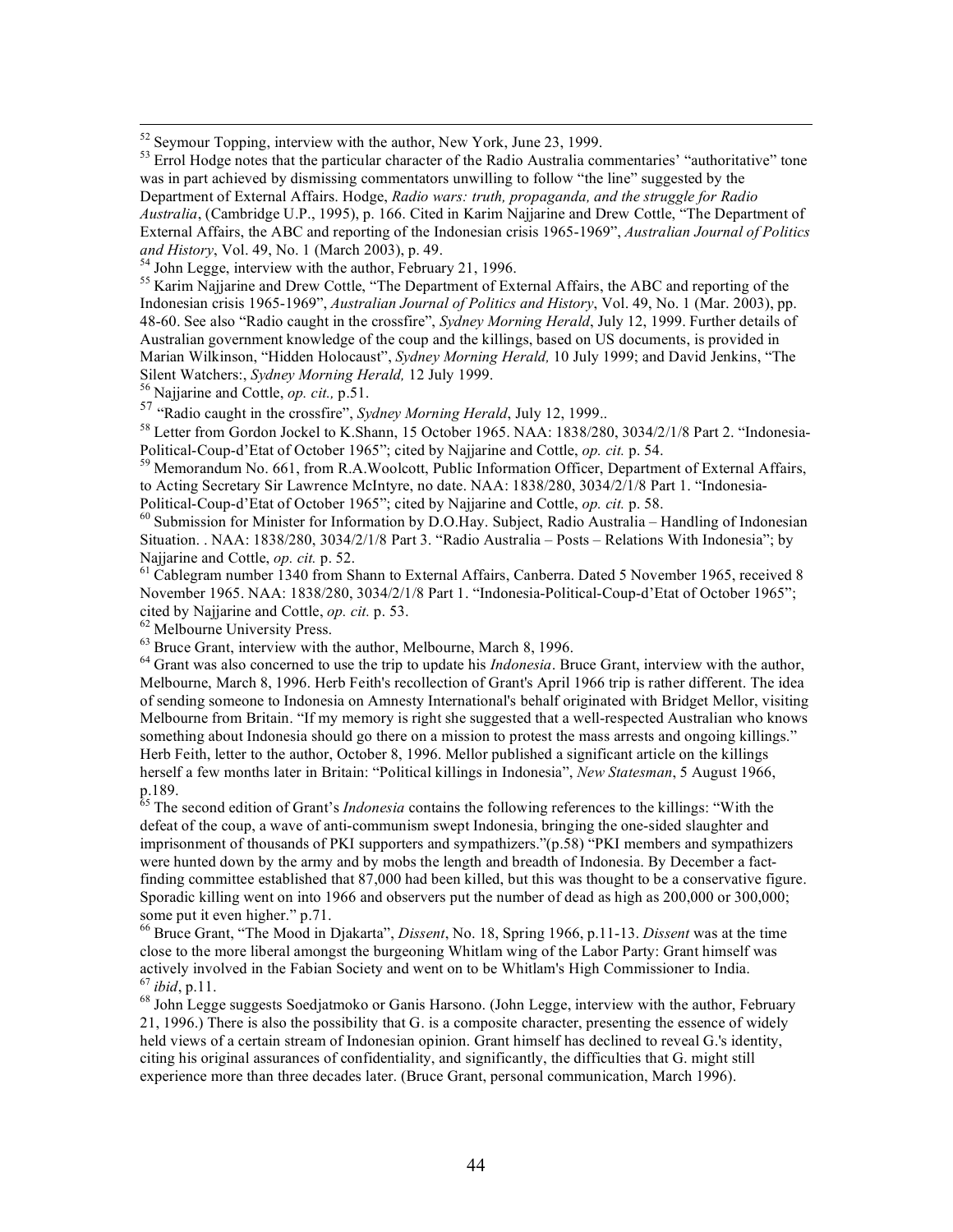69 McAuley to Vivian Smith, cited by Cassandra Pybus, *The Devil and James McAuley*, University of Queensland Press, 1999, p.200.

<sup>70</sup> McAuley's Indonesia report was published just months after it was revealed that *Quadrant*, like the British magazine *Encounter*, which like *Quadrant*, grew out of the Congress for Cultural Freedom, had received substantial secret funding from the United States Central Intelligence Agency. McAuley's subsequent admission was published as "C.I.A.", *Quadrant*, May/June 1967, Vol. XI, No. 3, pp. 4-6. Christopher Lasch published much of the original discoveries in the US in "The Cultural Cold War", *The Nation* (U.S.), 11 September 1967, pp. 198-212. See also Pybus, *op. cit.*, chapter 9.<br><sup>71</sup> James McAuley, "Three kinds of trouble", *Quadrant*, (40) Vol. X, No. 2 (March-April 1966), pp. 3-15;

Pybus, *op. cit.* p. 210 ff. gives details of the Kuala Lumpur conference funded by the Australian

Association for Cultural Freedom and the London-based Congress for Cultural Freedom. <sup>72</sup> *Ibid*, p.6. As a contrast to Sukarno as the evil clown, McAuley heaped praise on South Vietnams' then recently installed prime minister, Air Vice-Marshal Ky, whom he met on the same trip. Ky, McAuley wrote, is "impressive simply by not trying to act an impressive part … the green-festooned jungle helmet hanging decoratively on the wall of his office bespeaks the gallant airman whose courage is acknowledged." James McAuley, "Vietnam Leader No Longer the Brash Tyro", Sydney Morning Herald, 19 March 1966; cited by Pybus, op. cit., p. 212.

<sup>73</sup> James McAuley, "By Way of Prologue", *Quadrant*, Vol. I, No. 1 (1956); cited by Pybus, *op. cit.*, p. 154.<br><sup>74</sup> Joel Kovel, *Red Hunting in the Promised Land: Anticommunism and the Making of America*, (Basic Books, 1994), p. 9.

 $75$  The blackhole anticommunist characterization in its religious mode is confirmed for McAuley with Donald Horne's astonishment "one day when McAuley told him in all seriousness that Evatt [leader of the on the main of the Devil." Pybus, op. cit., p. 137.<br><sup>76</sup> L.G. [Leon Glezer], "Killings", *Dissent*, Winter 1966, p.5.<br><sup>77</sup> Glezer's remark here is puzzling, since it does not fit with the evidence from the survey of *The A* 

*The Sun*. Several explanations are possible. One is that other newspapers - perhaps *The Herald* or *The Australian* - published much more on the killings before mid-1966 than other papers. Another possibility is that other press sources carried such stories. *The Bulletin*, the major weekly political magazine edited by McAuley's *Quadrant* co-editor Donald Horne, carried even less material on the killings than *The Age* and *The Sun*. It is possible, though unlikely, that radio or television carried such material. The most likely interpretation is that Glezer and others skilled in analyzing skimpy newspaper reports picked up the story from other sources and learned to read between the lines of the minimal Australian daily newspaper reports. But there is then the odd story of Grant - the best known Australian popular author writing on Indonesia at the time - maintaining he knew little or nothing about the killings before his trip to Jakarta in April 1966. Bruce Grant, interview with the author, Melbourne, March 8, 1996.<br><sup>78</sup> "Hands off SOBSI' say Australian unionists", *The Guardian*, November 11, 1966, p. 8.

<sup>79</sup> "Stop execution of Njono' – Communist Party cable to President Sukarno", *The Guardian*, March 3,

1966, p.6; and "Release jailed unionists' – sheet metal workers", *The Guardian*, March 3, 1966, p.6.<br><sup>80</sup> "Blood of 200,000 on hands of Indonesian generals' – U.S. writer", *The Guardian*, April 28, 1966, p.7.<br><sup>81</sup> Ben A contradictory effects of that visit in the preface to his masterly *Indonesian Communism Under Sukarno: Ideology and Politics, 1959-1965*, (Cornell U.P., 1974).<br><sup>82</sup> Rex Mortimer, "Indonesia A Year After the Coup", *Australian Left Review*, October-November 1966,

p.50.

<sup>83</sup> Herb Feith, "The Indonesian Killings: to moralise or analyse?", *The Nation*, February 19, 1966, pp. 9-11.<br><sup>84</sup> Leon Glezer, interview with the author.<br><sup>85</sup> Though it should be noted that while Feith supervised many P

there was little or no similarity of theoretical or political outlook – e.g. Rex Mortimer, Ulf Sundhaussen,<br>Harold Crouch, Charles Coppell, Gary Smith, Krishna Sen, David Bourchier, Shim Jae-kwon, and myself.

 $^{86}$  Herb Feith responded generously to earlier drafts of this paper in letters and interviews, excerpts of which are included below with his permission.

<sup>87</sup> Feith said that A and B were roughly speaking himself and Heinz Arndt, the ANU economist. Herb Feith, interview with the author.

88 Herb Feith, interview with the author.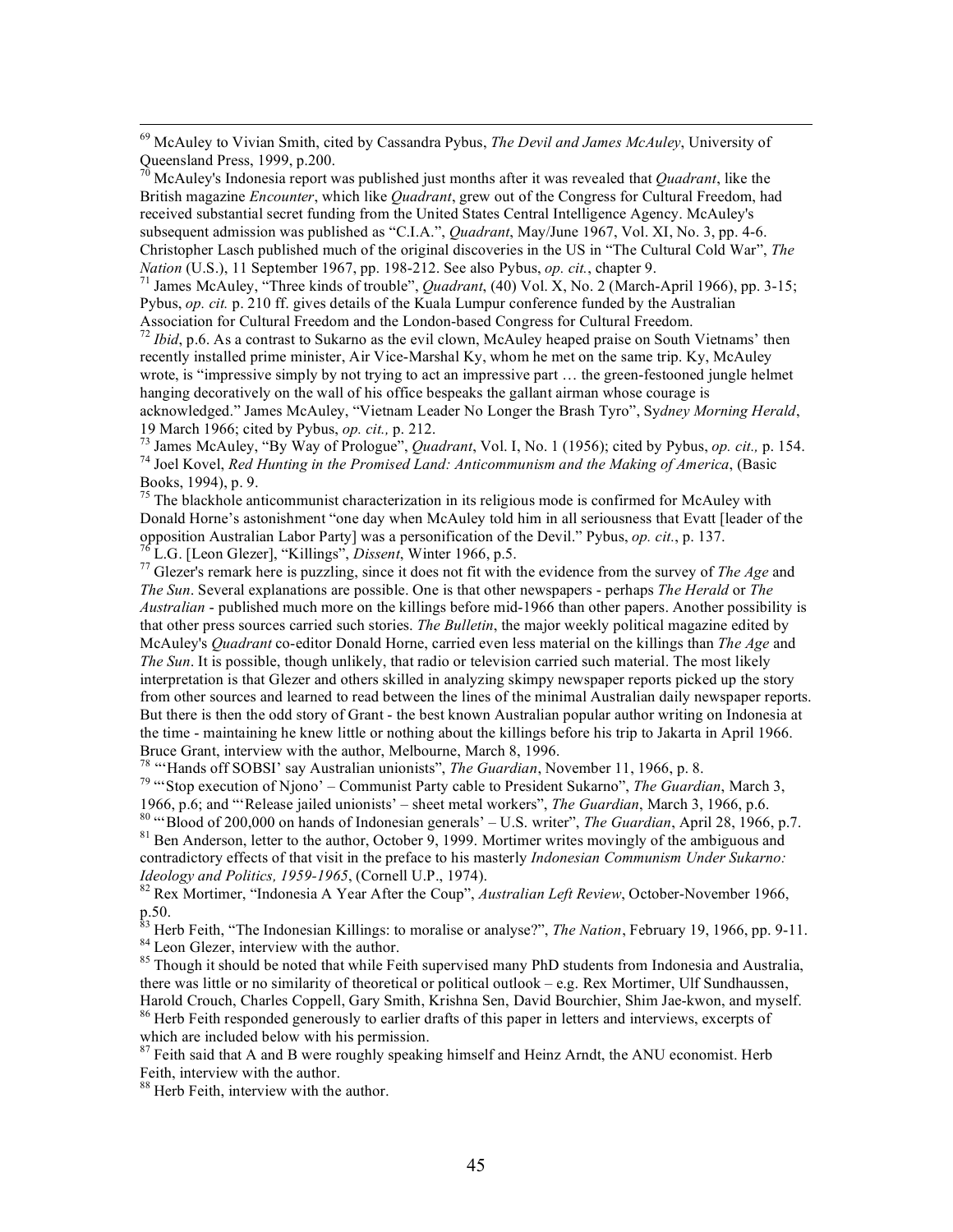$89$  B. goes on here: "But it's not only that. If you look at it on the Australian side, the people who would rub their hands in glee at your protest would be the racialists in our midst."

analysis: "I want to protest when you say that analysis in the form of realpolitik wins out. The sub-title with that bad word 'moralize' in it may have been chosen by the editors, but I can't be sure it wasn't my own. But people seem to have drawn the conclusion I allowed B. to win the argument.... Weberian tragedy and realpolitik yes, but not anti-communism. If B were anti-communist he would not have put Aidit in exactly the same box as Nasution as a practical vigorous modernizer and the sort of leader Indonesia needs." Herb Feith, letter to the author, October 8, 1996.

94 Peter Hastings, *The Road to Lembang: A Retrospect, 1938-1966* (Griffith University, Centre for the Study of Australia-Asia Relations, Australians in Asia Series No. 5, 1990), p.16. As an Australian specialist on Indonesia Feith's fame was paralleled at the time by that of his Monash colleague, the historian John Legge, with his *Central authority and regional autonomy in Indonesia : a study in local administration, 1950-1960*, Cornell U.P., 1961; *Indonesia*, (Prentice-Hall, 1964); and *Sukarno: a political biography*, (Penguin, 1972).

<sup>95</sup> "The Dynamics of Guided Democracy", in Ruth T. McVey (ed.), *Indonesia (rev. ed.)*, (New Haven: Human Relations Area Files, 1963); "Indonesia's political symbols and their wielders", *World Politics*, XVI,1 (1963), and "President Soekarno, the army and the communists: the triangle changes shape", *Asian* 

<sup>96</sup> See Rex Mortimer, 'From Ball to Arndt: Liberal Impasse in Australian Scholarship on Southeast Asia', in Rex Mortimer (ed.) *Showcase state: the illusion of Indonesia's 'accelerated modernisation'*, Angus and Robertson, 1973.

<sup>97</sup> Noam Chomsky, "Objectivity and Liberal Scholarship", and "The Responsibilities of Intellectuals", in his *American Power and the New Mandarins*, (Harmondsworth: Penguin, 1969).

<sup>98</sup> Feith disagreed strongly with being labeled "anti-communist" in any sense, then or subsequently.<br><sup>99</sup> Ben Anderson has given a moving account of his own response to Sudisman in the introduction to his

translation of Sudisman's defence speech: Sudisman, *Analysis of Responsibility*, (Melbourne: Light, Powder and Construction Works: 1974). He also spoke of that last day in an interview in 2001: "Sudisman, too, kept his composure when he addressed the court. Anderson recalls, 'Sudisman was so dignified, so calm, and his speech was so great, that I felt a kind of moral obligation' to do something. 'As Sudisman was leaving the courtroom for the last time,' Anderson remembers, 'he looked at me and Herb. He didn't say anything, but I had such a strong feeling that he was thinking: "You have to help us. Probably you two are the only ones I can trust to make sure that what I said will survive." It was like an appeal from a dying

man.'" Scott Sherman, "A Return to Java", *Lingua Franca*, October 2001, Vol. 11, No. 7.<br><sup>100</sup> Sudisman, *Analysis of Responsibility*, translated by Benedict R.O'G. Anderson, Melbourne: Light,<br>Powder and Construction Works

<sup>101</sup> On Hardoyo see Anton Lucas, *What makes an activist? Three Life Histories*, Indonesian Studies Working Paper, No 12, June 2010, Sydney University.

<sup>103</sup> See Joel Kovel, *Red Hunting in the Promised Land*, (New York: Basic Books, 1994) on psychic splitting and anti-communism, esp. chapter 4 on George Kennan.<br><sup>104</sup> Herb Feith, interview with the author, Melbourne, February 1996. John Legge confirmed the importance

of Soedjatmoko to this group of Melbourne-based Australian analysts of Indonesian politics. He recalled the enormous relief for Soedjatmoko, with him saying "If it hadn't been us doing it to them, it would have been them doing it to us." John Legge, interview with the author, February 21, 1996.<br><sup>105</sup> Charles Coppell, in response to a seminar on this topic, argues that Feith was "very active" in 1966 and

1967, searching out and circulating a great deal of information about the killings and the leftist prisoners. Personal communication, October 16.

<sup>106</sup> Lest there be any doubt here, I hope I may be allowed to quote from a portion of my own obituary for Herb, written a few days after his death:

<sup>&</sup>lt;sup>90</sup> Feith could not recall whether this was his sub-title, or one provided by the magazine sub-editor.<br><sup>91</sup> Herb Feith, letter to the author, October 8th, 1996.<br><sup>92</sup> I am grateful to Julie Stephens for this interpretatio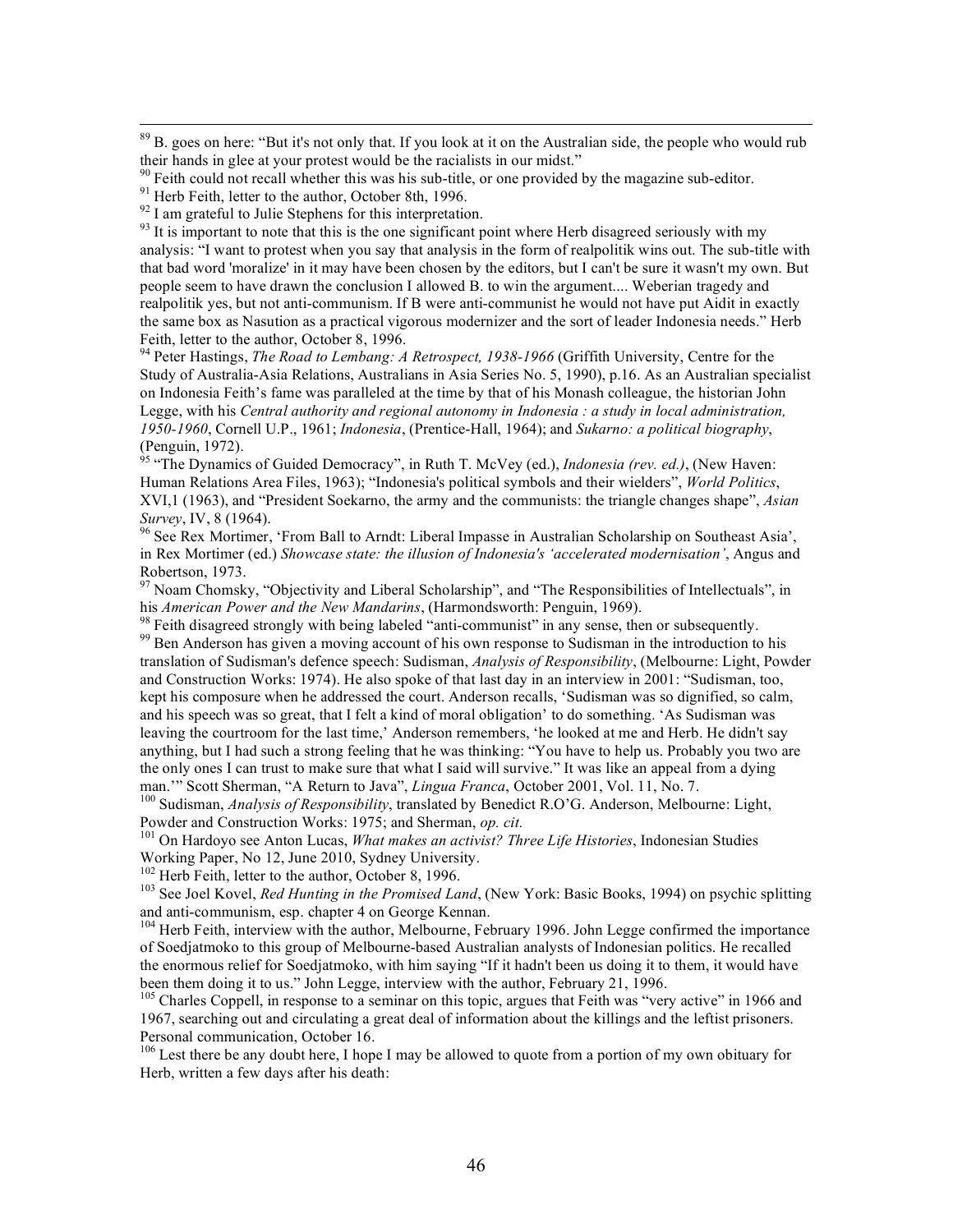"'Brilliant' is a word you hear a lot said of certain intellectuals, especially in the academy. And when you think about it, it's not an altogether glowing recommendation. There's something of the dazzling about it, the star rather coldly shining his light upon the rest of us. Herb was indeed analytically brilliant, in the conventional sense of the word, as well as an astonishingly astute observer of Indonesia. Listening to him after he got back from time in Indonesia was to be reminded time and again by the delicacy and precision of his observation, his listening to what was not said, as well as what was.

But what was really striking about Herb's thinking was its extraordinary compassion for and deep knowledge of the people he was talking about and with, together with a deeply held belief in the responsibility of intellectuals - in the broadest sense of that word - for the honesty and accuracy of what they said.

I remember once asking Herb during a long walk along the creek in Glen Iris at a more than usually bleak time in Indonesian politics how it was he had never returned to the themes of his great work on *The Decline of Constitutional Democracy in Indonesia* to write on a comparable scale about what then seemed to be the unending New Order. It was clear that there were in fact all sorts of reasons, but his answer then was "I suppose I didn't think I could bring myself to be fair to the army". I have to confess that it is a measure in the great difference in the quality of scholarship between us that my own small work suffered from no such qualms. It was also a remarkably honest and decent self-assessment, which is salutary to remember in these days when selfaggrandizement and the suspension of humility is an unwritten requirement of most academic job descriptions.

One of the most attractive things about Herb's thinking - and there were a lot of other bits that drove me crazy on occasion - was a kind of final ruthlessness in assessment of people and political situations. This might seem like an odd quality to admire in a friend and teacher, but it was deeply re-assuring. It enforced an unusual and much-needed degree of intellectual honesty. Applied to myself it was sometimes uncomfortable or worse, but rarely inappropriate. But it was also deeply re-assuring. It gave me the sense that the possibilities of being within our too real reality that Herb glimpsed and succoured were founded in a careful and on occasion steely understanding of the frailties of action."

Richard Tanter, 'In memory of Herb Feith' November 2001.

<sup>107</sup> Commonwealth of Australia. House of Representatives. (1965). *Parliamentary Debates*. (Paul Hasluck, Minister for External Affairs. 19 October 1965, p. 1917.

<sup>108</sup> Commonwealth of Australia. House of Representatives. (1966) *Parliamentary debates*, Answers to Ouestions on Notice: Ouestion No. 1574. (Paul Hasluck, Minister for External Affairs). 16 March 1966.

Questions on Notice: Question No. 1574. (Paul Hasluck, Minister for Form 1966. 109 Geoff Sharp, a founder of the then recently–established non-CPA Marxist journal Arena in Melbourne confirms Cairns' memory of few if any meetings in the year after the coup. Geoff Sharp, interview with the author.

<sup>110</sup> Jim Cairns, interview with the author, August 7, 1996. This was one of Cairns' main concerns at the time. In 1965 he published his *Living With Asia*, Lansdowne Press.

 $\overline{a}$ 

<sup>111</sup> Jim Cairns, interview with the author, August 7, 1996.<br><sup>112</sup> Henry Raymont, "Holt Says U.S. Actions Protect All Non-Red Asia", *New York Times*, July 6, 1966, p.

113 The first to cite the *New York Times* report of Holt's statement was Noam Chomsky and Edward S. Herman, *The Washington Connection and Third World Fascism (The Political Economy of Human Rights,* 

*Volume 1)*, Spokesman Books, 1979, p.217.<br><sup>114</sup> See Chomsky and Herman, *op. cit.*; Edward S. Herman and Noam Chomsky, *Manufacturing Consent: the Political Economy of the Mass Media*, (New York: Pantheon Books, 1988), pp. 1-36; and Milan Rai, *Chomsky's Politics*, (London: Verso, 1995), pp. 19-32. There is a large literature on Herman and Chomsky's model, and vigorous responses. For the former, see especially Philip Schlesinger, "From production to propaganda?", Media, Culture and Society, Vol. 11 (1989) pp. 295-301. For the latter see

<sup>115</sup> Class factors were also relevant in a more subtle way. Despite the fact that Creighton Burns' stories for *The Age* were highly dependent on assistance from the Australian embassy in Jakarta, and the fact that he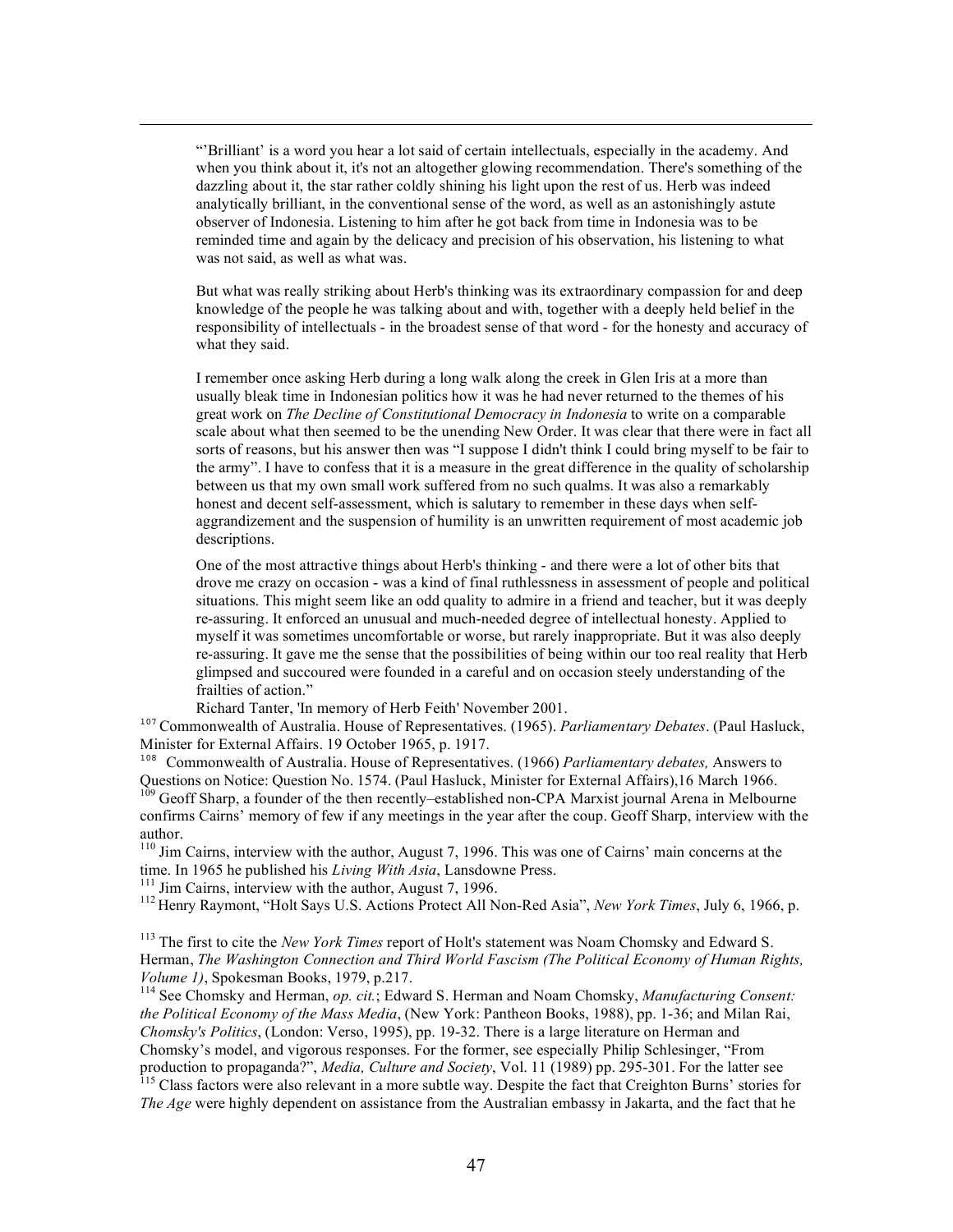spoke no Indonesian, I can recall the slight distaste that some of my own lecturers had for the hugely productive and Indonesian-speaking Frank Palmos when he was invited to a Melbourne University Indonesian Club dinner in 1968 or 1969. Not only did Palmos write for the tabloid *Sun,* but in an Australia – and a university - that was still largely controlled by men from Anglo-Protestant backgrounds, Palmos the son of recent Greek immigrants was subtly presented as perhaps not quite the model for a bright student to follow.

<sup>116</sup> Inward Cablegram number 304 from Shann to External Affairs Canberra. Dated 16 March 1966, received 17 March 1966. NAA: A1838/273, 570/7/9 Part 3. "Radio Australia – Posts – Relations with Indonesia". Cited by Najjarine and Cottle, *op. cit.*, p.54.<br><sup>117</sup> Herb Feith remarked that "Creighton never really got a feel for Indonesia". Herb Feith, interview with

the author, Melbourne, March 1996.<br><sup>118</sup> Creighton Burns, "Generals confront Dr. Sukarno", *The Age*, March 19, 1966, p.5.

<sup>119</sup> One telling example appeared in *The Age* on August 4 of the same year: "Communist terror strikes Bali", p.1. While the head and lead stressed Communist guerilla resistance, the subtext was that they thereby brought "fresh terror [my emphasis] to the beautiful but bloodstained island of Bali" after "a nightmare of killing and torture" after the coup. "...[a]t least 5,000 Communists were slaughtered... Even women and children were hacked to death in the bloodbath...".

<sup>120</sup> See section 5 below using the work of Dominick LaCapra *Representing the Holocaust: History, Theory Trauma*, (Ithaca and London: Cornell U.P., 1994). See also Joel Kovel, *Red-Hunting in the Promised Land*, (Basic Books, 1994), and Robert J. Lifton, *The Broken Connection*, (Touchstone, 1979). 121 See especially the work of R.J.Rummel; for example in his *Death by Government*, Transaction Books,

1994.

122 See Richard Tanter, "Suharto's War Crimes: the case for an international criminal tribunal", *Inside Indonesia*, 55, 1998.<br><sup>123</sup> C.f. Jacqueline Rose, *The Last Resistance*, (Verso, 2007), *passim*. Ben Anderson objected on reasonable

grounds: "I'm generally hostile to 'holocaust' because of its commercial cheapening over here. Also to 'genocide' because it makes real genocide (e.g. wiping out of Amazon Indians e.g.) too common." Ben Anderson, letter to the author, October 9, 1999.

124 C.L.R.James, *The Black Jacobins: Toussaint L'Ouverture and the San Domingo Revolution*, (1938; Vintage, 1989).

<sup>125</sup> Dominick LaCapra, "Reviews: Arno J. Mayer, *Why did the Heavens not Darken? The 'Final Solution' in History*. New York: Pantheon, 1988, *New German Critique*, No. 53 (Spring - Summer, 1991), p. 177. <sup>126</sup> Dominick LaCapra, *Representing the Holocaust: History, Theory Trauma*, (Ithaca and London: Cornell U.P., 1994), pp. 45, 48.

<sup>127</sup> LaCapra, *Representing the Holocaust*, *op. cit.*, p. 46.

 $128$  See also fn 14. above. This exchange ended with the speaker privately saying to me that I could not possibly make such judgments, because I have never faced combat. In other words, until you have been in the most extreme situations, the historian should beware judgment of those who have. LaCapra has provided a better reply than I managed at the time:

"It is, moreover, not a defence of a generalized non-judgmental attitude to observe that, in cases where one has not been tested by comparable circumstances, one may be in no position to judge particular individuals. The judgments one seeks through an exchange with the past are related instead to more general questions of interpretation and argument that become specified, not as one plays imaginary God or just judge vis-a-vis others in the past, but as one confronts difficult

challenges in the present and future." LaCapra, *Representing the Holocaust*, *op. cit.*, p.11.<br><sup>129</sup> Note also Frank Palmos's recording of his own long-running nightmares. In Palmos' account, the sense of helplessness and apparent inevitability of violent - and almost casually administered - death from the military, whatever Palmos' personal inner and concrete experience and his political beliefs, points to a much wider shared experience - and ongoing trauma. See fn.31 above.<br><sup>130</sup> On the foundations of the post-war expansion of North American area studies", especially in East and

Southeast Asia, in the demands for intelligence and policy advice of the US national security state see Noam Chomsky, Howard Zinn, Immanuel Wallerstein and others, *The Cold War and the University: Toward an Intellectual History of the Postwar Years*, (New York: The New Press, 1997; and Bruce Cumings, "Boundary Displacement: Areas Studies and International Studies During and After the Cold